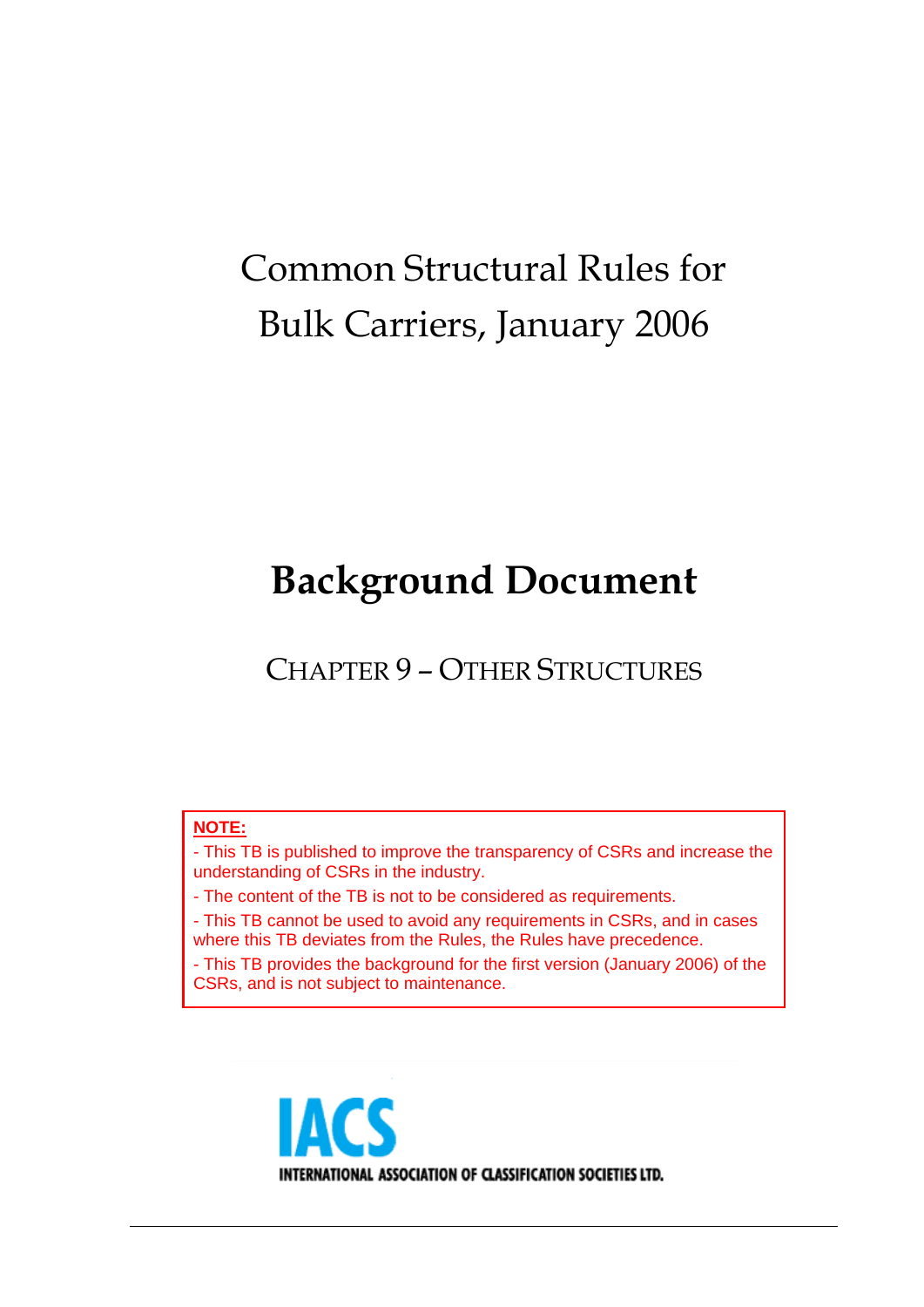# **© IACS - the International Association of Classification Societies and the International Association of Classification Societies Limited**

All rights reserved.

Except as permitted under current English legislation no part of this work may be photocopied, stored in a retrieval system, published, performed in public, adapted, broadcast, transmitted, recorded or reproduced in any form or by means, without prior permission of the copyright owner.

Where IACS has granted written permission for any part of this publication to be quoted such quotation must include acknowledgement to IACS.

Enquiries should be addressed to the Permanent Secretary, International Association of Classification Societies Ltd, 36 Broadway London, SW1H 0BH Telephone: +44 (0)20 7976 0660 Fax: +44 (0)20 7808 1100 Email: PERMSEC@IACS.ORG.UK

# **Terms and Conditions**

The International Association of Classification Societies (IACS), its Member Societies and IACS Ltd. and their directors, officers, members, employees and agents (on behalf of whom this notice is issued) shall be under no liability or responsibility in contract or negligence or otherwise howsoever to any person in respect of any information or advice expressly or impliedly given in this document, or in respect of any inaccuracy herein or omission herefrom or in respect of any act or omission which has caused or contributed to this document being issued with the information or advice it contains (if any).

Without derogating from the generality of the foregoing, neither the International Association of Classification Societies (IACS) nor IACS Ltd. nor its Member Societies nor their directors, officers, members, employees or agents shall be liable in contract or negligence or otherwise howsoever for any direct, indirect or consequential loss to any person caused by or arising from any information, advice, inaccuracy or omission given or contained herein or any act or omission causing or contributing to any such information, advice, inaccuracy or omission given or contained herein. Any dispute concerning the provision of material herein is subject to the exclusive jurisdiction of the English courts and will be governed by English Law.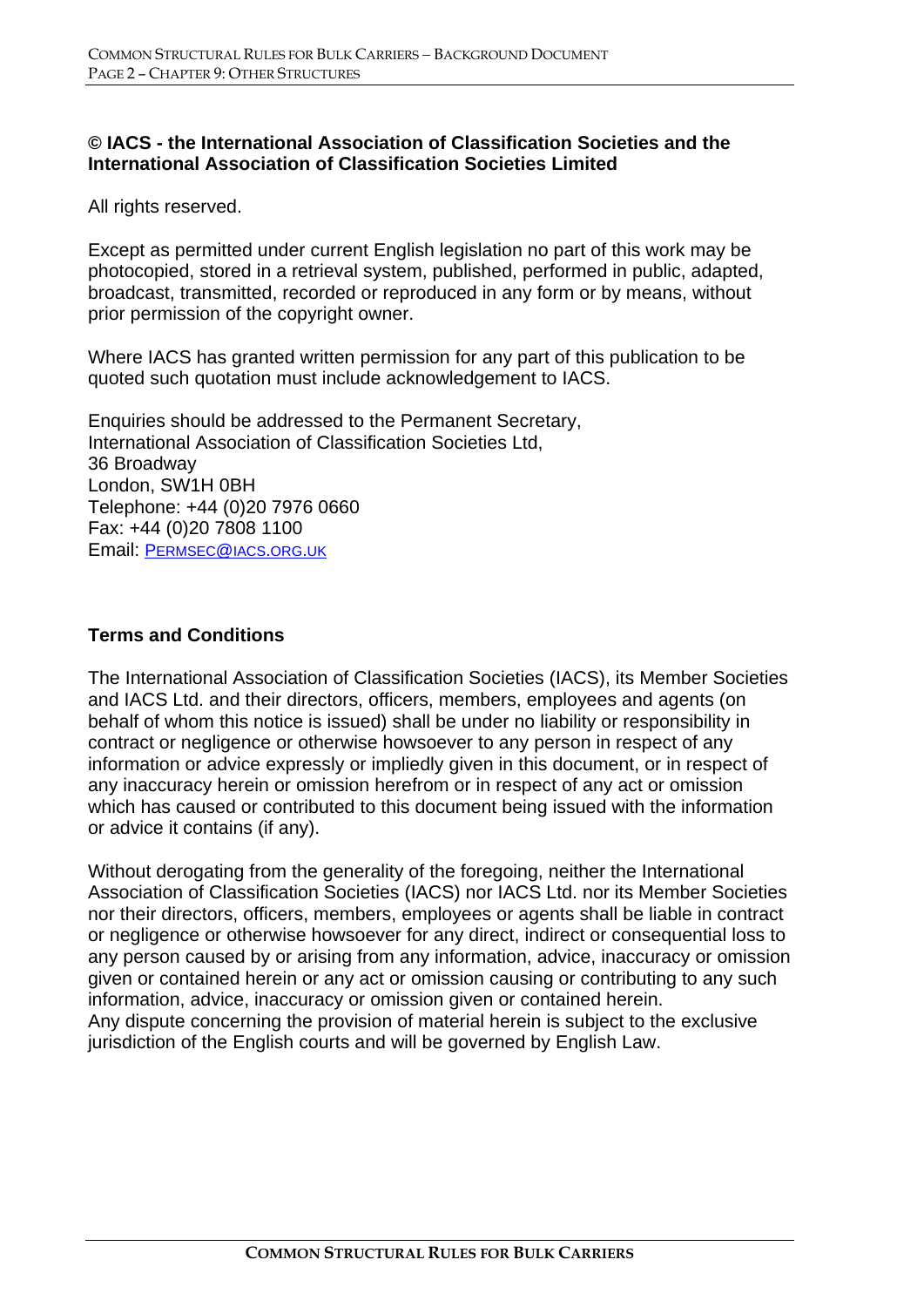# **TABLE OF CONTENTS:**

| 1.                       |                                                                                       |  |  |  |
|--------------------------|---------------------------------------------------------------------------------------|--|--|--|
| 1.1<br>1.2               |                                                                                       |  |  |  |
| 2.                       |                                                                                       |  |  |  |
| 2.1<br>2.2<br>2.3        |                                                                                       |  |  |  |
| 3.                       |                                                                                       |  |  |  |
| 3.1<br>3.2<br>3.3<br>3.4 |                                                                                       |  |  |  |
| $\mathbf{4}$ .           |                                                                                       |  |  |  |
| 4.1<br>4.2<br>4.3<br>4.4 |                                                                                       |  |  |  |
| 5.                       |                                                                                       |  |  |  |
| 5.1<br>5.2<br>5.3<br>5.4 |                                                                                       |  |  |  |
| 6.                       |                                                                                       |  |  |  |
| 6.1<br>6.2               |                                                                                       |  |  |  |
| 7.                       |                                                                                       |  |  |  |
| 7.1                      |                                                                                       |  |  |  |
|                          |                                                                                       |  |  |  |
| 1.<br>1.1<br>1.2<br>1.3  | Connections of the aft part with structures located fore of the aft peak bulkhead  14 |  |  |  |
| 2.                       |                                                                                       |  |  |  |
| 2.1<br>2.2               |                                                                                       |  |  |  |
| 3.                       |                                                                                       |  |  |  |
| 3.1                      |                                                                                       |  |  |  |
| 4.                       |                                                                                       |  |  |  |
| 4.1<br>4.2<br>4.3        |                                                                                       |  |  |  |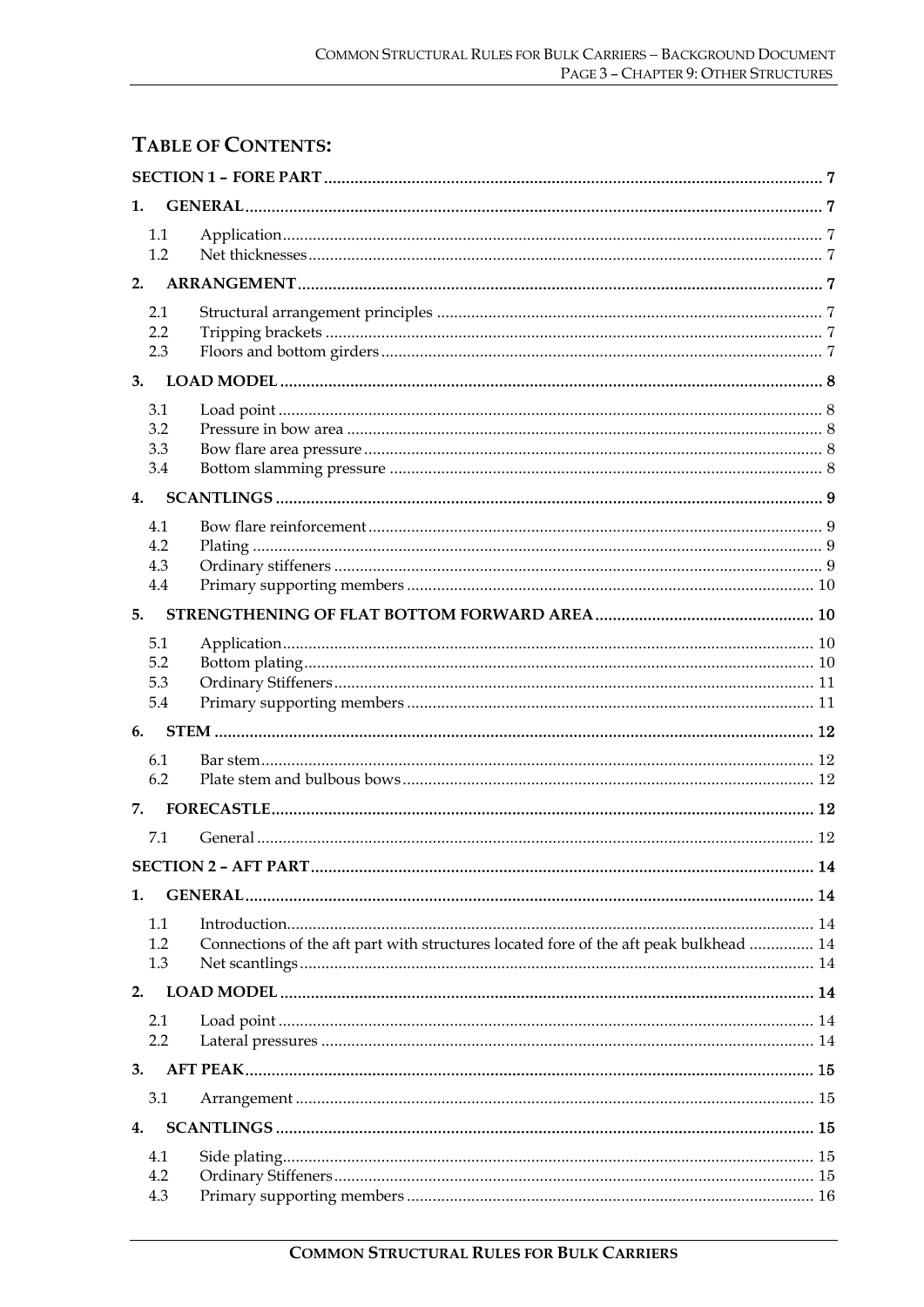| 5. |            | CONNECTION OF HULL STRUCTURES WITH THE RUDDER HORN  16                         |    |
|----|------------|--------------------------------------------------------------------------------|----|
|    | 5.1        |                                                                                |    |
|    | 5.2        |                                                                                |    |
| 6. |            |                                                                                |    |
|    | 6.1        |                                                                                |    |
|    | 6.2        |                                                                                |    |
|    | 6.3<br>6.4 |                                                                                |    |
|    | 6.5        |                                                                                |    |
|    |            |                                                                                |    |
| 1. |            |                                                                                |    |
|    | 1.1        |                                                                                |    |
|    | 1.2        |                                                                                |    |
|    | 1.3        | Connections of the machinery space with structures located aft and forward  19 |    |
| 2. |            |                                                                                |    |
|    | 2.1        |                                                                                |    |
|    | 2.2        |                                                                                |    |
| 3. |            |                                                                                |    |
|    | 3.1        |                                                                                |    |
| 4. |            |                                                                                |    |
|    | 4.1        |                                                                                |    |
|    | 4.2        |                                                                                |    |
|    |            |                                                                                |    |
|    | 5.1        |                                                                                |    |
| 6. |            |                                                                                |    |
|    | 6.1        |                                                                                |    |
|    | 6.2        |                                                                                |    |
|    | 6.3        |                                                                                | 22 |
| 7. |            |                                                                                |    |
|    | 7.1        |                                                                                |    |
|    | 7.2        |                                                                                |    |
|    |            |                                                                                |    |
| 1. |            |                                                                                |    |
|    | 1.1        |                                                                                |    |
|    | 1.2        |                                                                                |    |
| 2. |            |                                                                                |    |
|    | 2.1        |                                                                                |    |
|    | 2.2<br>2.3 |                                                                                |    |
|    | 2.4        |                                                                                |    |
| 3. |            |                                                                                |    |
|    | 3.1        |                                                                                |    |
|    | 3.2        |                                                                                |    |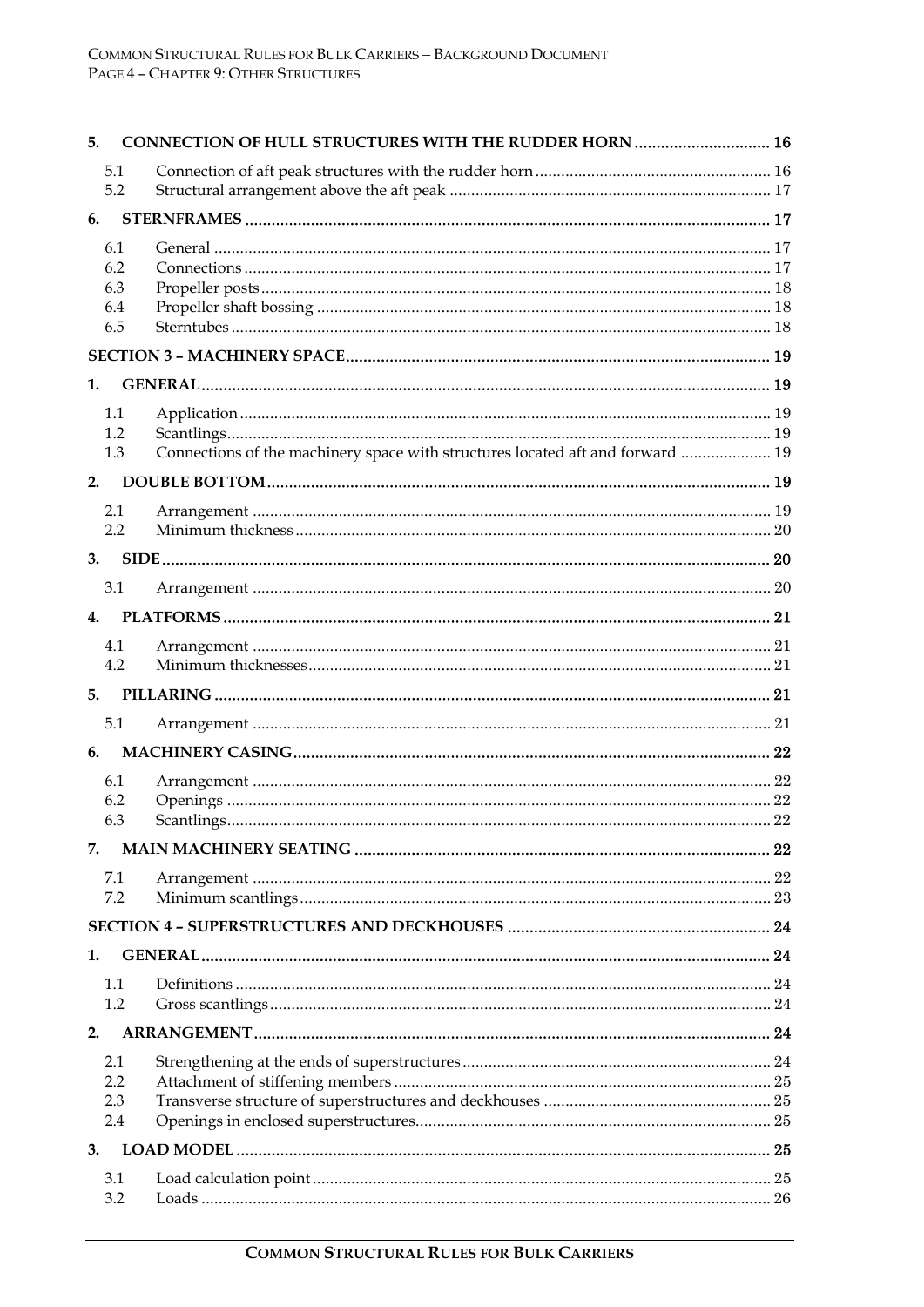| 4.         |                                                                                  |  |  |
|------------|----------------------------------------------------------------------------------|--|--|
| 4.1        |                                                                                  |  |  |
| 4.2        |                                                                                  |  |  |
| 4.3        |                                                                                  |  |  |
| 4.4        |                                                                                  |  |  |
| 4.5        |                                                                                  |  |  |
| 5.         |                                                                                  |  |  |
| 5.1        |                                                                                  |  |  |
| 5.2        |                                                                                  |  |  |
| 5.3        |                                                                                  |  |  |
|            |                                                                                  |  |  |
| 1.         |                                                                                  |  |  |
| 1.1        |                                                                                  |  |  |
| 1.2        |                                                                                  |  |  |
| 1.3        |                                                                                  |  |  |
| 1.4        |                                                                                  |  |  |
| 1.5        |                                                                                  |  |  |
| 2.         |                                                                                  |  |  |
| 2.1        |                                                                                  |  |  |
| 2.2        |                                                                                  |  |  |
| 2.3        |                                                                                  |  |  |
| 2.4        |                                                                                  |  |  |
| 3.         |                                                                                  |  |  |
| 3.1        |                                                                                  |  |  |
| 3.2        |                                                                                  |  |  |
|            |                                                                                  |  |  |
|            |                                                                                  |  |  |
| 4.1<br>4.2 |                                                                                  |  |  |
|            |                                                                                  |  |  |
| 5.         |                                                                                  |  |  |
| 5.1        |                                                                                  |  |  |
| 5.2        |                                                                                  |  |  |
| 5.3        |                                                                                  |  |  |
| 5.4<br>5.5 | Ordinary stiffeners and primary supporting members of variable cross-section  33 |  |  |
| 6.         |                                                                                  |  |  |
|            |                                                                                  |  |  |
| 6.1        |                                                                                  |  |  |
| 6.2        |                                                                                  |  |  |
| 6.3        |                                                                                  |  |  |
| 7.         | WEATHERTIGHTNESS, CLOSING ARRANGEMENT, SECURING DEVICES AND                      |  |  |
| 7.1        |                                                                                  |  |  |
| 7.2        |                                                                                  |  |  |
| 7.3        |                                                                                  |  |  |
| 7.4        |                                                                                  |  |  |
| 7.5        |                                                                                  |  |  |
| 7.6        |                                                                                  |  |  |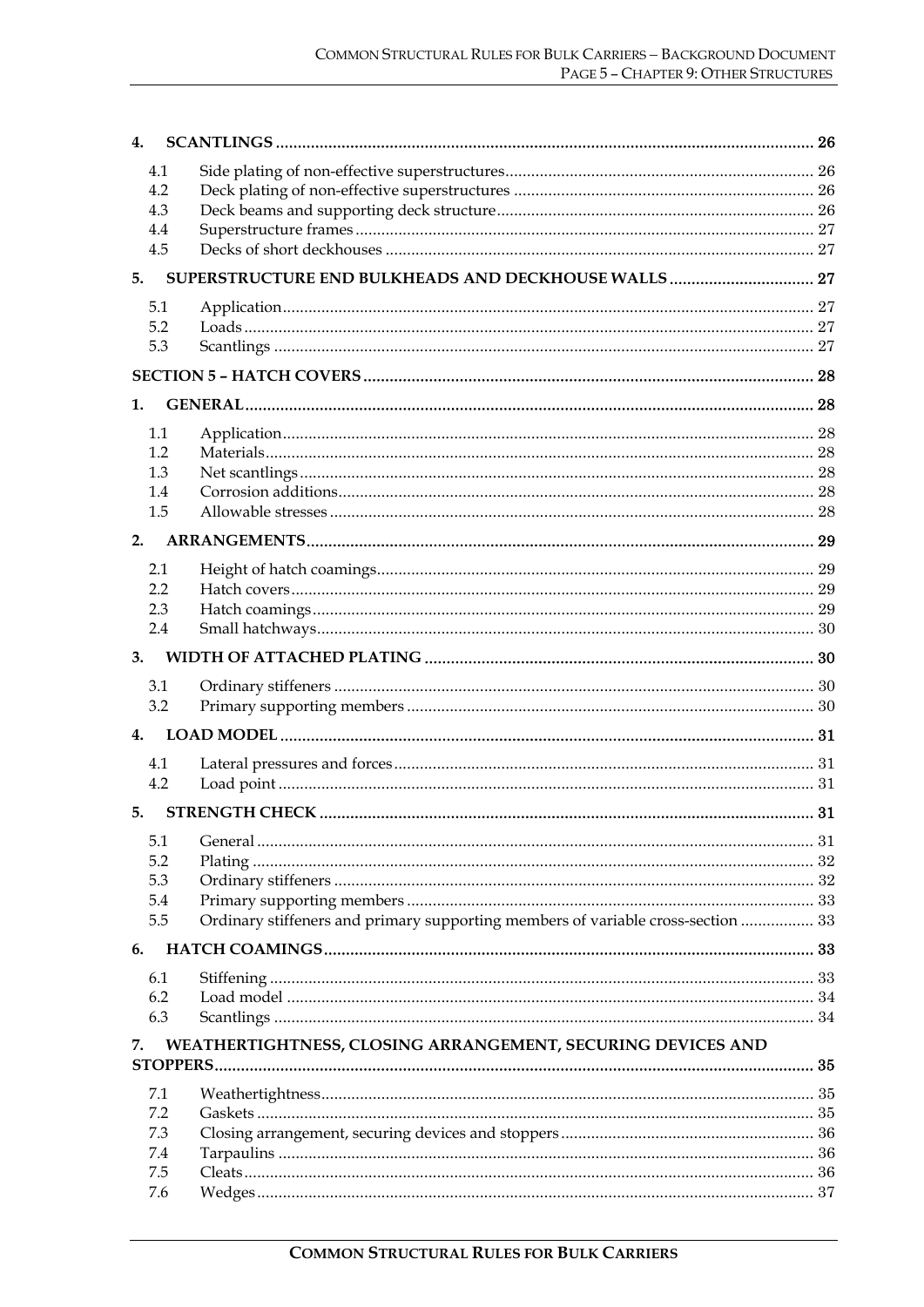| 8. |                                 |                                                                                           |  |  |  |
|----|---------------------------------|-------------------------------------------------------------------------------------------|--|--|--|
|    | 8.1                             |                                                                                           |  |  |  |
| 9. |                                 |                                                                                           |  |  |  |
|    | 9.1<br>9.2<br>9.3<br>9.4<br>9.5 |                                                                                           |  |  |  |
|    |                                 | <b>SECTION 6 - ARRANGEMENT OF HULL AND SUPERSTRUCTURE OPENINGS  40</b>                    |  |  |  |
| 1. |                                 |                                                                                           |  |  |  |
|    | 1.1<br>1.2                      |                                                                                           |  |  |  |
| 2. |                                 |                                                                                           |  |  |  |
|    | 2.1<br>2.2                      |                                                                                           |  |  |  |
| 3. |                                 |                                                                                           |  |  |  |
|    | 3.1<br>3.2<br>3.3<br>3.4        |                                                                                           |  |  |  |
| 4. |                                 |                                                                                           |  |  |  |
|    | 4.1<br>4.2<br>4.3               |                                                                                           |  |  |  |
| 5. |                                 |                                                                                           |  |  |  |
|    | 5.1<br>5.2<br>5.3<br>5.4<br>5.5 | Freeing port area in bulwarks of the freeboard deck for ships of types B-100 and B-60  46 |  |  |  |
| 6. |                                 |                                                                                           |  |  |  |
|    | 6.1<br>6.2<br>6.3               |                                                                                           |  |  |  |
| 7. |                                 |                                                                                           |  |  |  |
|    | 7.1<br>7.2<br>7.3               |                                                                                           |  |  |  |
| 8. |                                 |                                                                                           |  |  |  |
|    | 8.1<br>8.2                      |                                                                                           |  |  |  |
| 9. |                                 |                                                                                           |  |  |  |
|    | 9.1                             |                                                                                           |  |  |  |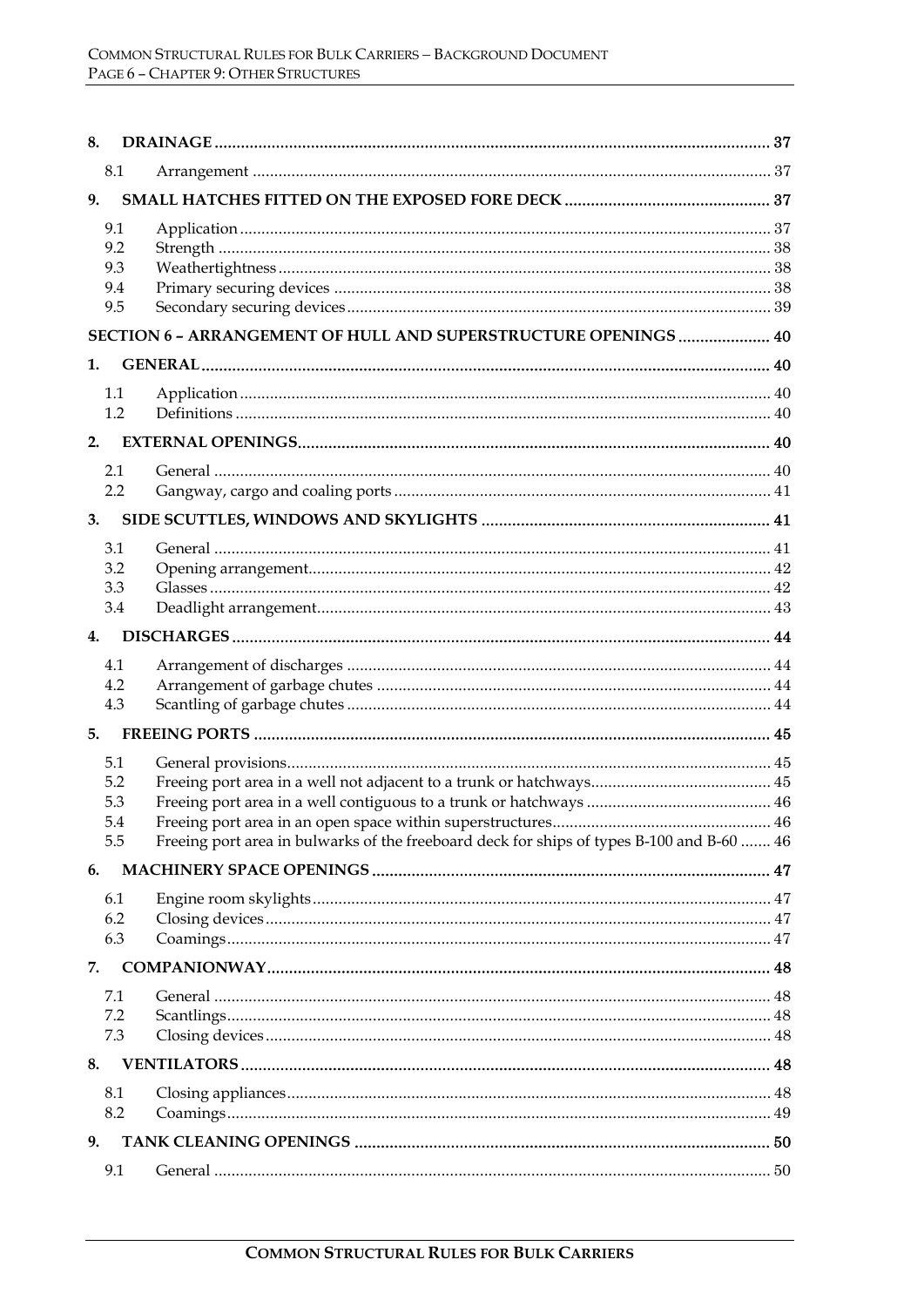# **SECTION 1 – FORE PART**

# **1. GENERAL**

# **1.1 Application**

# **1.1.1**

1.1.1.a The requirements applicable to the forward part defined in 2.1.2 Section 1, Chapter 1 are specified as applicable regulations.

# **1.2 Net thicknesses**

# **1.2.1**

1.2.1.a The applicability of net scantling approach to structural members of the forward part has been clarified.

# **2. ARRANGEMENT**

# **2.1 Structural arrangement principles**

# **2.1.1 General**

2.1.1.a This sub-section is set as regulations related to the continuity of structures in the forward part from cargo hold structures, referring to the regulations of various classification societies.

# **2.1.2 Structures in tanks**

2.1.2.a This sub-section is set as regulations related to the continuity of structures in the forward part from cargo hold structures, referring to the regulations of various classification societies.

# **2.2 Tripping brackets**

# **2.2.1**

2.2.1.a The requirements of hold frames in the forward-most part of the cargo hold according to IACS UR S12 were adopted for the forward part in a transverse framing system.

# **2.3 Floors and bottom girders**

# **2.3.1**

2.3.1.a The regulations related to transverse framing system are according to GL Rules. The same regulations as for the transverse arrangement of cargo compartments were used for the longitudinal framing system.

# **2.3.2 Solid floors**

2.3.2.a The regulations related to transverse framing system are according to GL Rules. The same regulations as for the transverse arrangement of cargo compartments were used for the longitudinal framing system.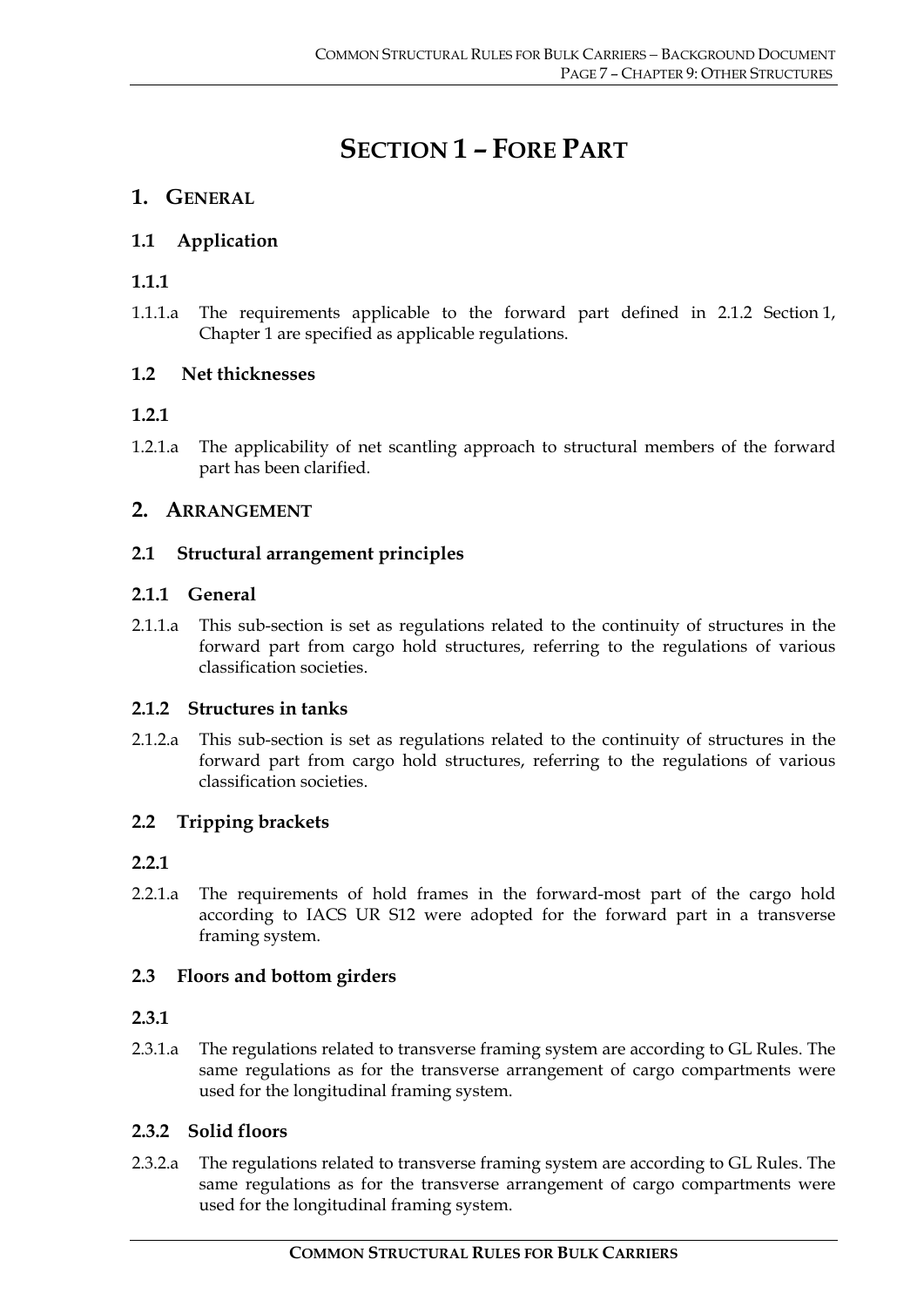# **2.3.3 Bottom girders**

2.3.3.a The regulations related to transverse framing system are according to GL Rules. The same regulations as for the transverse arrangement of cargo compartments were used for the longitudinal framing system.

# **3. LOAD MODEL**

# **3.1 Load point**

# **3.1.1**

3.1.1.a Since all load assessment points are common to local strength assessment, the relevant regulations of Section 1 and Section 2 of Chapter 6 are referred to.

# **3.2 Pressure in bow area**

# **3.2.1 Lateral pressure in intact conditions**

3.2.1.a The loads to be considered are specified in 3.2.1 to 3.2.4. The basic concepts considered related to loads are static loads, wave loads corresponding to 4 load cases, and hydrostatic test loads; the damaged condition is not considered. For assessment of loads on outer plating, loads from pressure from internal compartments and from external pressure acting simultaneously are considered, similar to the loads on ballast tanks from internal compartments.

# **3.2.2 Lateral pressure in testing conditions**

3.2.2.a The loads to be considered are specified.

# **3.2.3 Elements of the outer shell**

3.2.3.a The loads to be considered are specified.

# **3.2.4 Elements other than those of the outer shell**

3.2.4.a The loads to be considered are specified.

# **3.3 Bow flare area pressure**

# **3.3.1**

3.3.1.a Regulations related to loads (external pressure) are summarized in Section 5, Chapter 4. These regulations were referred to when setting regulations for bow pressure in the flare area. The internal pressure is not considered when calculating scantlings using pressure in the flare area specified in 4.1.1 Section 5, Chapter 4.

# **3.4 Bottom slamming pressure**

# **3.4.1**

3.4.1.a Regulations related to loads (external pressure) are summarized in Section 5, Chapter 4. These regulations were referred to when setting regulations for bottom slamming pressure. The internal pressure is not considered when calculating scantlings using the design bottom slamming pressure specified in 4.2.1, Section 5, Chapter 4.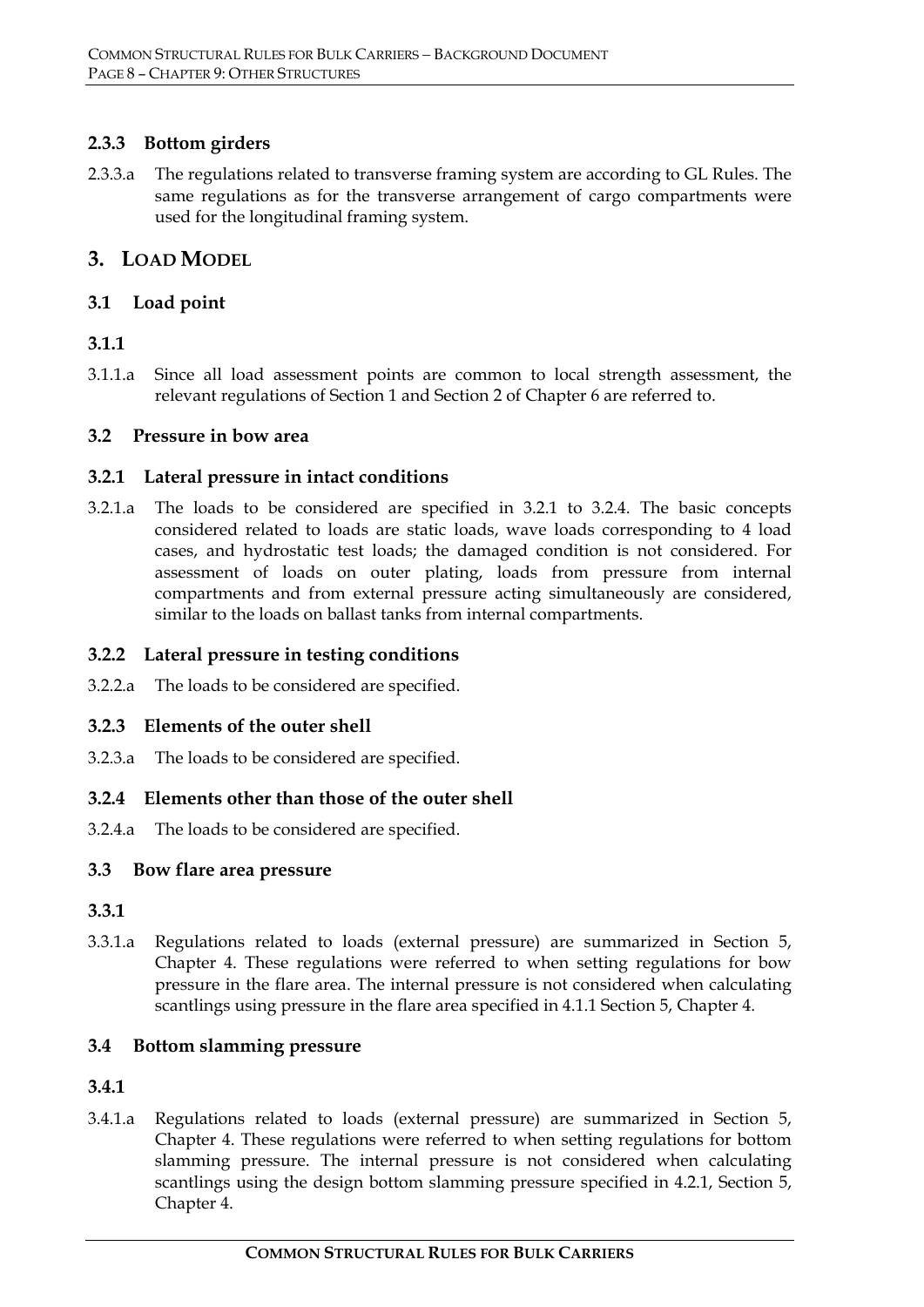# **4. SCANTLINGS**

# **4.1 Bow flare reinforcement**

# **4.1.1**

4.1.1.a Based on GL Rules, the regulation for the bow flare part applies to the structure located forward of 0.9L from the stern and above the normal ballast waterline.

# **4.2 Plating**

# **4.2.1**

4.2.1.a The minimum plating thickness of the bow compartment was made the same as the minimum plating thickness used in cargo compartments. The formula for calculating the required plating thickness is the same as the formula for calculating the plating thickness in the cargo compartments. However, since the stress due to vertical bending moment is small, the parameter related to axial load and safety margin was fixed at 0.9 so that the required plating thickness can be calculated easily.

# **4.3 Ordinary stiffeners**

# **4.3.1 General**

4.3.1.a Basically, the regulation for stiffeners was taken as the same as the regulation for minimum plating thickness of web used in cargo compartments and the required scantling regulation. Similar to the treatment of required plating thickness mentioned above, the parameter related to axial load and safety margin was fixed at 0.9 for the stress due to vertical bending moment.

# **4.3.2**

4.3.2.a Basically, the regulation for stiffeners was taken as the same as the regulation for minimum plating thickness of web used in cargo compartments and the required scantling regulation. Similar to the treatment of required plating thickness mentioned above, the parameter related to axial load and safety margin was fixed at 0.9 for the stress due to vertical bending moment.

# **4.3.3**

4.3.3.a Basically, the regulation for stiffeners was taken as the same as the regulation for minimum plating thickness of web used in cargo compartments and the required scantling regulation. Similar to the treatment of required plating thickness mentioned above, the parameter related to axial load and safety margin was fixed at 0.9 for the stress due to vertical bending moment.

# **4.3.4**

4.3.4.a Basically, the regulation for stiffeners was taken as the same as the regulation for minimum plating thickness of web used in cargo compartments and the required scantling regulation. Similar to the treatment of required plating thickness mentioned above, the parameter related to axial load and safety margin was fixed at 0.9 for the stress due to vertical bending moment.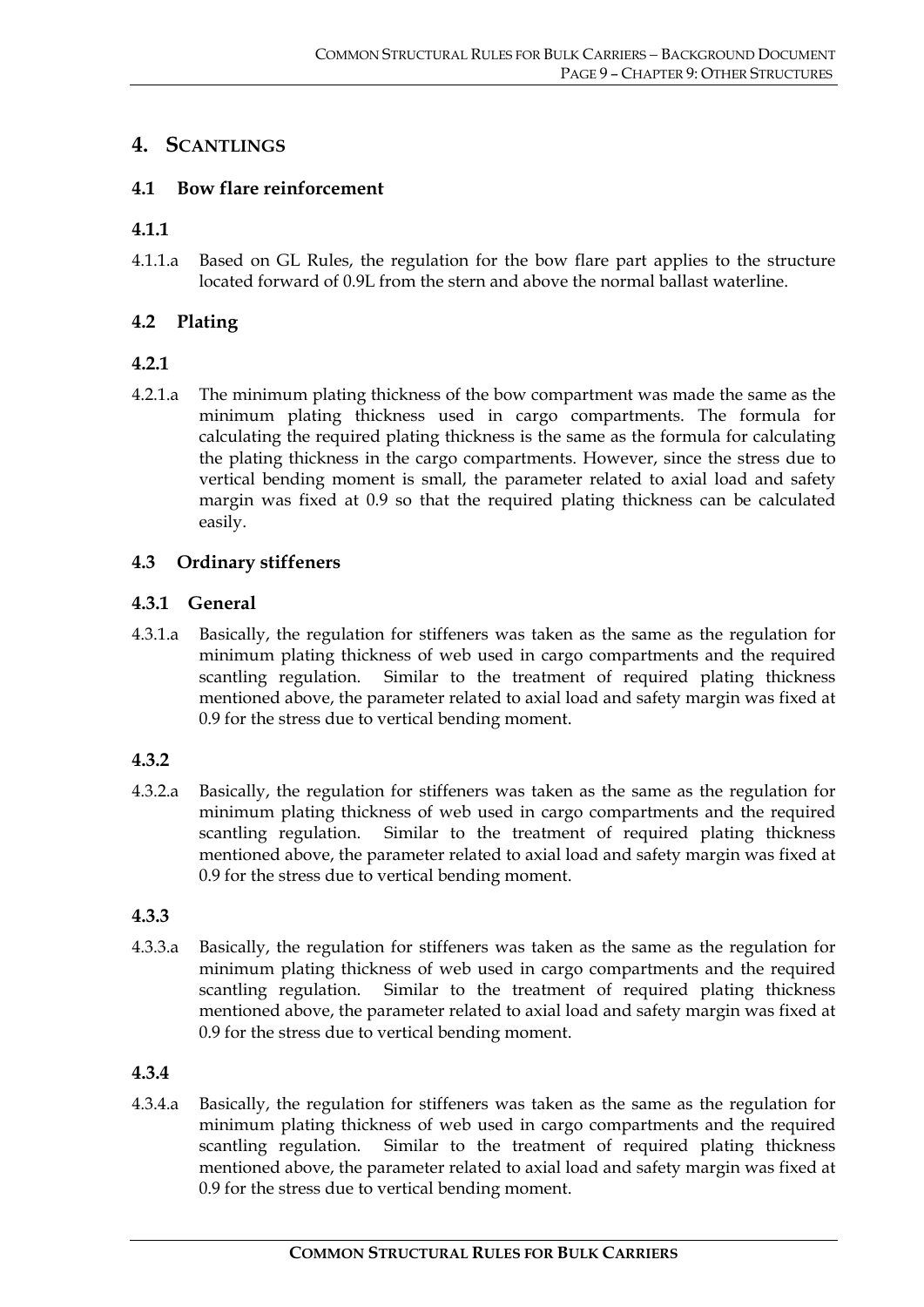# **4.3.5**

4.3.5.a Regulations for multi-spans are the same as in 3.5, Section 2, Chapter 6.

# **4.4 Primary supporting members**

#### **4.4.1 Minimum thickness**

4.4.1.a The regulation for minimum plating thickness of primary supporting members in cargo compartments namely  $0.6\sqrt{L}$  was corrected to  $0.7\sqrt{L}$  considering actual measurements.

#### **4.4.2 Side transverses**

4.4.2.a Only bending strength and shear strength were considered for estimating the required scantlings of primary supporting members. The scantling formula of primary supporting members are the same as those for ordinary stiffeners.

# **4.4.3 Side girders**

4.4.3.a Only bending strength and shear strength were considered for estimating the required scantlings of primary supporting members. The scantling formula of primary supporting members are the same as those for ordinary stiffeners.

# **4.4.4 Deck primary supporting members**

4.4.4.a Regulation for deck primary supporting members are the same as in Section 4, Chapter 6.

# **5. STRENGTHENING OF FLAT BOTTOM FORWARD AREA**

# **5.1 Application**

# **5.1.1**

5.1.1.a The requirement for strengthening forward bottom area,  $0.2V\sqrt{L}$ , is base on NK Rules. The strengthening range in the vertical direction is based on the GL Rules.

# **5.2 Bottom plating**

# **5.2.1**

5.2.1.a The plating thickness formula was set after considering the damage results; therefore, the yield strength of the material and the axial load were not considered in the general formula for required plating thickness. Moreover, in ships where additional stiffeners (intermediate stiffeners) are installed in the spacing between ordinary stiffeners, the stiffener spacing is halved, the slamming load is also halved, and sometimes the damage cannot be explained. Thus, an overdesign factor associated with the area of the loading considered is introduced after considering the stiffener formula also.

# **5.2.2**

5.2.2.a It is considered that for this topic, no information in addition to that shown in the Rules is necessary to explain the background.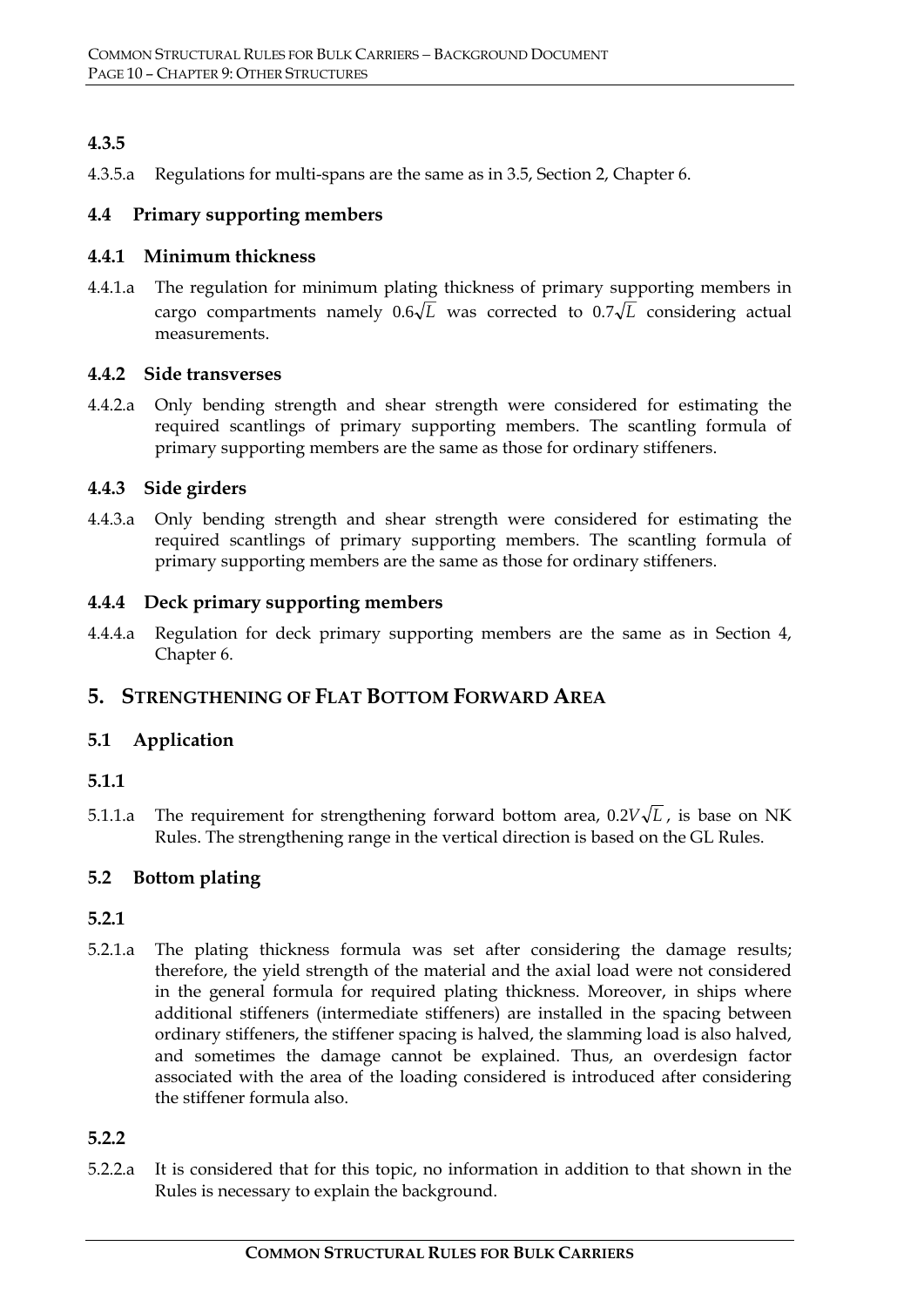# **5.3 Ordinary Stiffeners**

# **5.3.1**

5.3.1.a For normal loads, the requirements for stiffeners were based on elastic design. However, considering the applicable slamming loads and measures against damage (refer to Fig. 9.1), the plastic moment was used.



Fig. 9.1 Comparison of damage data and required values

- 5.3.1.b In Fig. 9.1, the horizontal axis gives the position along the length of the ship, while the vertical axis shows the ratio of required scantling to actual scantling. The large marks in the same figure indicate damage data.
- 5.3.1.c From the figure, it can be seen that except for a part near the FP, damaged locations fall in a range that requires strengthening.

# **5.3.2**

5.3.2.a

# **5.4 Primary supporting members**

#### **5.4.1 Girders**

5.4.1.a Regulations related to shear buckling and compressive buckling of webs and shear strength when girders are treated as beams are based on NK Rules.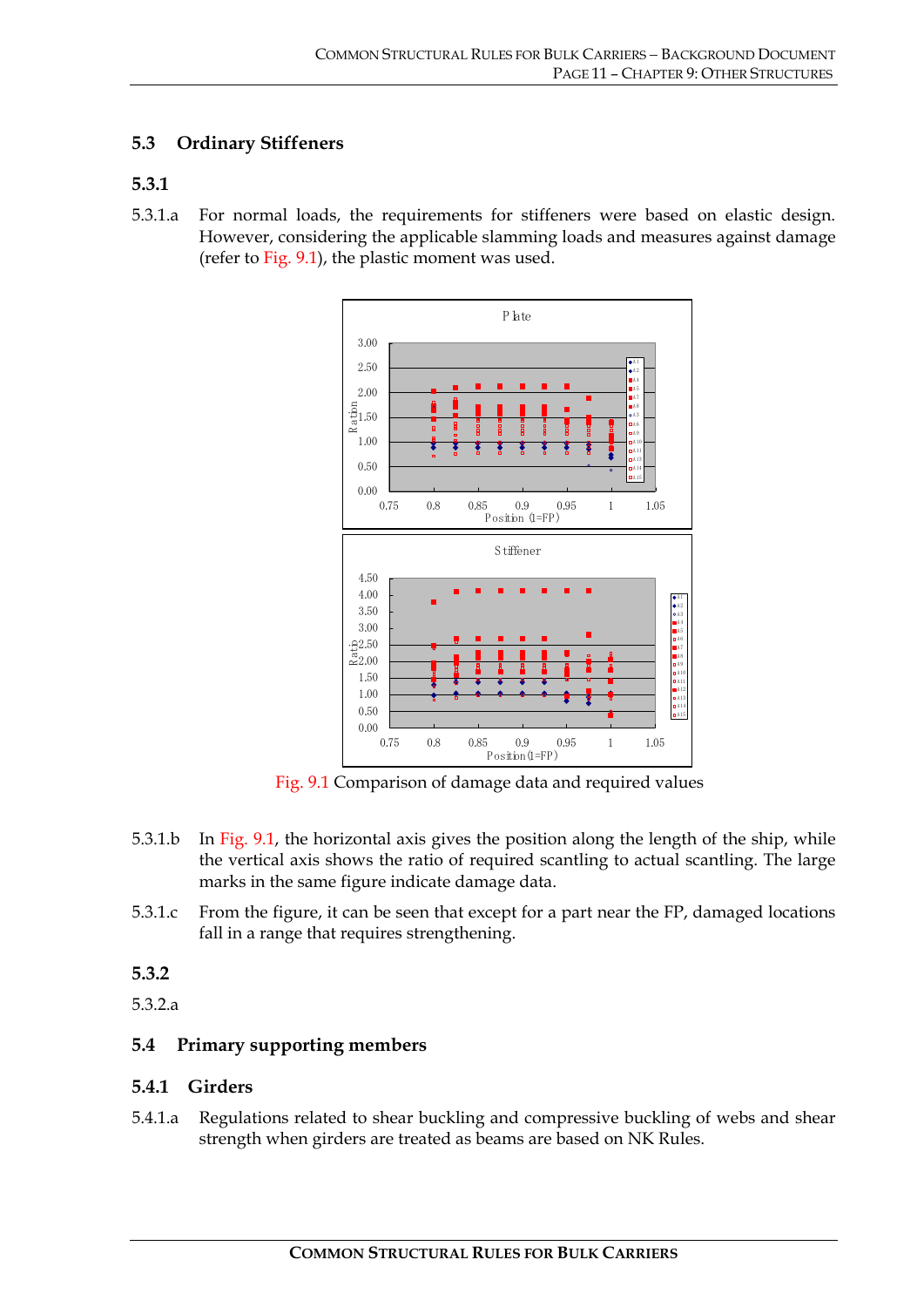# **5.4.2 Floors**

5.4.2.a Regulations related to shear buckling and compressive buckling of webs and shear strength when girders are treated as beams are based on NK Rules.

# **6. STEM**

# **6.1 Bar stem**

# **6.1.1**

6.1.1.a This regulation is based on the regulations B1.1of Section 13, Chapter I-1-1 of the GL Rules. Note that this regulation relates to gross scantlings.

# **6.1.2**

6.1.2.a This regulation is based on the regulations B1.2 of Section 13, Chapter I-1-1 of the GL Rules. Note that this regulation relates to gross scantlings.

# **6.2 Plate stem and bulbous bows**

# **6.2.1**

6.2.1.a This regulation is based on the regulations B2.1 of Section 13, Chapter I-1-2 of the GL Rules. The maximum plating thickness in GL Rules is taken as  $25\sqrt{k}$ . Although no problem arises if the thickness is smaller than this value, the plating thickness was taken as  $22\sqrt{k}$  to arrive at a practically feasible numeric value. Note that this regulation relates to gross scantlings.

# **6.2.2**

6.2.2.a This regulation is based on the regulations B2.2 of Section 13, Chapter I-1-2 of the GL Rules.

# **6.2.3**

6.2.3.a This regulation is based on the regulations B2.3 of Section 13, Chapter I-1-2 of the GL Rules.

# **7. FORECASTLE**

# **7.1 General**

# **7.1.1**

7.1.1.a This regulation is in accordance with IACS UR S28.

# **7.1.2**

7.1.2.a This regulation is in accordance with IACS UR S28.

# **7.1.3**

7.1.3.a This regulation is in accordance with IACS UR S28.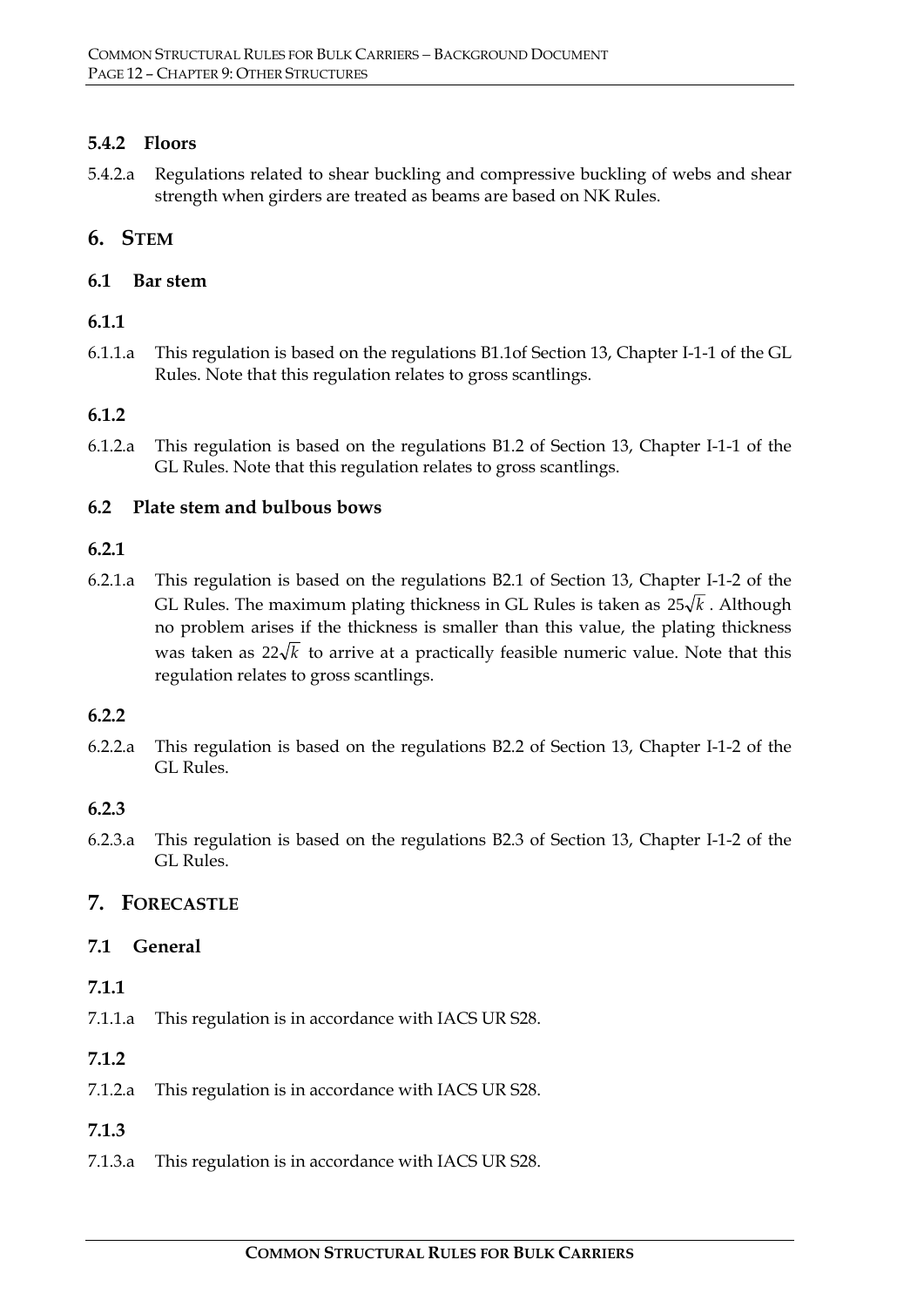# **7.1.4**

7.1.4.a This regulation is in accordance with IACS UR S28.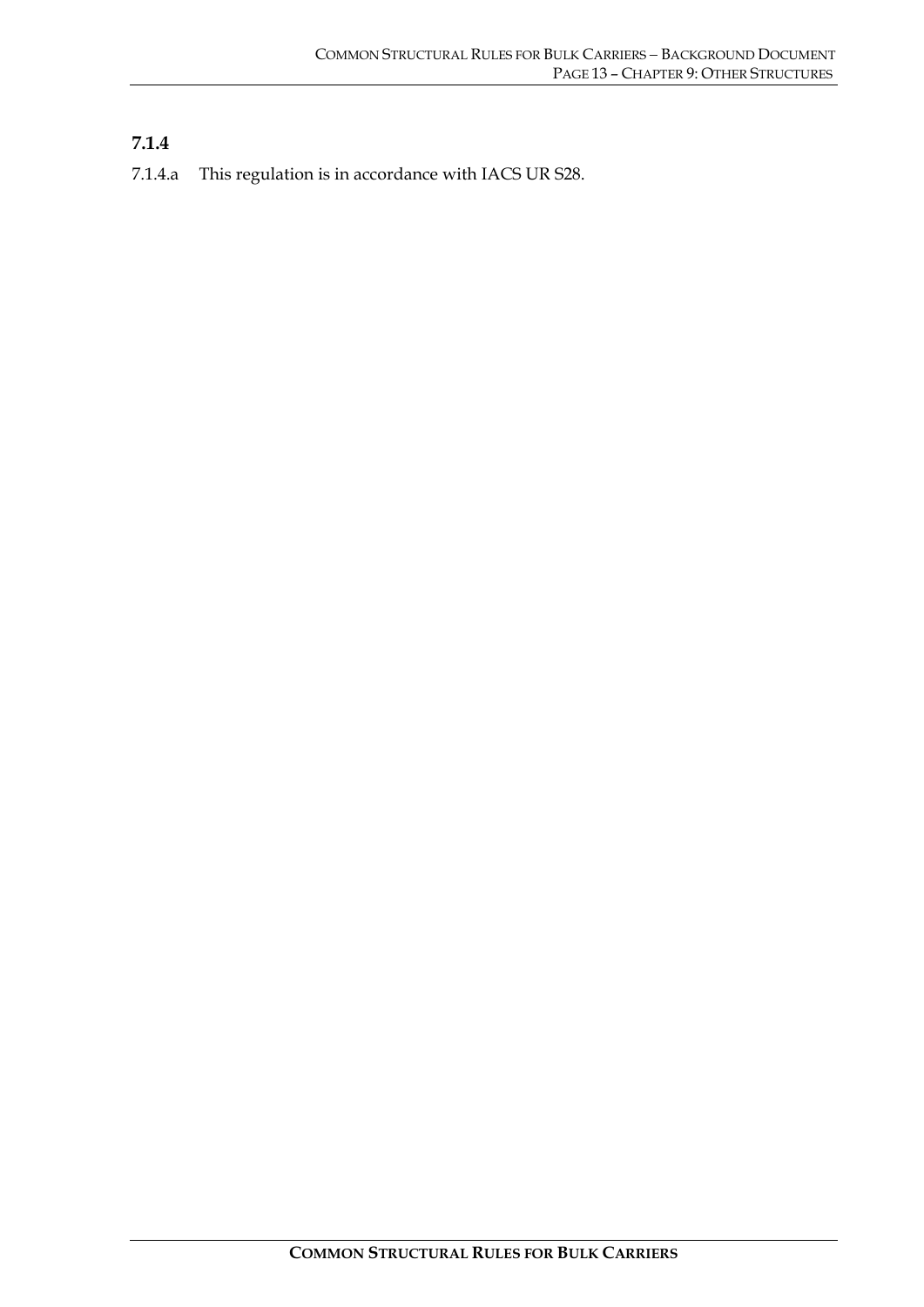# **SECTION 2 – AFT PART**

# **1. GENERAL**

# **1.1 Introduction**

# **1.1.1**

1.1.1.a This regulation is based on 1.1.1, Section 2, Chapter 9, Part B of the RINA Rules.

# **1.1.2**

1.1.2.a This regulation is based on 1.1.2, Section 2, Chapter 9, Part B of the RINA Rules. This regulation is for the structure in the aft part. Structural members other than outer plating that form the boundaries of compartment in which liquid is not carried, are based on the design concept of scantlings considering pressure when flooded.

# **1.2 Connections of the aft part with structures located fore of the aft peak bulkhead**

# **1.2.1 Tapering**

1.2.1.a This regulation is based on 1.2.1, Section 9, Chapter 2, Part B of the RINA Rules.

# **1.3 Net scantlings**

# **1.3.1**

1.3.1.a This regulation is based on 1.3.1, Section 2, Chapter 9, Part B of the RINA Rules.

# **2. LOAD MODEL**

# **2.1 Load point**

# **2.1.1**

2.1.1.a These regulations are based on 2.2 and 2.3 of Sec. 2, Chapter 9, Part B of the RINA Rules, and are the same as the regulations of Sections 1 and 2 of Chapter 6.

# **2.2 Lateral pressures**

# **2.2.1 Lateral pressure in intact conditions**

2.2.1.a These regulations are based on 2.2 and 2.3 of Sec. 2, Chapter 9, Part B of the RINA Rules, and are the same as the regulations of Sections 1 and 2 of Chapter 6.

# **2.2.2 Lateral pressure in testing conditions**

2.2.2.a These regulations are based on 2.2 and 2.3 of Sec. 2, Chapter 9, Part B of the RINA Rules, and are the same as the regulations of Sections 1 and 2 of Chapter 6.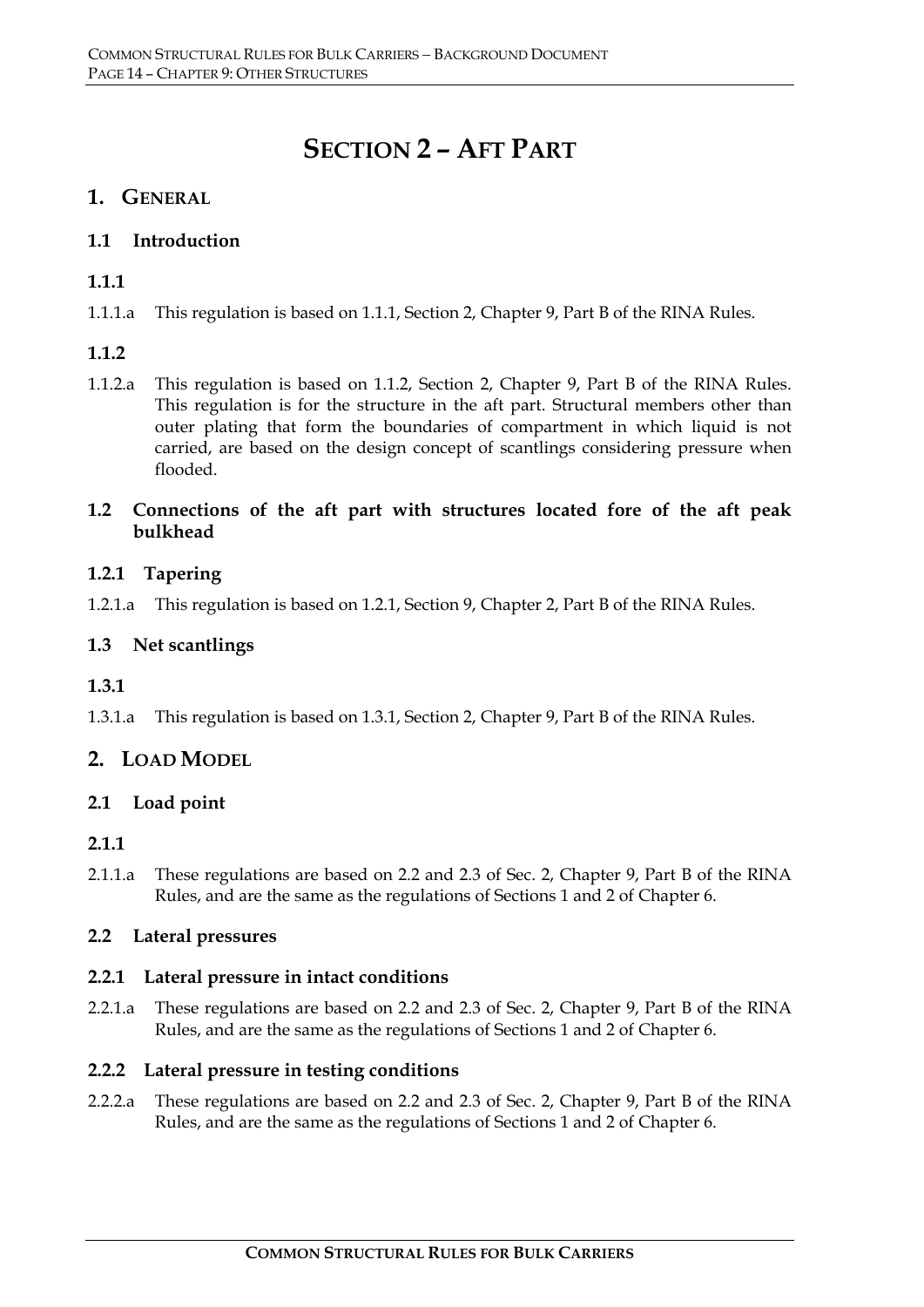# **2.2.3 Elements of the outer shell**

2.2.3.a These regulations are based on 2.2 and 2.3 of Sec. 2, Chapter 9, Part B of the RINA Rules, and are the same as the regulations of Sections 1 and 2 of Chapter 6.

# **2.2.4 Elements other than those of the outer shell**

2.2.4.a These regulations are based on 2.2 and 2.3 of Sec. 2, Chapter 9, Part B of the RINA Rules, and are the same as the regulations of Sections 1 and 2 of Chapter 6.

# **3. AFT PEAK**

# **3.1 Arrangement**

# **3.1.1 General**

3.1.1.a These regulations are based on the regulations of 3.1, Section 2, Chapter 9, Part B of the RINA Rules.

# **3.1.2 Floors**

3.1.2.a These regulations are based on the regulations of 3.1, Section 2, Chapter 9, Part B of the RINA Rules.

# **3.1.3 Side frames**

3.1.3.a These regulations are based on the regulations of 3.1, Section 2, Chapter 9, Part B of the RINA Rules.

# **3.1.4 Platforms and side girders**

3.1.4.a These regulations are based on the regulations of 3.1, Section 2, Chapter 9, Part B of the RINA Rules.

# **3.1.5 Longitudinal bulkheads**

3.1.5.a These regulations are based on the regulations of 3.1, Section 2, Chapter 9, Part B of the RINA Rules.

# **4. SCANTLINGS**

# **4.1 Side plating**

# **4.1.1**

4.1.1.a The minimum scantling was adjusted to match the required scantling of the structures in the cargo compartments. Similar to the bow part, the required net plating thickness was taken as the formula used in the aft part for loads specified in Chapter 4, taking the factor associated with the axial load and safety margin as 0.9.

# **4.2 Ordinary Stiffeners**

# **4.2.1 General**

4.2.1.a The regulation is the same as the regulation in the forward part.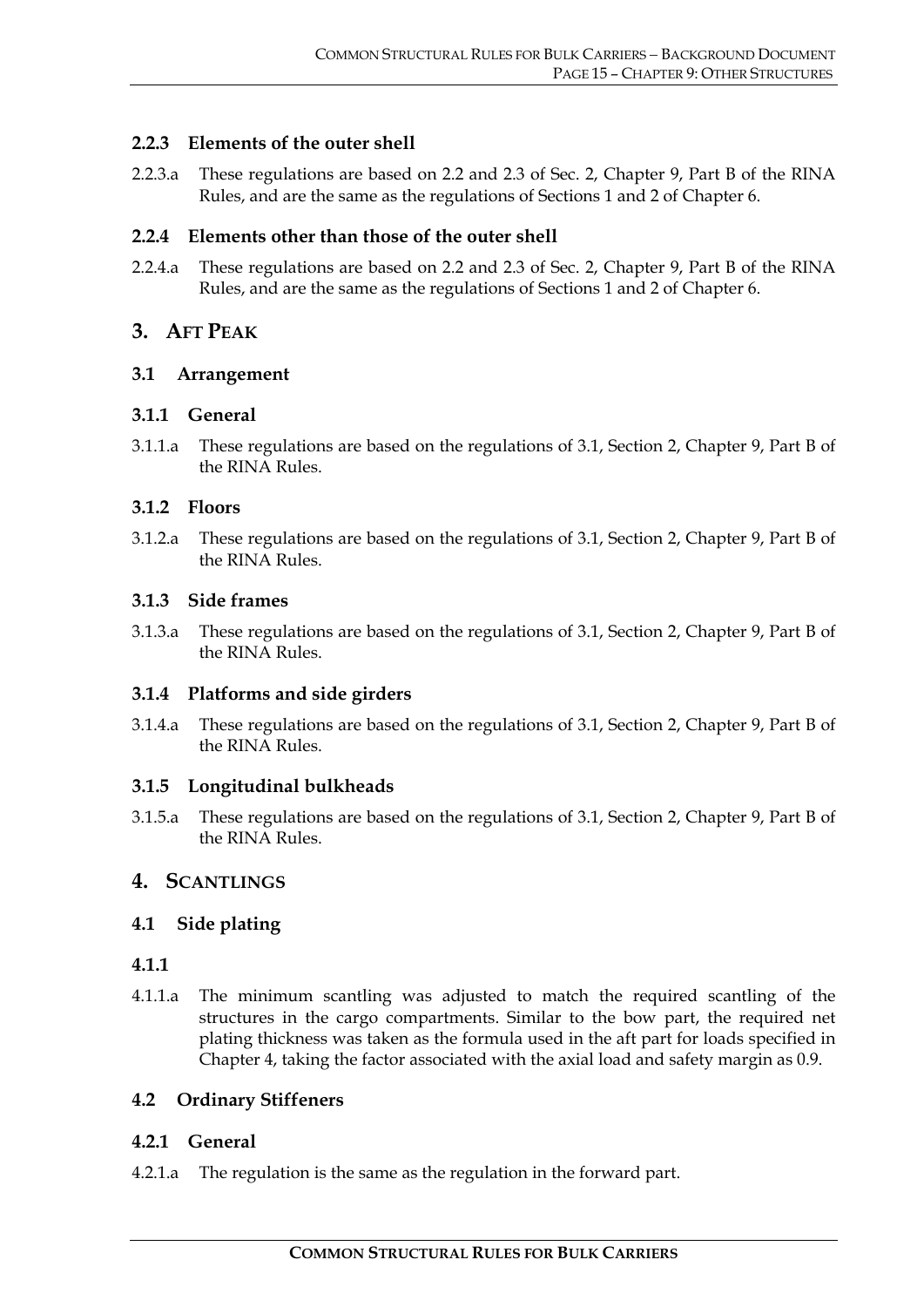# **4.2.2**

4.2.2.a The regulation is the same as the regulation in the forward part.

#### **4.2.3**

4.2.3.a The regulation is the same as the regulation in the forward part.

# **4.2.4**

4.2.4.a The regulation is the same as the regulation in the forward part.

# **4.2.5**

4.2.5.a The regulation is the same as the regulation in the forward part.

# **4.3 Primary supporting members**

# **4.3.1 Floors**

4.3.1.a The regulation is the same as the regulation in the forward part.

#### **4.3.2 Side transverses**

4.3.2.a The regulation is the same as the regulation in the forward part.

# **4.3.3 Side girders**

4.3.3.a The regulation is the same as the regulation in the forward part.

# **4.3.4 Deck primary supporting members**

4.3.4.a The regulation is the same as the regulation in the forward part.

# **5. CONNECTION OF HULL STRUCTURES WITH THE RUDDER HORN**

# **5.1 Connection of aft peak structures with the rudder horn**

# **5.1.1 General**

5.1.1.a This regulation is based on the regulations of 5.1 and 5.2, Section 2, Chapter 9, Part B, of the RINA Rules.

# **5.1.2 Rudder horn**

5.1.2.a This regulation is based on the regulations of 5.1 and 5.2, Section 2, Chapter 9, Part B, of the RINA Rules.

#### **5.1.3 Hull structures**

5.1.3.a This regulation is based on the regulations of 5.1 and 5.2, Section 2, Chapter 9, Part B, of the RINA Rules.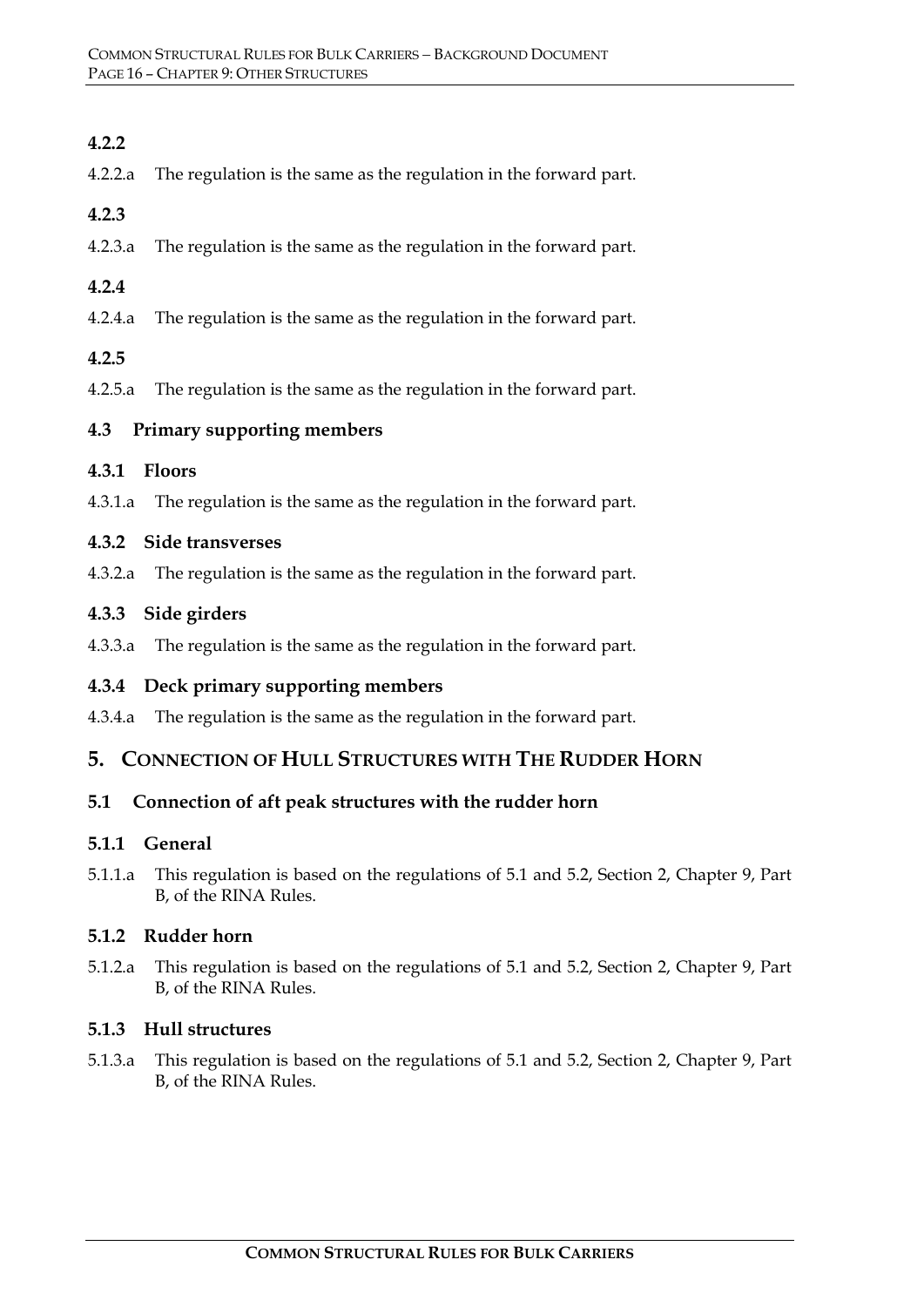# **5.2 Structural arrangement above the aft peak**

#### **5.2.1 Side transverses**

5.2.1.a This regulation is based on the regulations of 5.1 and 5.2, Section 2, Chapter 9, Part B, of the RINA Rules.

#### **5.2.2 Side girders**

5.2.2.a This regulation is based on the regulations of 5.1 and 5.2, Section 2, Chapter 9, Part B, of the RINA Rules.

#### **6. STERNFRAMES**

#### **6.1 General**

#### **6.1.1**

- 6.1.1.a This regulation is based on the regulations of 6.1, 6.2, 6.3, 6.5 and 6.7, Section 2, Chapter 9, Part B of the RINA Rules.
- 6.1.1.b The plating thickness in the regulations is the net plating thickness.

#### **6.1.2**

6.1.2.a This regulation is based on the regulations of 6.1, 6.2, 6.3, 6.5 and 6.7, Section 2, Chapter 9, Part B of the RINA Rules.

#### **6.2 Connections**

#### **6.2.1 Connection with hull structure**

6.2.1.a This regulation is based on the regulations of 6.1, 6.2, 6.3, 6.5 and 6.7, Section 2, Chapter 9, Part B of the RINA Rules assuming the material factor  $k = 1$  to simplify the formula in a conservative way.

#### **6.2.2 Connection with the keel**

6.2.2.a This regulation is based on the regulations of 6.1, 6.2, 6.3, 6.5 and 6.7, Section 2, Chapter 9, Part B of the RINA Rules.

#### **6.2.3 Connection with transom floors**

6.2.3.a This regulation is based on the regulations of 6.1, 6.2, 6.3, 6.5 and 6.7, Section 2, Chapter 9, Part B of the RINA Rules assuming the material factor  $k = 1$  to simplify the formula in a conservative way.

#### **6.2.4 Connection with centre keelson**

6.2.4.a This regulation is based on the regulations of 6.1, 6.2, 6.3, 6.5 and 6.7, Section 2, Chapter 9, Part B of the RINA Rules.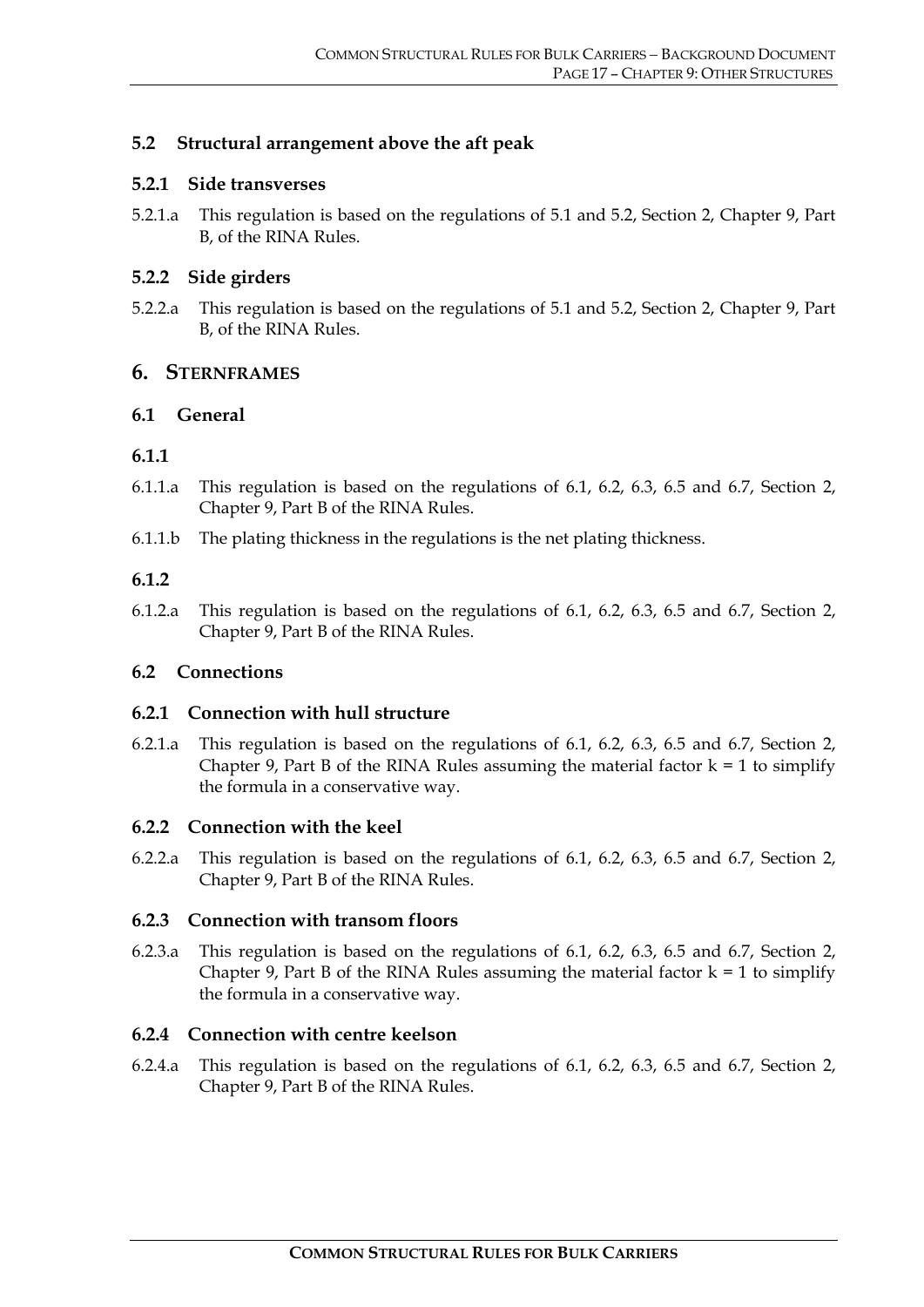# **6.3 Propeller posts**

#### **6.3.1 Gross scantlings**

6.3.1.a This regulation is based on the regulations of 6.1, 6.2, 6.3, 6.5 and 6.7, Section 2, Chapter 9, Part B of the RINA Rules.

# **6.3.2 Gross scantlings of propeller posts**

6.3.2.a This regulation is based on the regulations of 6.1, 6.2, 6.3, 6.5 and 6.7, Section 2, Chapter 9, Part B of the RINA Rules.

#### **6.3.3 Section modulus below the propeller shaft bossing**

6.3.3.a This regulation is based on the regulations of 6.1, 6.2, 6.3, 6.5 and 6.7, Section 2, Chapter 9, Part B of the RINA Rules.

# **6.3.4 Welding of fabricated propeller post with the propeller shaft bossing**

6.3.4.a This regulation is based on the regulations of 6.1, 6.2, 6.3, 6.5 and 6.7, Section 2, Chapter 9, Part B of the RINA Rules.

# **6.4 Propeller shaft bossing**

#### **6.4.1**

6.4.1.a This regulation is based on the regulations of 6.1, 6.2, 6.3, 6.5 and 6.7, Section 2, Chapter 9, Part B of the RINA Rules.

# **6.5 Sterntubes**

#### **6.5.1 Sterntubes**

6.5.1.a This regulation is based on the regulations of 6.1, 6.2, 6.3, 6.5 and 6.7, Section 2, Chapter 9, Part B of the RINA Rules.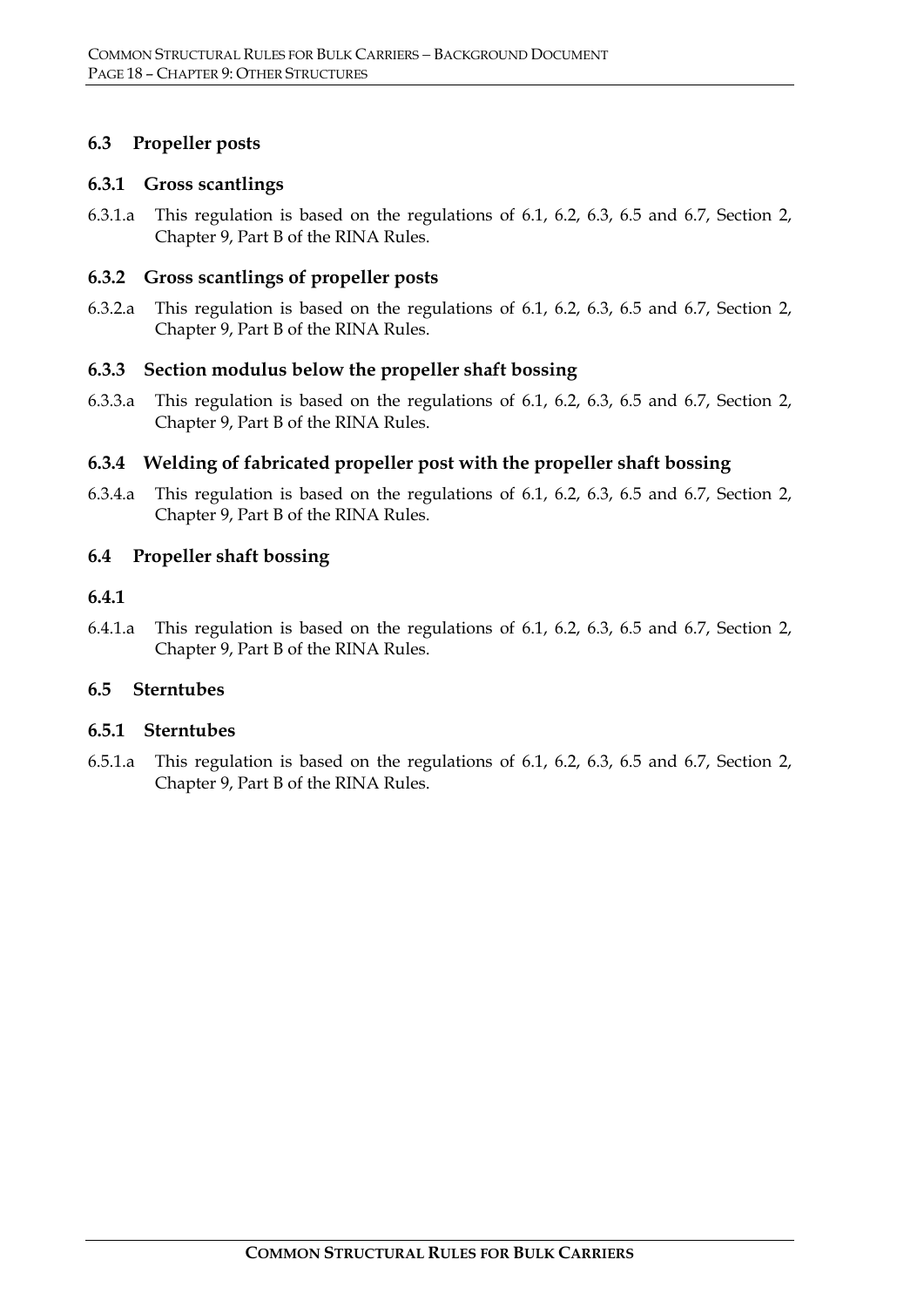# **SECTION 3 – MACHINERY SPACE**

# **1. GENERAL**

# **1.1 Application**

# **1.1.1**

1.1.1.a This regulation is based on the regulations of 1.1 and 1.3, Section 3, Chapter 9, Part B, of the RINA Rules.

# **1.2 Scantlings**

# **1.2.1 Net scantlings**

1.2.1.a This regulation is based on the regulations of 1.1 and 1.3, Section 3, Chapter 9, Part B, of the RINA Rules.

# **1.2.2 General**

1.2.2.a This regulation is based on the regulations of 1.1 and 1.3, Section 3, Chapter 9, Part B, of the RINA Rules.

# **1.2.3 Primary supporting members**

1.2.3.a This regulation is based on the regulations of 1.1 and 1.3, Section 3, Chapter 9, Part B, of the RINA Rules.

# **1.3 Connections of the machinery space with structures located aft and forward**

# **1.3.1 Tapering**

1.3.1.a This regulation is based on the regulations of 1.1 and 1.3, Section 3, Chapter 9, Part B, of the RINA Rules.

# **1.3.2 Transition zone between engine room and cargo area**

1.3.2.a This regulation is based on the regulations of 1.1 and 1.3, Section 3, Chapter 9, Part B, of the RINA Rules.

# **1.3.3 Deck discontinuities**

1.3.3.a This regulation is based on the regulations of 1.1 and 1.3, Section 3, Chapter 9, Part B, of the RINA Rules.

# **2. DOUBLE BOTTOM**

# **2.1 Arrangement**

# **2.1.1 General**

2.1.1.a This regulation is based on the regulations of 2.1.1 and 2.1.7, Section 3, Chapter 9, Part B, of the RINA Rules.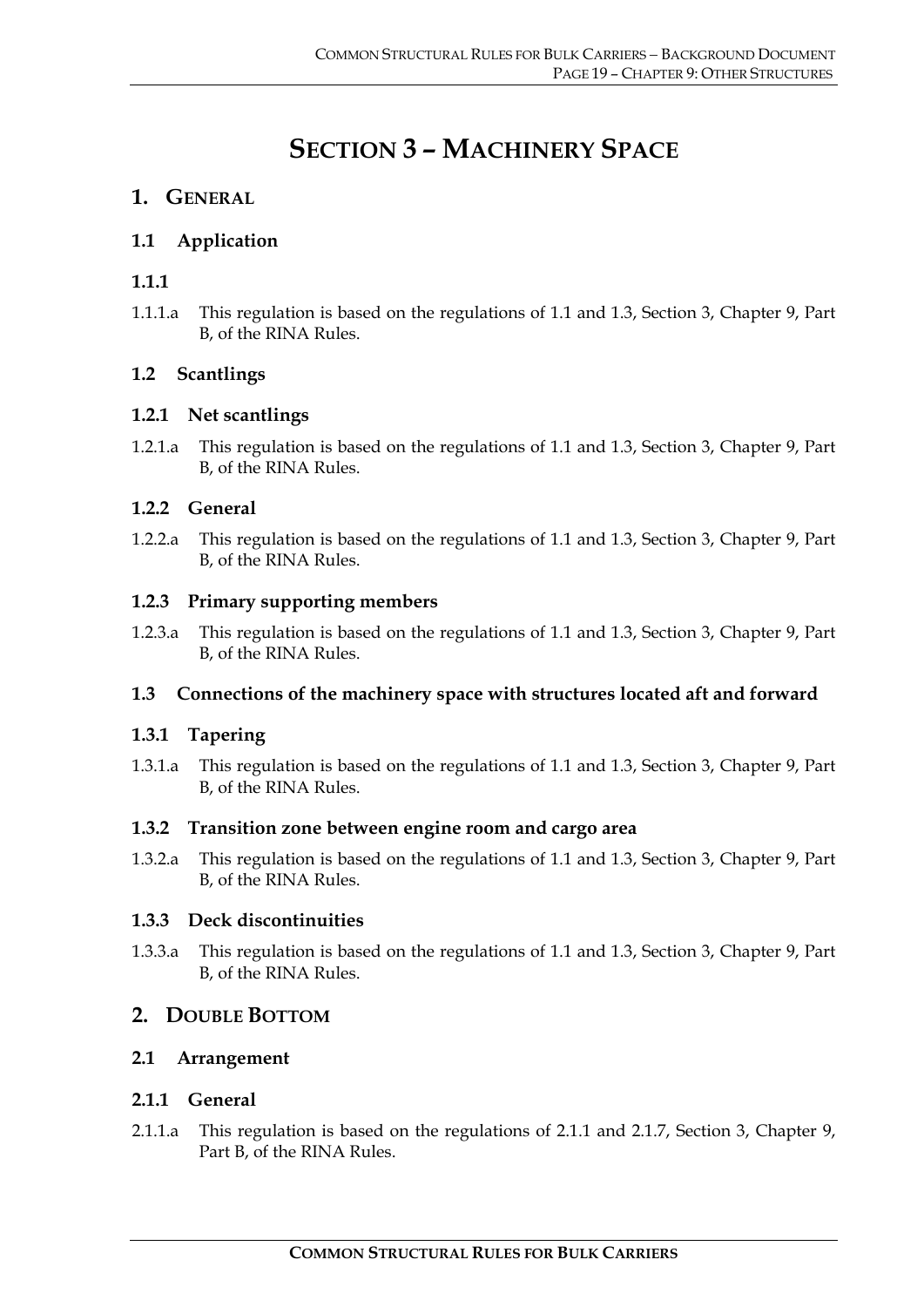# **2.1.2 Double bottom height**

2.1.2.a This regulation is based on the regulations of 2.1.1 and 2.1.7, Section 3, Chapter 9, Part B, of the RINA Rules.

#### **2.1.3 Centre bottom girder**

2.1.3.a This regulation is based on the regulations of 2.1.1 and 2.1.7, Section 3, Chapter 9, Part B, of the RINA Rules.

#### **2.1.4 Side bottom girders**

2.1.4.a This regulation is based on the regulations of 2.1.1 and 2.1.7, Section 3, Chapter 9, Part B, of the RINA Rules.

# **2.1.5 Side bottom girders in way of machinery seatings**

2.1.5.a This regulation is based on the regulations of 2.1.1 and 2.1.7, Section 3, Chapter 9, Part B, of the RINA Rules.

#### **2.1.6 Floors in longitudinally framed double bottom**

2.1.6.a This regulation is based on the regulations of 2.1.1 and 2.1.7, Section 3, Chapter 9, Part B, of the RINA Rules.

#### **2.1.7 Floors in transversely framed double bottom**

2.1.7.a This regulation is based on the regulations of 2.1.1 and 2.1.7, Section 3, Chapter 9, Part B, of the RINA Rules.

#### **2.1.8 Floors stiffeners**

2.1.8.a This regulation is based on the regulations of 2.1.1 and 2.1.7, Section 3, Chapter 9, Part B, of the RINA Rules.

#### **2.1.9 Manholes and wells**

2.1.9.a This regulation is based on the regulations of 2.1.1 and 2.1.7, Section 3, Chapter 9, Part B, of the RINA Rules.

# **2.2 Minimum thickness**

#### **2.2.1**

2.2.1.a This regulation is the same as the regulations in 2.2.1, Sec. 3, Chapter 9, Part B of the RINA Rules without the use of the material factor.

# **3. SIDE**

# **3.1 Arrangement**

# **3.1.1 General**

3.1.1.a This regulation is based on the regulations of 4.1.1 and 4.1.3, Section 3, Chapter 9, Part B, of the RINA Rules.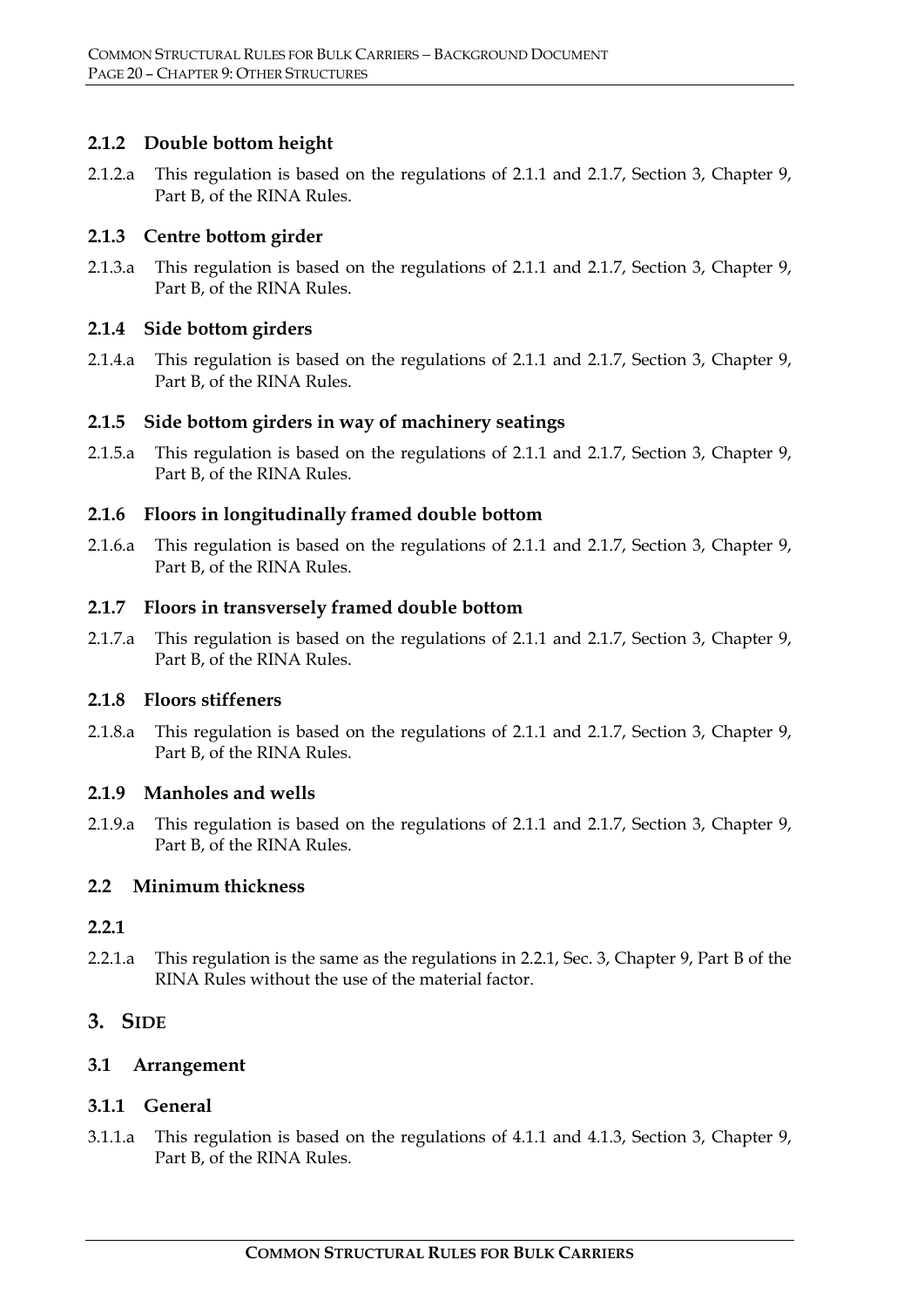# **3.1.2 Extension of the hull longitudinal structure within the machinery space**

3.1.2.a This regulation is based on the regulations of 4.1.1 and 4.1.3, Section 3, Chapter 9, Part B, of the RINA Rules.

#### **3.1.3 Side transverses**

3.1.3.a This regulation is based on the regulations of 4.1.1 and 4.1.3, Section 3, Chapter 9, Part B, of the RINA Rules.

# **4. PLATFORMS**

#### **4.1 Arrangement**

#### **4.1.1 General**

4.1.1.a This regulation is based on the regulations of 5.1.1, Section 3, Chapter 9, Part B, of the RINA Rules. The net scantlings indicated by the L function in the RINA Rules are corrected based on the actual values.

#### **4.1.2 Platform transverses**

4.1.2.a This regulation is based on the regulations of 5.1.2, Section 3, Chapter 9, Part B, of the RINA Rules. The net scantlings indicated by the L function in the RINA Rules were corrected based on the actual values.

#### **4.2 Minimum thicknesses**

#### **4.2.1**

4.2.1.a This regulation is based on the regulations of 5.1.2, Section 3, Chapter 9, Part B, of the RINA Rules.

# **5. PILLARING**

# **5.1 Arrangement**

# **5.1.1 General**

5.1.1.a This regulation is based on the regulations of 6.1.1 and 6.1.3, Section 3, Chapter 9, Part B, of the RINA Rules.

# **5.1.2 Pillars**

5.1.2.a This regulation is based on the regulations of 6.1.1 and 6.1.3, Section 3, Chapter 9, Part B, of the RINA Rules.

# **5.1.3 Pillar bulkheads**

5.1.3.a This regulation is based on the regulations of 6.1.1 and 6.1.3, Section 3, Chapter 9, Part B, of the RINA Rules.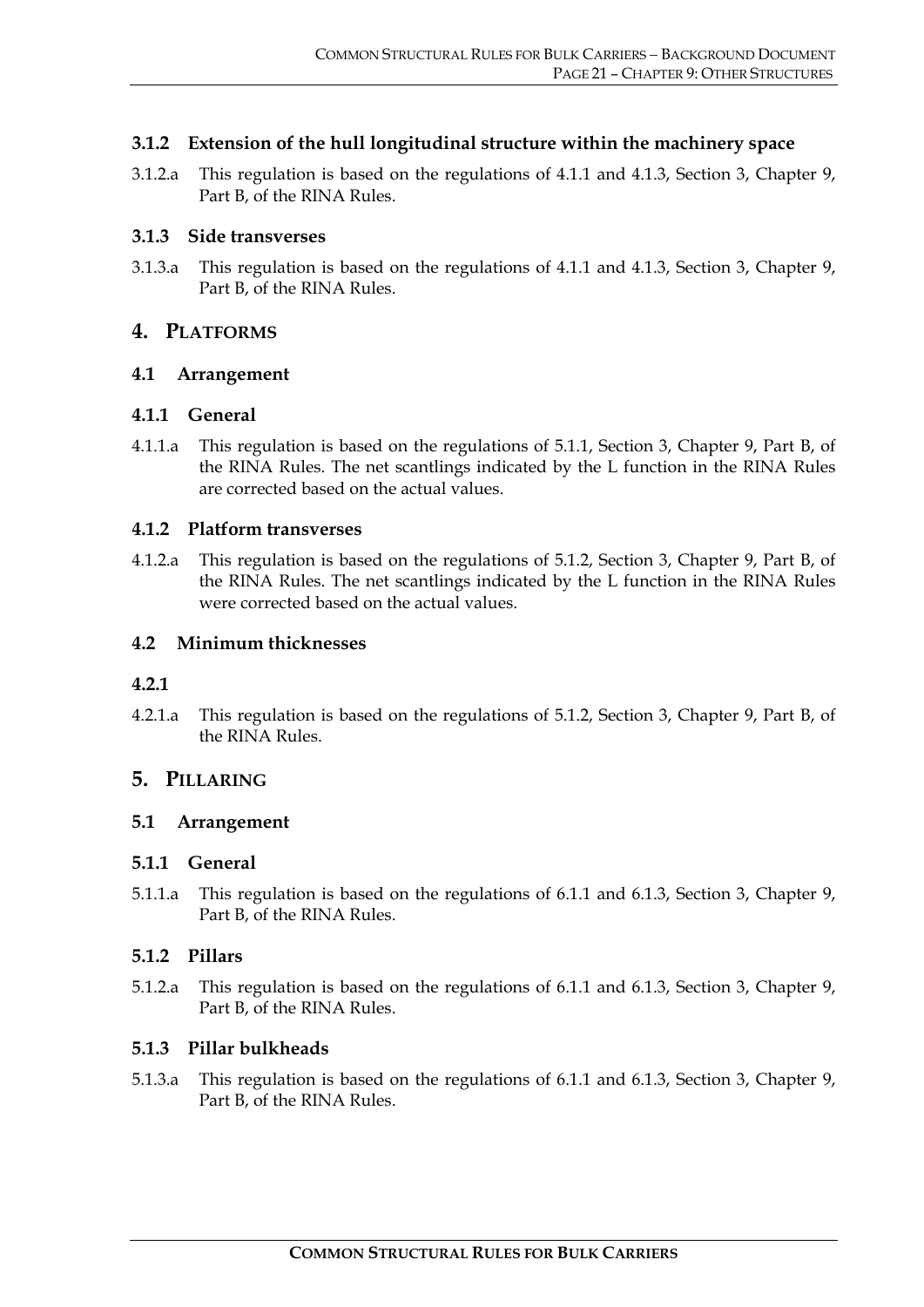# **6. MACHINERY CASING**

#### **6.1 Arrangement**

#### **6.1.1 Ordinary stiffener spacing**

6.1.1.a This regulation is based on the regulations of 7.1 and 7.3, Section 3, Chapter 9, Part B, of the RINA Rules.

# **6.2 Openings**

#### **6.2.1 General**

6.2.1.a This regulation is based on the regulations of 7.1 and 7.3, Section 3, Chapter 9, Part B, of the RINA Rules.

#### **6.2.2 Access doors**

6.2.2.a This regulation is based on the regulations of 7.1 and 7.3, Section 3, Chapter 9, Part B, of the RINA Rules.

#### **6.3 Scantlings**

#### **6.3.1 Plating and ordinary stiffeners**

6.3.1.a This regulation is based on the regulations of 7.1 and 7.3, Section 3, Chapter 9, Part B, of the RINA Rules.

#### **6.3.2 Minimum thicknesses**

6.3.2.a This regulation is based on the regulations of 7.1 and 7.3, Section 3, Chapter 9, Part B, of the RINA Rules.

# **7. MAIN MACHINERY SEATING**

#### **7.1 Arrangement**

#### **7.1.1 General**

7.1.1.a This regulation is based on the regulations of 8.1 and 8.3, Section 3, Chapter 9, Part B, of the RINA Rules.

#### **7.1.2 Seating supporting structure**

7.1.2.a This regulation is based on the regulations of 8.1 and 8.3, Section 3, Chapter 9, Part B, of the RINA Rules.

# **7.1.3 Seatings included in the double bottom structure**

7.1.3.a This regulation is based on the regulations of 8.1 and 8.3, Section 3, Chapter 9, Part B, of the RINA Rules.

# **7.1.4 Seatings above the double bottom plating**

7.1.4.a This regulation is based on the regulations of 8.1 and 8.3, Section 3, Chapter 9, Part B, of the RINA Rules.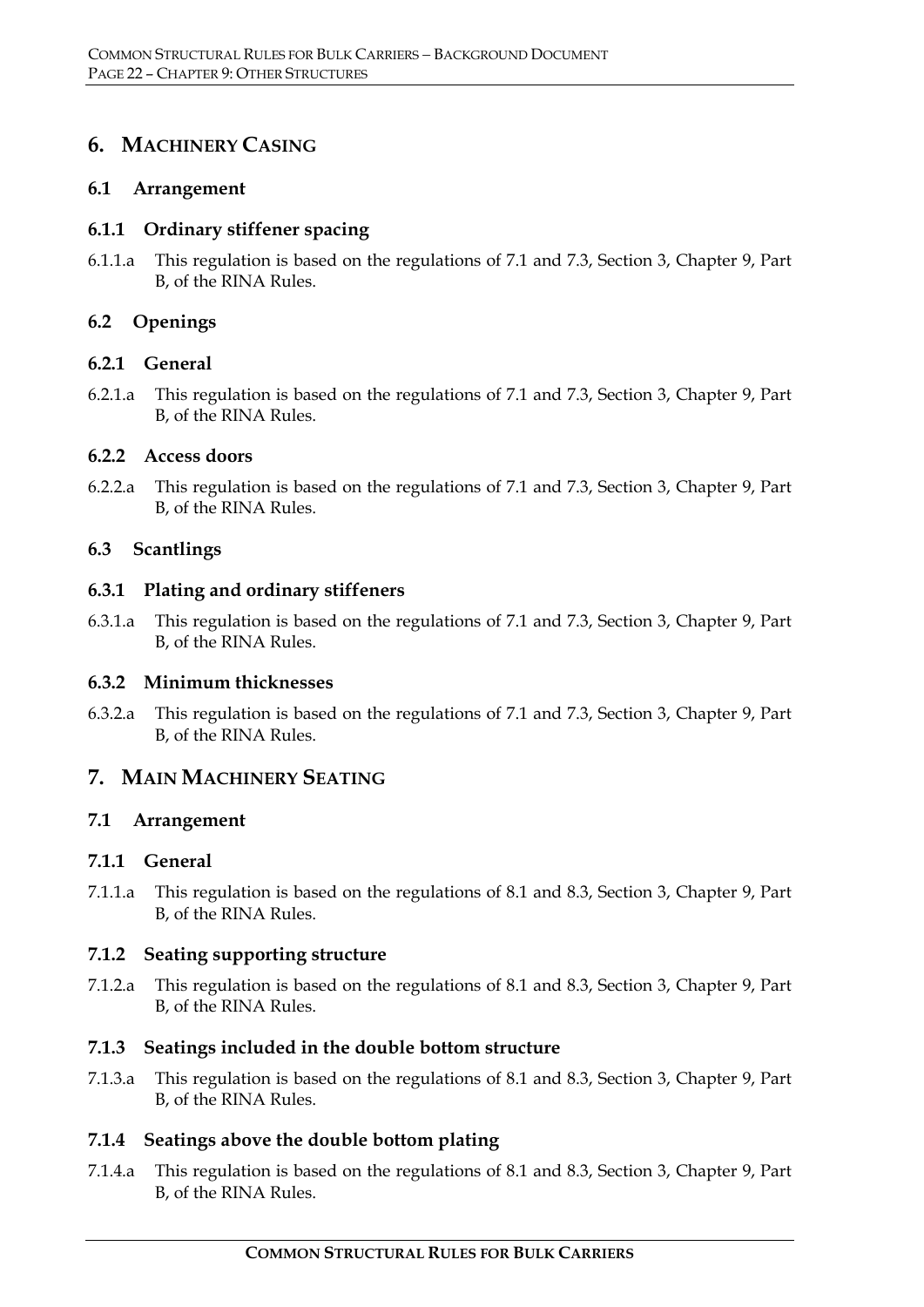# **7.1.5 Seatings in a single bottom structure**

7.1.5.a This regulation is based on the regulations of 8.1 and 8.3, Section 3, Chapter 9, Part B, of the RINA Rules.

# **7.1.6 Number of girders in way of machinery seatings**

7.1.6.a This regulation is based on the regulations of 8.1 and 8.3, Section 3, Chapter 9, Part B, of the RINA Rules.

#### **7.2 Minimum scantlings**

# **7.2.1**

7.2.1.a This regulation is based on the regulations of 8.1 and 8.3, Section 3, Chapter 9, Part B, of the RINA Rules.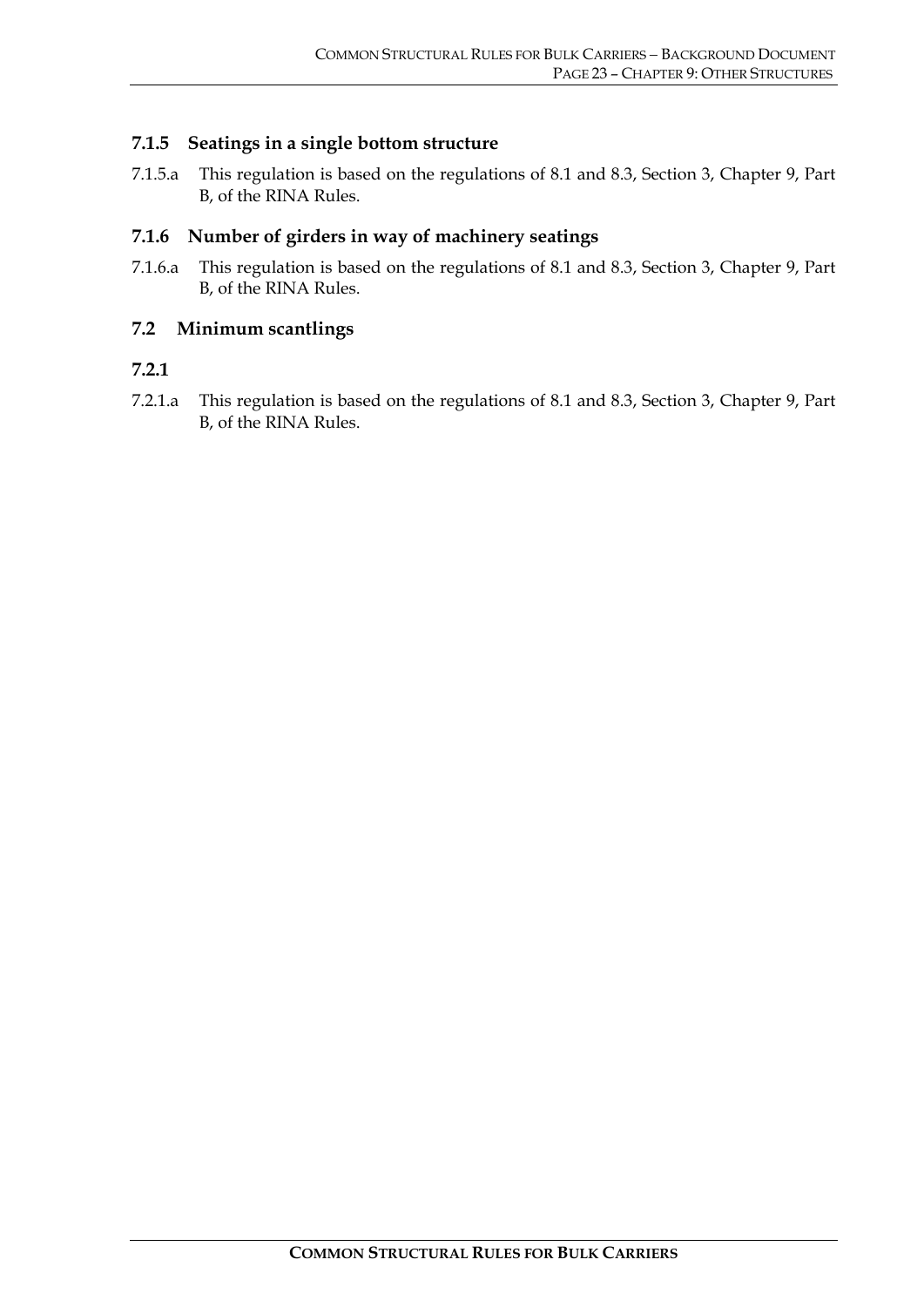# **SECTION 4 – SUPERSTRUCTURES AND DECKHOUSES**

# **1. GENERAL**

# **1.1 Definitions**

# **1.1.1 Superstructure**

1.1.1.a This regulation is based on the regulations of A1.1 to A1.6 and A1.8 of Section 16, Chapter I-1-1 of the GL Rules.

# **1.1.2 Deckhouse**

1.1.2.a This regulation is based on the regulations of A1.1 to A1.6 and A1.8 of Section 16, Chapter I-1-1 of the GL Rules.

# **1.1.3 Long deckhouse**

1.1.3.a This regulation is based on the regulations of A1.1 to A1.6 and A1.8 of Section 16, Chapter I-1-1 of the GL Rules.

# **1.1.4 Short deckhouse**

1.1.4.a This regulation is based on the regulations of A1.1 to A1.6 and A1.8 of Section 16, Chapter I-1-1 of the GL Rules.

# **1.1.5 Non-effective superstructure**

1.1.5.a This regulation is based on the regulations of A1.1 to A1.6 and A1.8 of Section 16, Chapter I-1-1 of the GL Rules.

# **1.1.6 Insulated funnel**

1.1.6.a This regulation is based on the regulations of A1.1 to A1.6 and A1.8 of Section 16, Chapter I-1-1 of the GL Rules.

# **1.2 Gross scantlings**

# **1.2.1**

1.2.1.a All the regulations related to superstructures are expressed by gross scantlings because the LL Convention using corrosion addition based on a concept different from that of Section 3, Chapter 3, and the regulation based on IACS UR are combined.

# **2. ARRANGEMENT**

# **2.1 Strengthening at the ends of superstructures**

# **2.1.1**

2.1.1.a This regulation is based on the regulation of A3, A4, B3, A5 of Sec. 16, Chapter I-1-1 of the GL Rules, and on Rule 12(1) and (2) of the LL Convention.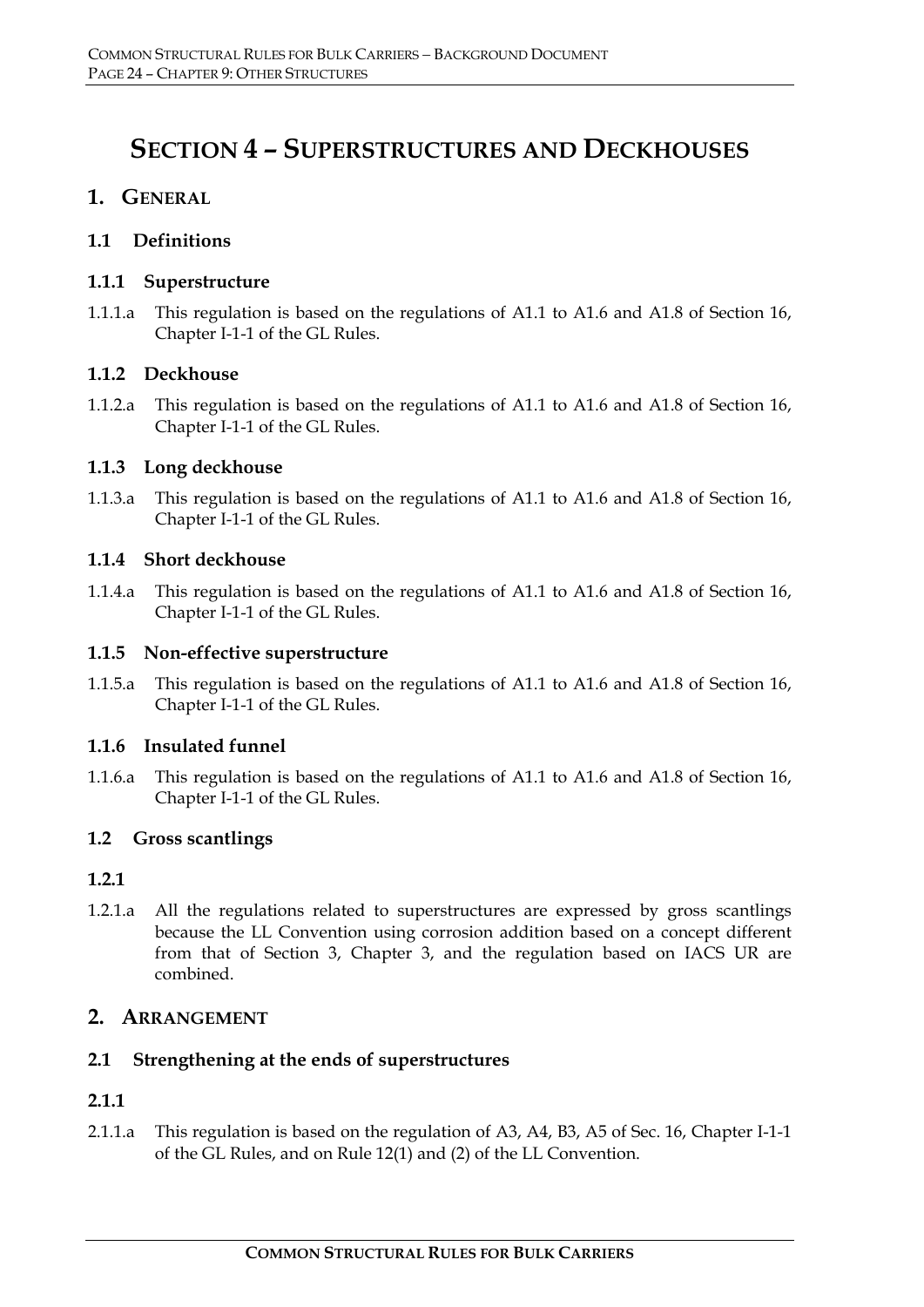# **2.1.2**

2.1.2.a This regulation is based on the regulation of A3, A4, B3, A5 of Sec. 16, Chapter I-1-1 of the GL Rules, and on Rule 12(1) and (2) of the LL Convention.

# **2.2 Attachment of stiffening members**

# **2.2.1 Attachment of deck beams**

2.2.1.a This regulation is based on the regulation of A3, A4, B3, A5 of Sec. 16, Chapter I-1-1 of the GL Rules, and on Rule 12(1) and (2) of the LL Convention.

# **2.2.2 Attachment of deck girders and transverses**

2.2.2.a This regulation is based on the regulation of A3, A4, B3, A5 of Sec. 16, Chapter I-1-1 of the GL Rules, and on Rule 12(1) and (2) of the LL Convention.

# **2.2.3 End attachment of superstructure frames**

2.2.3.a This regulation is based on the regulation of A3, A4, B3, A5 of Sec. 16, Chapter I-1-1 of the GL Rules, and on Rule 12(1) and (2) of the LL Convention.

# **2.3 Transverse structure of superstructures and deckhouses**

# **2.3.1**

2.3.1.a This regulation is based on the regulation of A3, A4, B3, A5 of Sec. 16, Chapter I-1-1 of the GL Rules, and on Rule 12(1) and (2) of the LL Convention.

# **2.4 Openings in enclosed superstructures**

# **2.4.1**

2.4.1.a This regulation is based on the regulation of A3, A4, B3, A5 of Sec. 16, Chapter I-1-1 of the GL Rules, and on Rule 12(1) and (2) of the LL Convention.

# **2.4.2**

2.4.2.a This regulation is based on the regulation of A3, A4, B3, A5 of Sec. 16, Chapter I-1-1 of the GL Rules, and on Rule 12(1) and (2) of the LL Convention.

# **2.4.3**

2.4.3.a This regulation is based on the regulation of A3, A4, B3, A5 of Sec. 16, Chapter I-1-1 of the GL Rules, and on Rule 12(1) and (2) of the LL Convention.

# **3. LOAD MODEL**

# **3.1 Load calculation point**

# **3.1.1**

3.1.1.a This regulation is specified to maintain consistency with the regulations of Section 1 and 2, Chapter 9, and Section 1 and 2 of Chapter 6.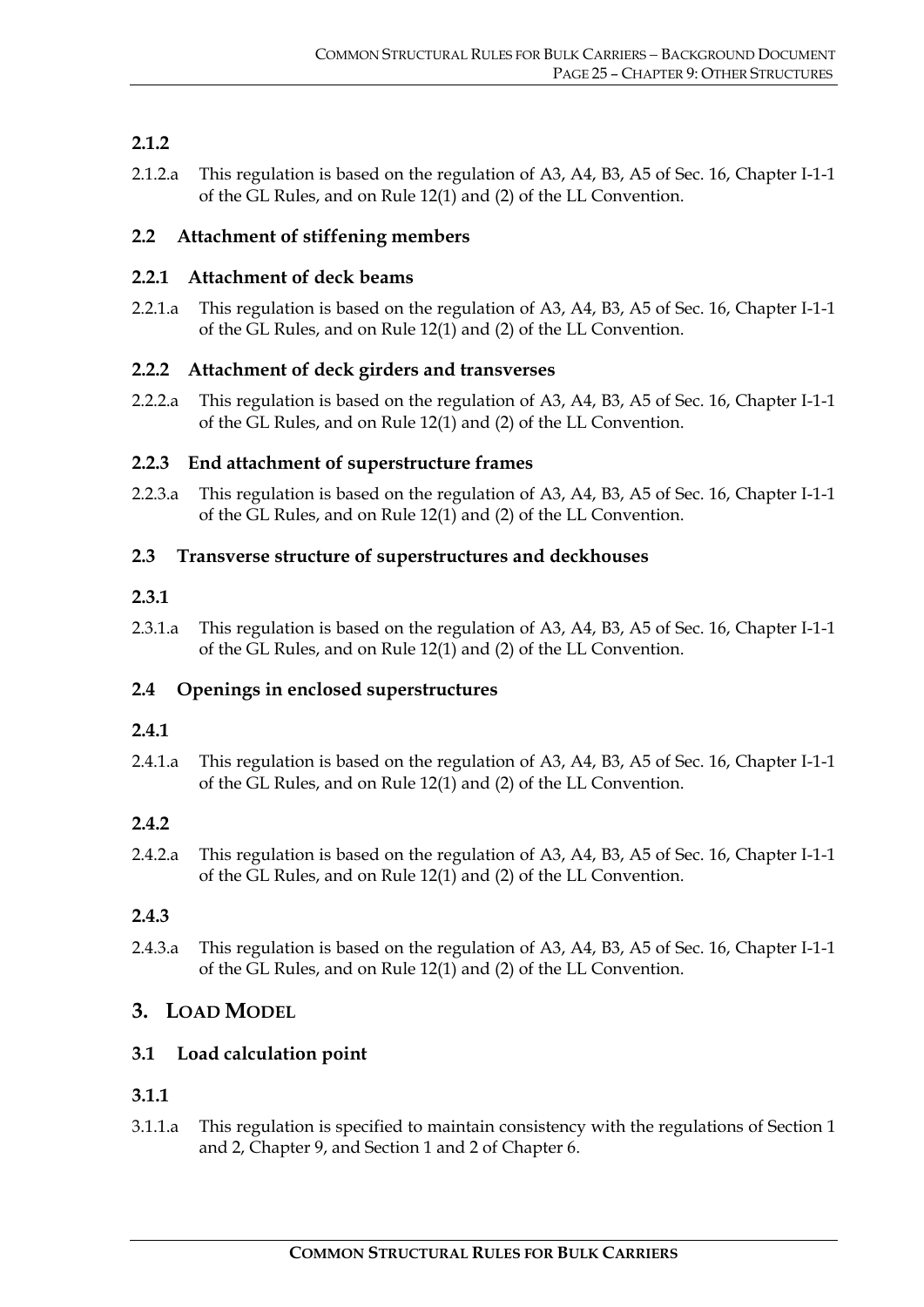# **3.2 Loads**

# **3.2.1 Lateral pressure for decks**

3.2.1.a This regulation is specified to maintain consistency with the regulations of Section 1 and 2, Chapter 9, and Section 1 and 2 of Chapter 6.

#### **3.2.2 Lateral pressure for exposed wheel house top**

3.2.2.a This regulation is specified to maintain consistency with the regulations of Section 1 and 2, Chapter 9, and Section 1 and 2 of Chapter 6.

#### **3.2.3 Lateral pressure for sides of superstructures**

3.2.3.a This regulation is specified to maintain consistency with the regulations of Section 1 and 2, Chapter 9, and Section 1 and 2 of Chapter 6.

# **4. SCANTLINGS**

# **4.1 Side plating of non-effective superstructures**

#### **4.1.1**

4.1.1.a This regulation is based on B1, B2, B3, D1 and D2 of Sec. 16, Chapter I-1-1 of the GL Rules.

#### **4.2 Deck plating of non-effective superstructures**

#### **4.2.1**

4.2.1.a This regulation is based on B1, B2, B3, D1 and D2 of Sec. 16, Chapter I-1-1 of the GL Rules.

#### **4.2.2**

4.2.2.a This regulation is based on B1, B2, B3, D1 and D2 of Sec. 16, Chapter I-1-1 of the GL  $R_{11}$  $_{\text{PSS}}$ 

#### **4.2.3**

4.2.3.a This regulation is based on B1, B2, B3, D1 and D2 of Sec. 16, Chapter I-1-1 of the GL Rules.

#### **4.3 Deck beams and supporting deck structure**

#### **4.3.1 Transverse deck beams and longitudinal ordinary stiffeners**

4.3.1.a This regulation is based on B1, B2, B3, D1 and D2 of Sec. 16, Chapter I-1-1 of the GL Rules.

#### **4.3.2 Deck girders and transverses**

4.3.2.a This regulation is based on B1, B2, B3, D1 and D2 of Sec. 16, Chapter I-1-1 of the GL Rules.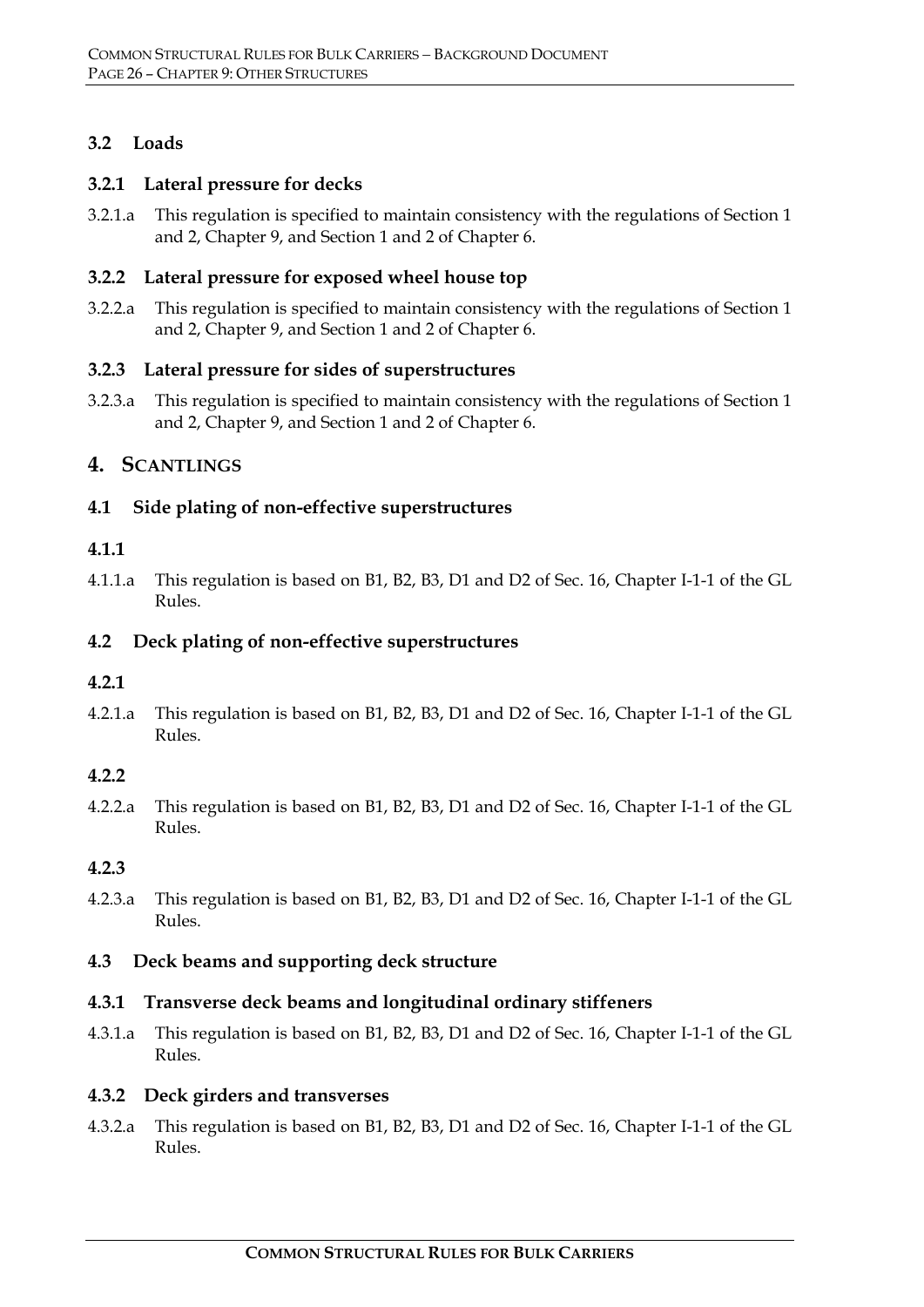# **4.4 Superstructure frames**

#### **4.4.1 Section modulus and shear area**

4.4.1.a This regulation is based on B1, B2, B3, D1 and D2 of Sec. 16, Chapter I-1-1 of the GL Rules.

#### **4.4.2**

4.4.2.a This regulation is based on B1, B2, B3, D1 and D2 of Sec. 16, Chapter I-1-1 of the GL Rules.

#### **4.4.3**

4.4.3.a This regulation is based on B1, B2, B3, D1 and D2 of Sec. 16, Chapter I-1-1 of the GL Rules.

#### **4.5 Decks of short deckhouses**

#### **4.5.1 Plating**

4.5.1.a This regulation is based on B1, B2, B3, D1 and D2 of Sec. 16, Chapter I-1-1 of the GL Rules.

#### **4.5.2 Deck beams**

4.5.2.a This regulation is based on B1, B2, B3, D1 and D2 of Sec. 16, Chapter I-1-1 of the GL Rules.

# **5. SUPERSTRUCTURE END BULKHEADS AND DECKHOUSE WALLS**

# **5.1 Application**

# **5.1.1**

5.1.1.a Design loads are based on IACS UR S3. The regulations are based on C3.1 and 3.2, Sec. 16, Chapter I-1-1 of the GL Rules, in addition to the regulations of Section 5, Chapter 4.

# **5.2 Loads**

#### **5.2.1**

5.2.1.a The loads to be considered are specified.

# **5.3 Scantlings**

# **5.3.1 Stiffeners**

5.3.1.a This requirement is based on GL Rules.

#### **5.3.2 Plate thickness**

5.3.2.a This requirement is based on GL Rules.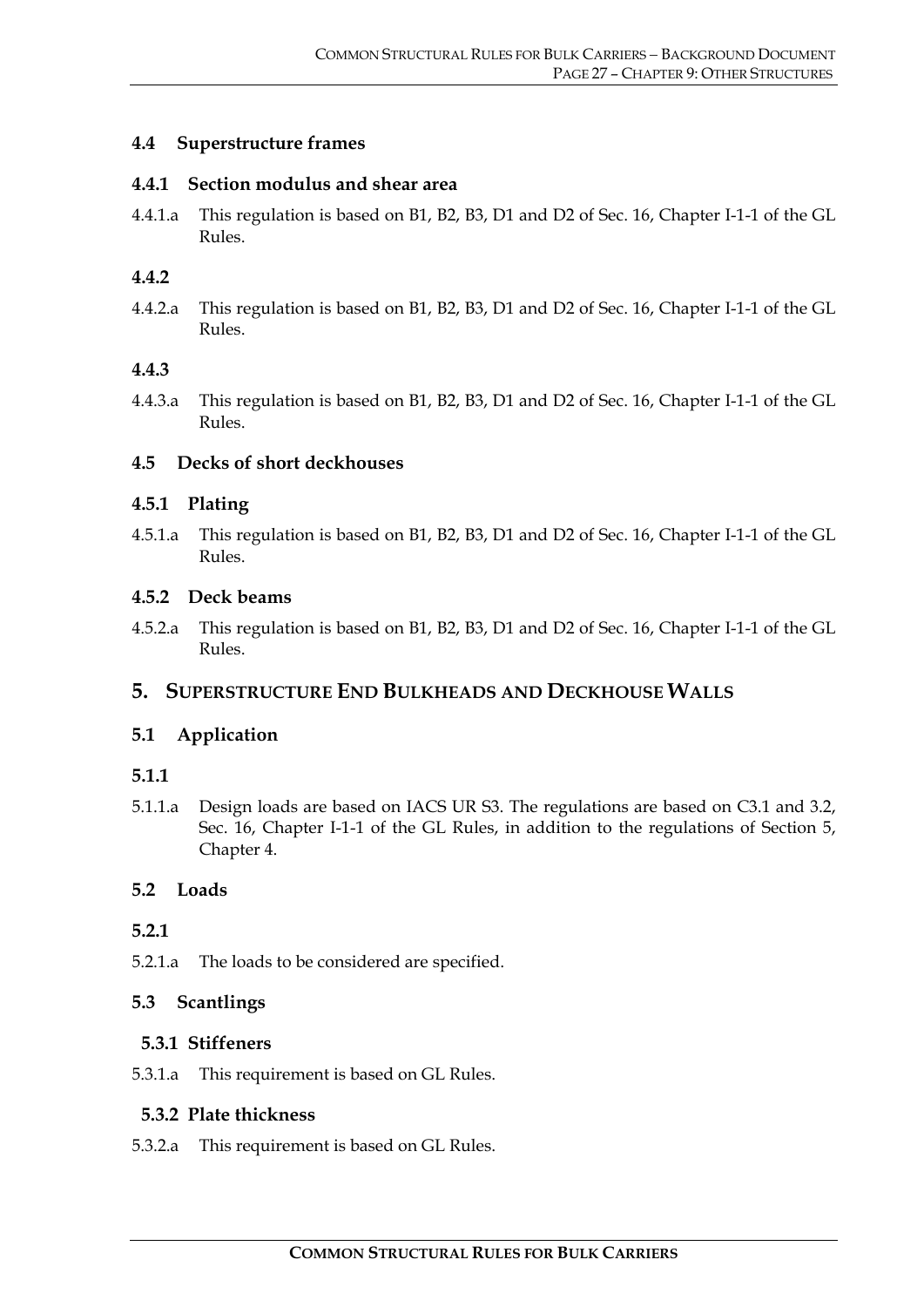# **SECTION 5 – HATCH COVERS**

# **1. GENERAL**

# **1.1 Application**

# **1.1.1**

- 1.1.1.a The regulations of this section are based on the International Load Line Convention, IACS UR S21 and UR S26 and Section 7, Chapter 9, Part B of the BV Rules. When internal pressure of ballast water in the ballast hold is considered, the hatch cover is treated as not being acted upon by hydrostatic pressure from the air vent installed in the hatch coaming.
- 1.1.1.b To consider this, the loads due to ballast in the ballast hold specified in Section 6 Chapter 4 were divided into hydrostatic pressure and dynamic pressure, the hydrostatic pressure was multiplied by 0 and the dynamic pressure by 0.9.

# **1.2 Materials**

# **1.2.1 Steel**

1.2.1.a This requirement is based on [1.2.1] of Part B, Chapter 9, Section 7 of BV Rules for Steel Ships.

# **1.2.2 Other materials**

1.2.2.a This requirement is based on [1.2.2] of Part B, Chapter 9, Section 7 of BV Rules for Steel Ships.

# **1.3 Net scantlings**

# **1.3.1**

1.3.1.a This requirement is based on [1.3.1] of Part B, Chapter 9, Section 7 of BV Rules for Steel Ships.

# **1.4 Corrosion additions**

# **1.4.1**

1.4.1.a This requirement is based on UR S21.6.1 and [1.5.1] of Part B, Chapter 9, Section 7 of BV Rules for Steel Ships.

# **1.5 Allowable stresses**

# **1.5.1**

1.5.1.a This requirement is in accordance with ILLC, as amended, (Resolution MSC.143(77) Reg.(15.6) and (16.5)) and [1.4] of Part B, Chapter 9, Section 7 of BV Rules for Steel Ships.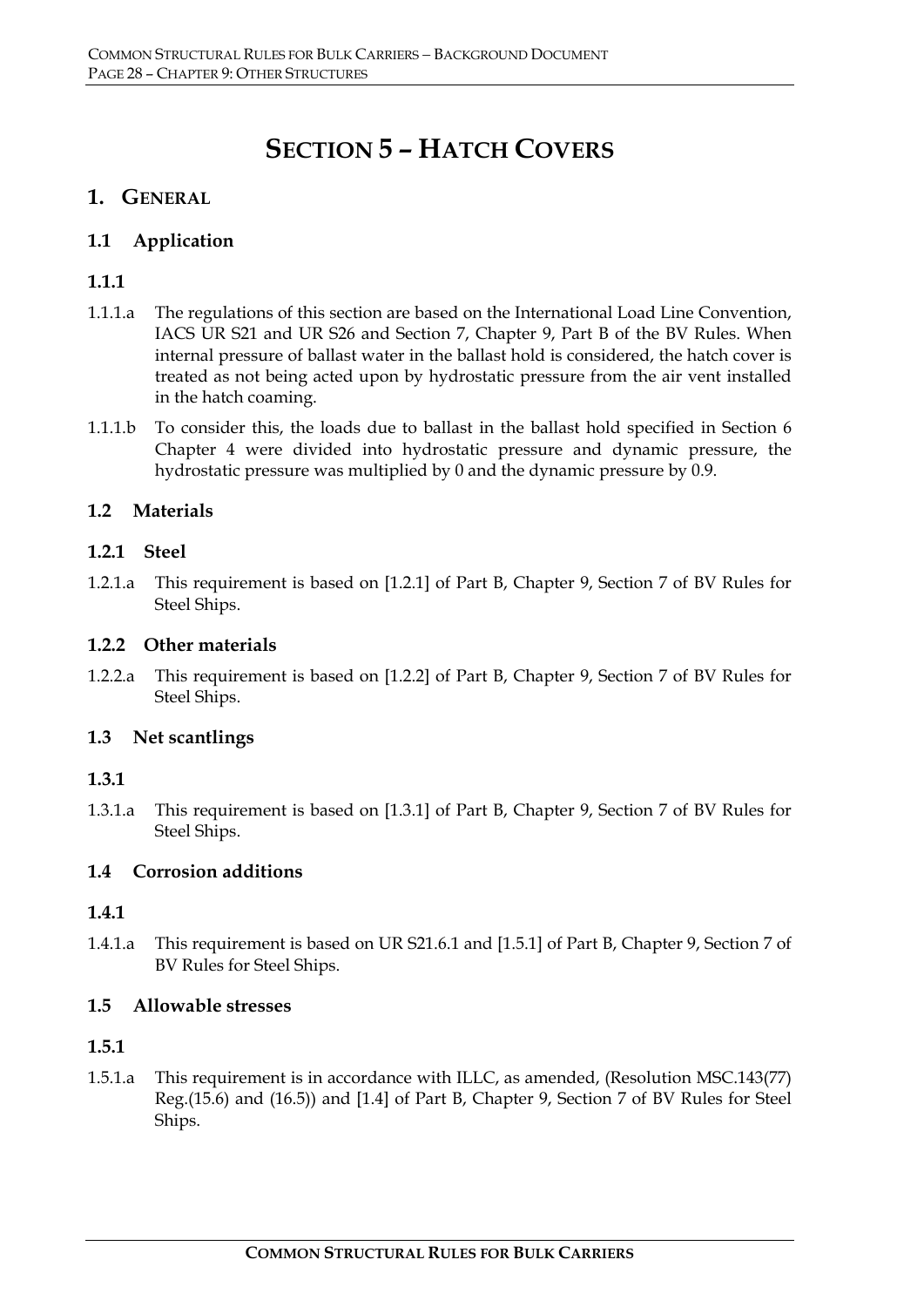# **2. ARRANGEMENTS**

# **2.1 Height of hatch coamings**

# **2.1.1**

2.1.1.a This requirement is in accordance with ILLC, as amended, (Resolution MSC.143(77) Reg.14 (1,1)) and [2.1.1] of Part B, Chapter 9, Section 7 of BV Rules for Steel Ships.

# **2.1.2**

2.1.2.a This requirement is in accordance with ILLC, as amended, (Resolution MSC.143(77) Reg.14 (1,2)) and [2.1.2] of Part B, Chapter 9, Section 7 of BV Rules for Steel Ships.

2.1.2.b

# **2.2 Hatch covers**

2.2.1.a This requirement is based on [2.2.1] of Part B, Chapter 9, Section 7 of BV Rules for Steel Ships.

#### **2.2.2**

2.2.2.a This requirement is based on UR S21.1 and [2.2.2] of Part B, Chapter 9, Section 7 of BV Rules for Steel Ships.

# **2.2.3**

2.2.3.a This requirement is based on UR S21.1 and [2.2.3] of Part B, Chapter 9, Section 7 of BV Rules for Steel Ships.

# **2.2.4**

2.2.4.a This requirement is based on UR S21.3.5 and [2.2.4] of Part B, Chapter 9, Section 7 of BV Rules for Steel Ships.

# **2.2.5**

2.2.5.a This requirement is based on [2.2.6] of Part B, Chapter 9, Section 7 of BV Rules for Steel Ships.

# **2.2.6**

2.2.6.a This requirement is based on [2.2.7] of Part B, Chapter 9, Section 7 of BV Rules for Steel Ships.

# **2.3 Hatch coamings**

# **2.3.1**

2.3.1.a This requirement is based on [2.3.1] of Part B, Chapter 9, Section 7 of BV Rules for Steel Ships.

# **2.3.2**

2.3.2.a This requirement is based on [2.3.2] of Part B, Chapter 9, Section 7 of BV Rules for Steel Ships.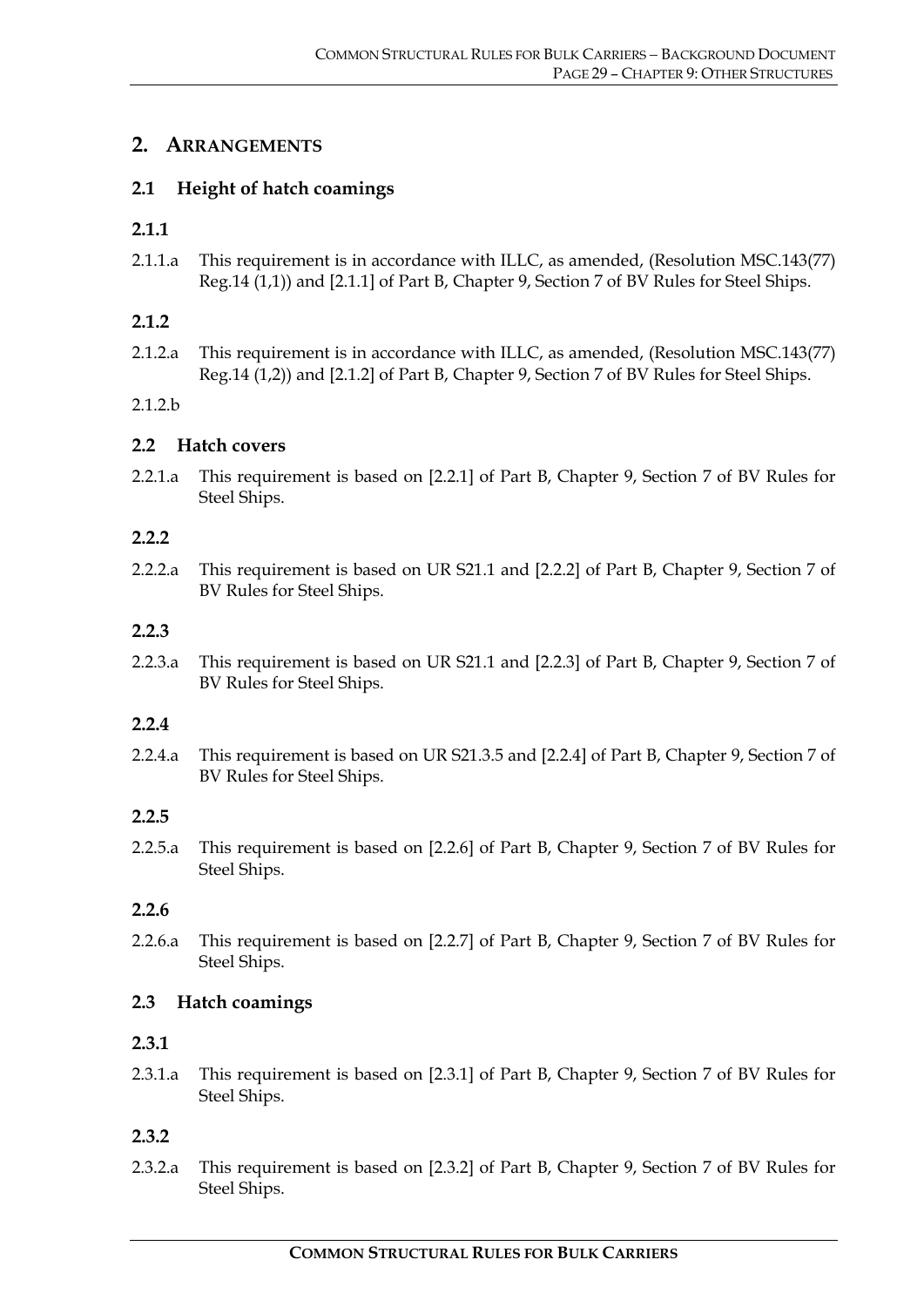# **2.3.3**

2.3.3.a This requirement is based on [2.3.3] of Part B, Chapter 9, Section 7 of BV Rules for Steel Ships.

# **2.3.4**

2.3.4.a This requirement specifies the structural continuity under transverse coamings.

# **2.4 Small hatchways**

# **2.4.1**

2.4.1.a This requirement is based on [2.4.1] of Part B, Chapter 9, Section 7 of BV Rules for Steel Ships.

# **2.4.2**

2.4.2.a This requirement is based on [2.4.2] of Part B, Chapter 9, Section 7 of BV Rules for Steel Ships.

# **2.4.3**

2.4.3.a This requirement is based on [2.4.3] of Part B, Chapter 9, Section 7 of BV Rules for Steel Ships.

# **2.4.4**

2.4.4.a This requirement is based on [2.4.4] of Part B, Chapter 9, Section 7 of BV Rules for Steel Ships.

# **2.4.5**

2.4.5.a This requirement is based on [2.4.5] of Part B, Chapter 9, Section 7 of BV Rules for Steel Ships.

# **3. WIDTH OF ATTACHED PLATING**

# **3.1 Ordinary stiffeners**

# **3.1.1**

3.1.1.a This requirement is based on [3.1.1] of Part B, Chapter 9, Section 7 of BV Rules for Steel Ships.

# **3.2 Primary supporting members**

# **3.2.1**

3.2.1.a This requirement is based on UR S21.3.2 and [3.2.1] of Part B, Chapter 9, Section 7 of BV Rules for Steel Ships.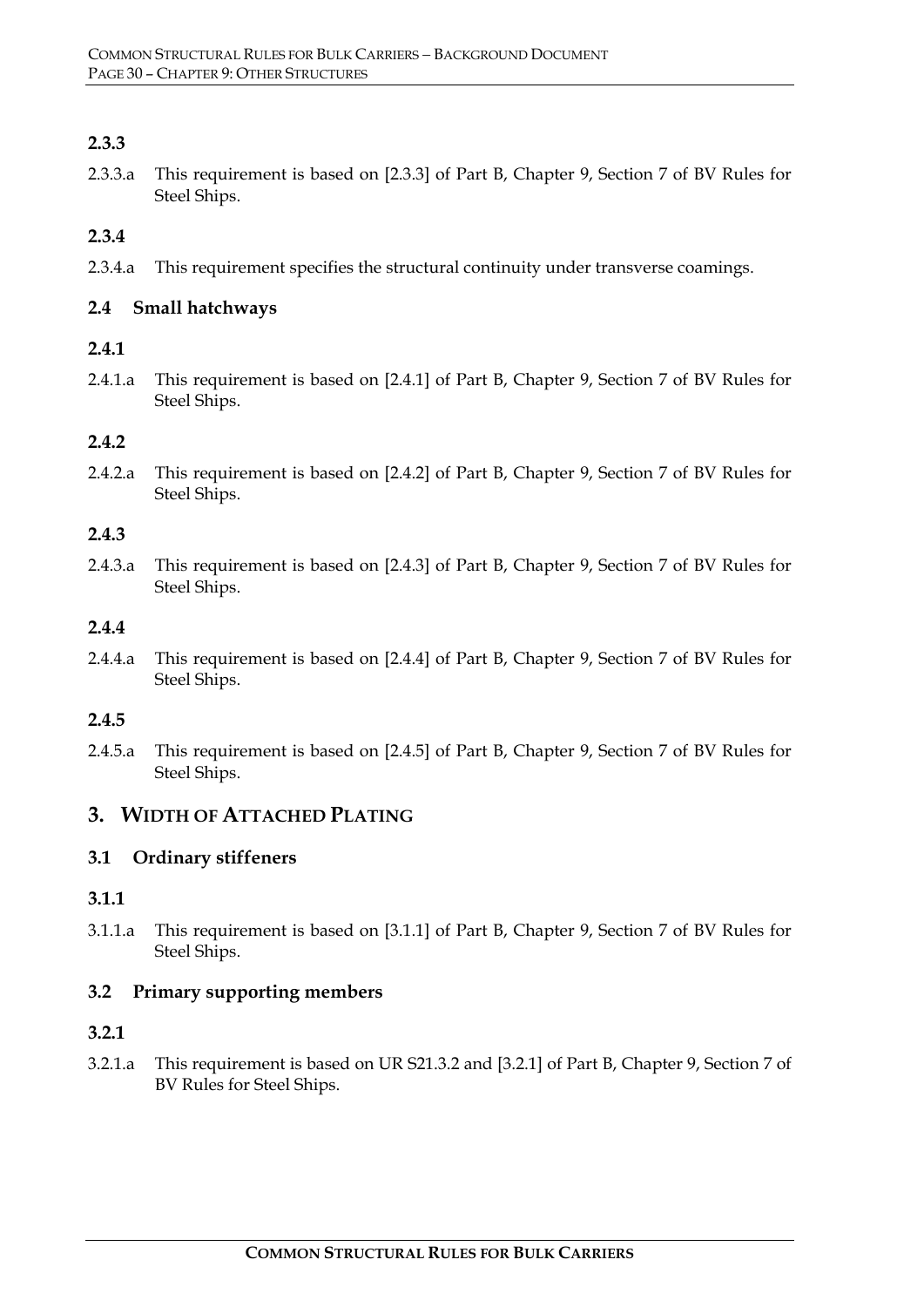# **4. LOAD MODEL**

# **4.1 Lateral pressures and forces**

# **4.1.1 General**

4.1.1.a This requirement is based on UR S21.2 and [4.1.1] of Part B, Chapter 9, Section 7 of BV Rules for Steel Ships.

# **4.1.2 Sea pressures**

4.1.2.a This requirement is based on UR S21.2 and [4.1.2] of Part B, Chapter 9, Section 7 of BV Rules for Steel Ships.

# **4.1.3 Internal pressures due to ballast water**

4.1.3.a This requirement is based on [4.1.3] of Part B, Chapter 9, Section 7 of BV Rules for Steel Ships.

# **4.1.4 Pressures due to uniform cargoes**

4.1.4.a This requirement is based on [4.1.4] of Part B, Chapter 9, Section 7 of BV Rules for Steel Ships.

# **4.1.5 Pressures or forces due to special cargoes**

4.1.5.a This requirement is based on [4.1.7] of Part B, Chapter 9, Section 7 of BV Rules for Steel Ships.

# **4.1.6 Forces due to containers**

4.1.6.a This requirement is based on [4.1.5] of Part B, Chapter 9, Section 7 of BV Rules for Steel Ships.

# **4.2 Load point**

# **4.2.1 Wave lateral pressure for hatch covers on exposed decks**

4.2.1.a This requirement is based on UR S21.2 and [4.3.1] of Part B, Chapter 9, Section 7 of BV Rules for Steel Ships.

# **4.2.2 Lateral pressures other than the wave pressure**

4.2.2.a This requirement is based on [4.3.2] of Part B, Chapter 9, Section 7 of BV Rules for Steel Ships.

# 4.2.2.b

# **5. STRENGTH CHECK**

# **5.1 General**

# **5.1.1 Application**

5.1.1.a This requirement is based on UR S21.3.1 and [5.1.1] of Part B, Chapter 9, Section 7 of BV Rules for Steel Ships.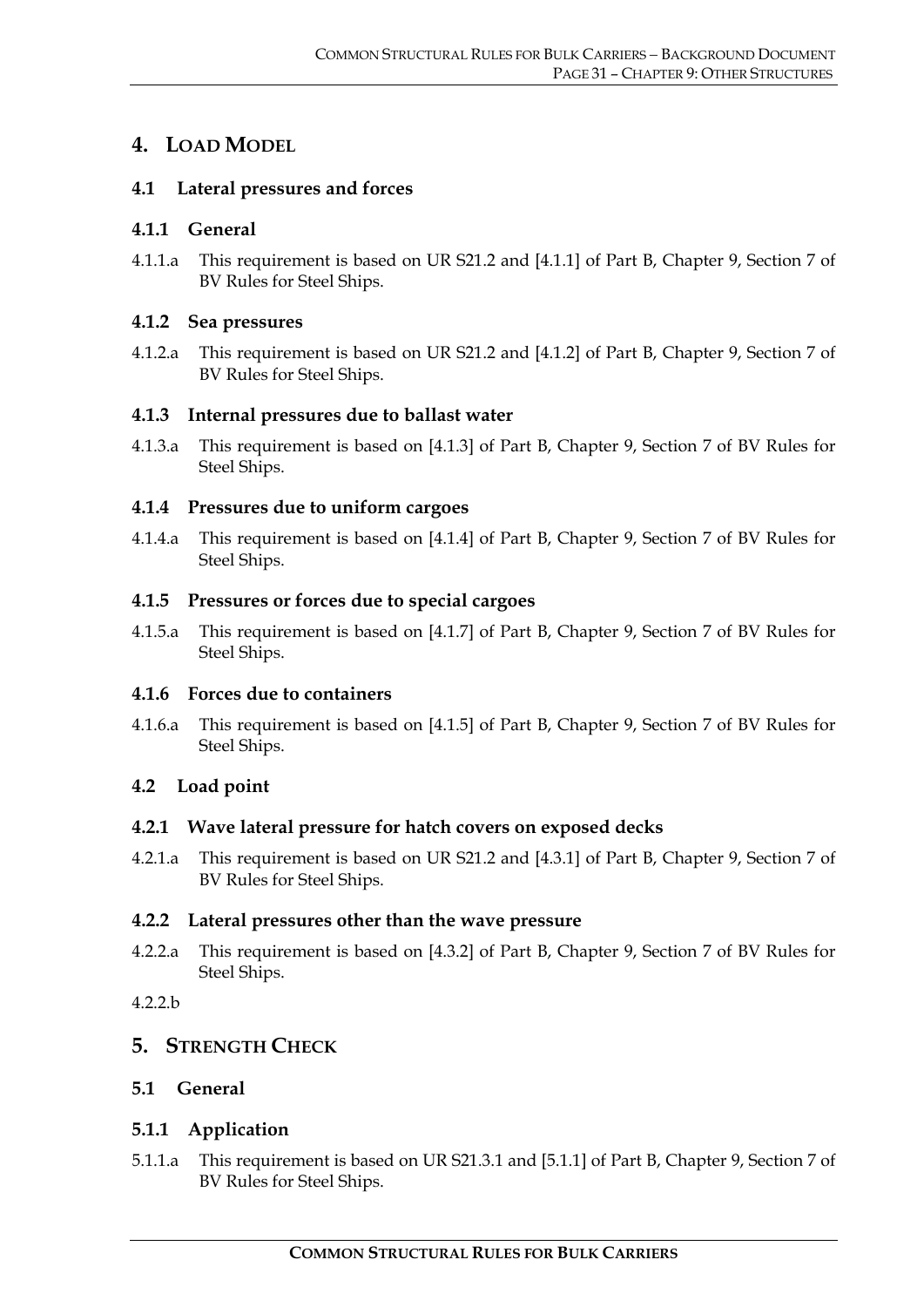# **5.1.2 Hatch covers supporting containers**

5.1.2.a This requirement specifies that container loads are to be considered, if any. As no container loads are defined in CSR for Bulk Carriers, they are to be determined by each Society.

#### **5.1.3 Hatch covers subjected to special cargoes**

5.1.3.a This requirement is based on [5.1.3] of Part B, Chapter 9, Section 7 of BV Rules for Steel Ships.

#### **5.1.4 Covers of small hatchways**

5.1.4.a This requirement is based on [5.1.4] of Part B, Chapter 9, Section 7 of BV Rules for Steel Ships.

# **5.2 Plating**

#### **5.2.1 Net thickness**

5.2.1.a This requirement is based on UR S21.3.3 and [5.2.1] of Part B, Chapter 9, Section 7 of BV Rules for Steel Ships.

# **5.2.2 Minimum net thickness**

5.2.2.a This requirement is in accordance with ILLC, as amended, (Resolution MSC.143(77) Reg.16 (5, c)) and [5.2.2] of Part B, Chapter 9, Section 7 of BV Rules for Steel Ships.

# **5.2.3 Critical buckling stress check**

5.2.3.a This requirement is based on UR S21.3.6.1 and [5.2.3] of Part B, Chapter 9, Section 7 of BV Rules for Steel Ships.

#### **5.3 Ordinary stiffeners**

# **5.3.1**

5.3.1.a This requirement is based on UR S21.3.6.2 and [5.3.2] of Part B, Chapter 9, Section 7 of BV Rules for Steel Ships.

# **5.3.2 Minimum net thickness of web**

5.3.2.a This requirement is based on [5.3.7] of Part B, Chapter 9, Section 7 of BV Rules for Steel Ships.

#### **5.3.3 Net section modulus and net shear sectional area**

5.3.3.a This requirement is based on UR S21.3.4 and [5.3.6] of Part B, Chapter 9, Section 7 of BV Rules for Steel Ships.

#### **5.3.4 Critical buckling stress check**

5.3.4.a This requirement is based on UR S21.3.6.2 and [5.3.5 b] of Part B, Chapter 9, Section 7 of BV Rules for Steel Ships.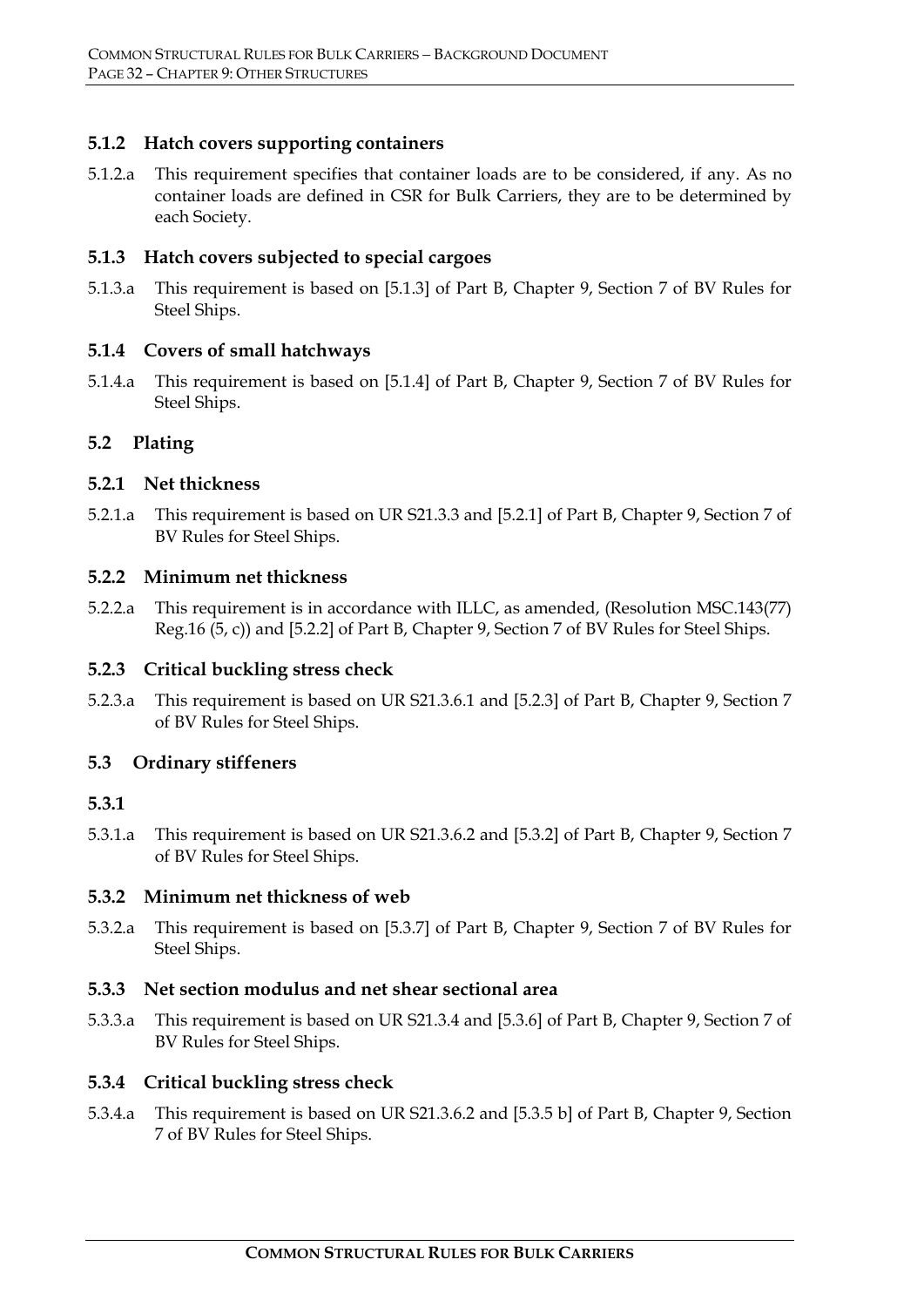# **5.4 Primary supporting members**

# **5.4.1 Application**

5.4.1.a This requirement is based on UR S21.3.5 and [5.3.3] of Part B, Chapter 9, Section 7 of BV Rules for Steel Ships.

# **5.4.2 Minimum net thickness of web**

5.4.2.a This requirement is based on [5.3.7] of Part B, Chapter 9, Section 7 of BV Rules for Steel Ships.

# **5.4.3 Normal and shear stress for isolated beam**

5.4.3.a This requirement is based on [5.3.4] of Part B, Chapter 9, Section 7 of BV Rules for Steel Ships.

# **5.4.4 Checking criteria**

5.4.4.a This requirement is based on UR S21.3.1 and [5.3.5] of Part B, Chapter 9, Section 7 of BV Rules for Steel Ships.

# **5.4.5 Deflection limit**

5.4.5.a This requirement is based on UR S21.3.7 and [5.3.5 d)] of Part B, Chapter 9, Section 7 of BV Rules for Steel Ships.

# **5.4.6 Critical buckling stress check of the web panels of the primary supporting members**

5.4.6.a This requirement is based on UR S21.3.6.3 and [5.3.5 c)] of Part B, Chapter 9, Section 7 of BV Rules for Steel Ships.

# **5.5 Ordinary stiffeners and primary supporting members of variable crosssection**

# **5.5.1**

5.5.1.a This requirement is based on [5.3.8] of Part B, Chapter 9, Section 7 of BV Rules for Steel Ships.

# **6. HATCH COAMINGS**

# **6.1 Stiffening**

# **6.1.1**

6.1.1.a This requirement is based on UR S21.1 and [6.1.1] of Part B, Chapter 9, Section 7 of BV Rules for Steel Ships.

# **6.1.2**

6.1.2.a This requirement is based on [6.1.2] of Part B, Chapter 9, Section 7 of BV Rules for Steel Ships.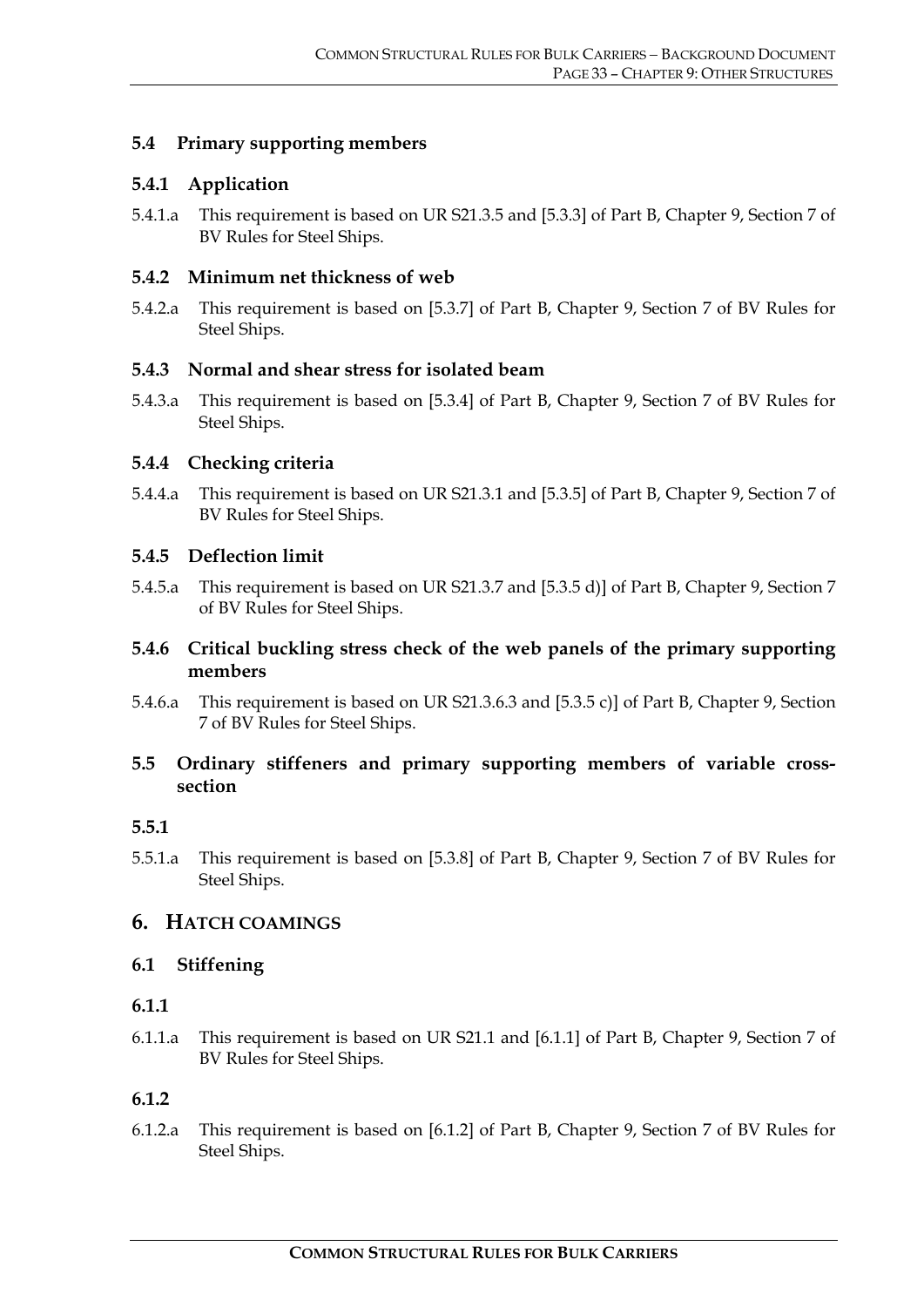# **6.1.3**

6.1.3.a This requirement is based on [6.1.3] of Part B, Chapter 9, Section 7 of BV Rules for Steel Ships.

# **6.1.4**

6.1.4.a This requirement is based on [6.1.4] of Part B, Chapter 9, Section 7 of BV Rules for Steel Ships.

# **6.1.5**

6.1.5.a This requirement is based on [6.1.5] of Part B, Chapter 9, Section 7 of BV Rules for Steel Ships.

# **6.2 Load model**

# **6.2.1**

6.2.1.a This requirement is based on UR S21.4.1 and [6.2.1] of Part B, Chapter 9, Section 7 of BV Rules for Steel Ships.

# **6.2.2**

6.2.2.a This requirement is based on UR S21.4.1 and [6.2.2] of Part B, Chapter 9, Section 7 of BV Rules for Steel Ships.

# **6.2.3**

6.2.3.a This requirement is based on UR S21.4.1 and [6.2.3] of Part B, Chapter 9, Section 7 of BV Rules for Steel Ships.

# **6.2.4**

6.2.4.a This requirement is based [6.2.1] of Part B, Chapter 9, Section 7 of BV Rules for Steel Ships.

# **6.3 Scantlings**

# **6.3.1 Plating**

6.3.1.a This requirement is based on UR S21.4.2 and [6.4.1] of Part B, Chapter 9, Section 7 of BV Rules for Steel Ships.

# **6.3.2 Ordinary stiffeners**

6.3.2.a This requirement is based on UR S21.4.3 and [6.4.2] of Part B, Chapter 9, Section 7 of BV Rules for Steel Ships.

# **6.3.3 Coaming stays**

6.3.3.a This requirement is based on UR S21.4.4 and [6.4.3] of Part B, Chapter 9, Section 7 of BV Rules for Steel Ships.

# **6.3.4 Local details**

6.3.4.a This requirement is based on UR S21.4.5 and [6.4.4] of Part B, Chapter 9, Section 7 of BV Rules for Steel Ships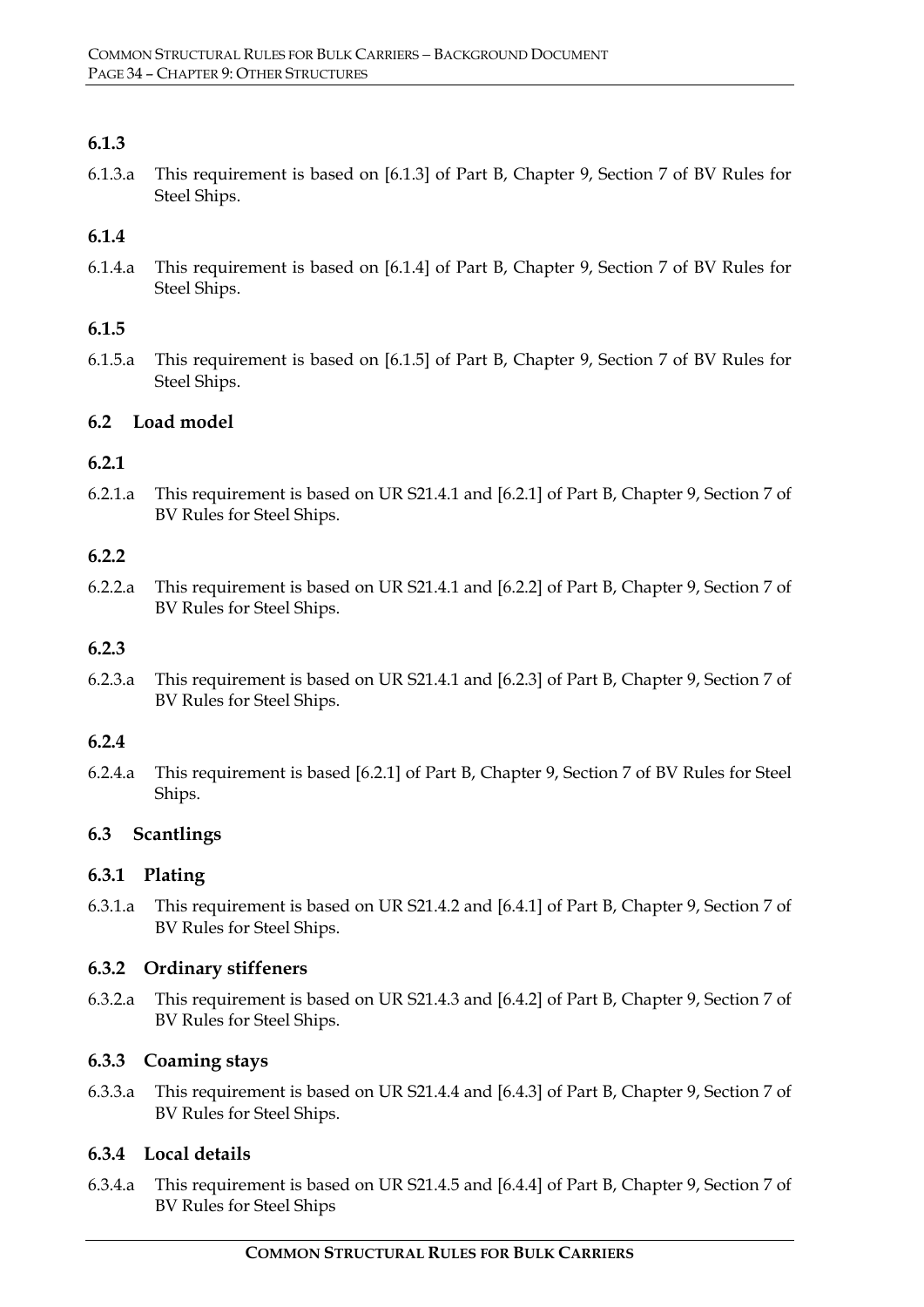# **6.3.5 Coamings of small hatchways**

6.3.5.a This requirement is based on [6.3.5] of Part B, Chapter 9, Section 7 of BV Rules for Steel Ships.

# **7. WEATHERTIGHTNESS, CLOSING ARRANGEMENT, SECURING DEVICES AND STOPPERS**

# **7.1 Weathertightness**

# **7.1.1**

7.1.1.a This requirement is in accordance with ILLC, as amended, (Resolution MSC.143(77) Reg.16 (1)) and [7.1.1] of Part B, Chapter 9, Section 7 of BV Rules for Steel Ships.

# **7.1.2**

7.1.2.a This requirement is based on [7.1.2] of Part B, Chapter 9, Section 7 of BV Rules for Steel Ships.

# **7.2 Gaskets**

# **7.2.1**

7.2.1.a This requirement is based on [7.2.1] of Part B, Chapter 9, Section 7 of BV Rules for Steel Ships.

# **7.2.2**

7.2.2.a This requirement is based on [7.2.2] of Part B, Chapter 9, Section 7 of BV Rules for Steel Ships.

# **7.2.3**

7.2.3.a This requirement is based on [7.2.3] of Part B, Chapter 9, Section 7 of BV Rules for Steel Ships

# **7.2.4**

7.2.4.a This requirement is based on [7.2.4] of Part B, Chapter 9, Section 7 of BV Rules for Steel Ships.

# **7.2.5**

7.2.5.a This requirement is based on [7.2.5] of Part B, Chapter 9, Section 7 of BV Rules for Steel Ships.

# **7.2.6**

7.2.6.a This requirement is based on [7.2.6] of Part B, Chapter 9, Section 7 of BV Rules for Steel Ships.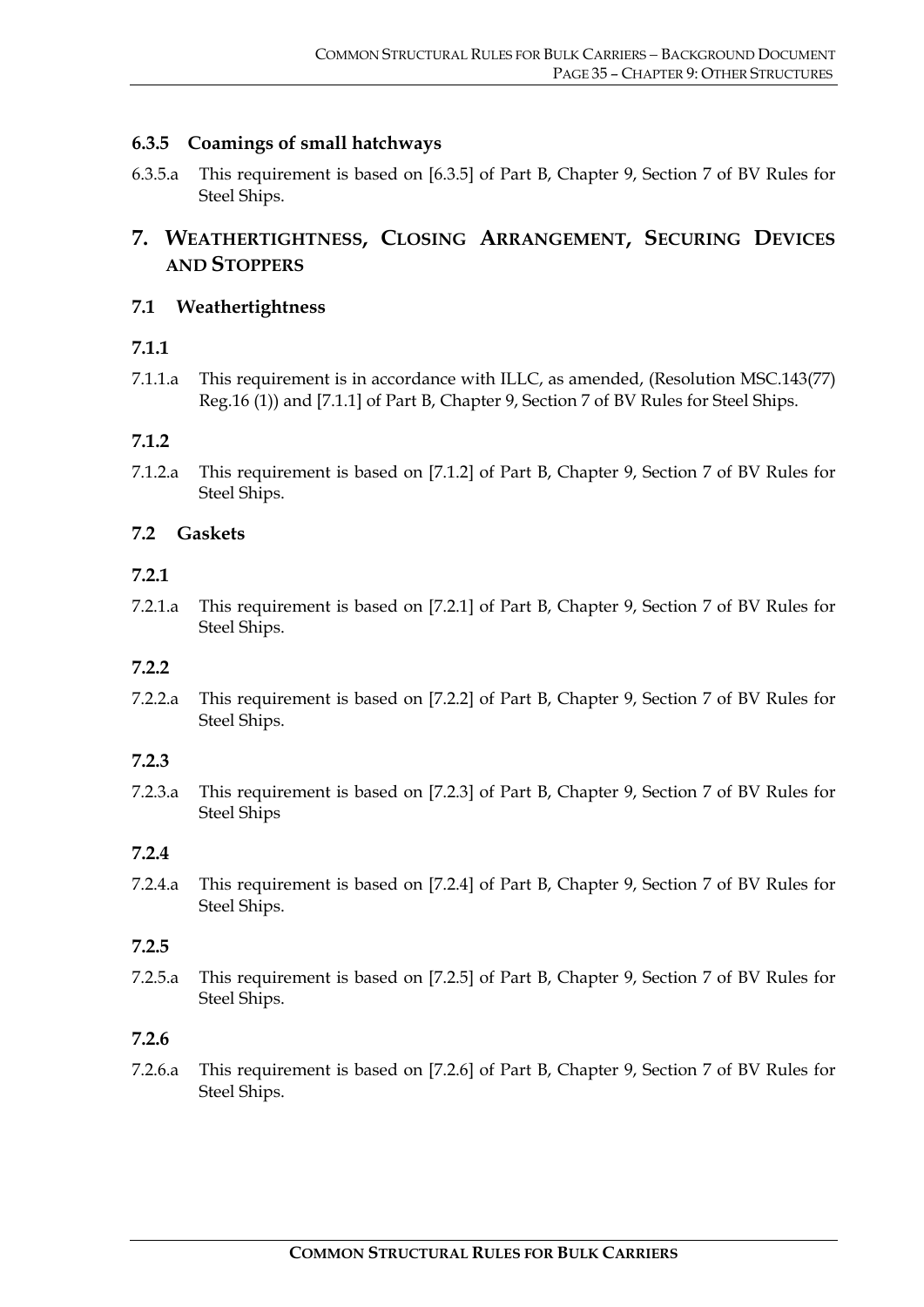# **7.3 Closing arrangement, securing devices and stoppers**

#### **7.3.1 General**

7.3.1.a This requirement is based on UR S21.5.1 and [7.3.1] of Part B, Chapter 9, Section 7 of BV Rules for Steel Ships.

#### **7.3.2 Arrangements**

7.3.2.a This requirement is based on UR S21.5.1 and [7.3.2] of Part B, Chapter 9, Section 7 of BV Rules for Steel Ships.

# **7.3.3 Spacing**

7.3.3.a This requirement is based on [7.3.3] of Part B, Chapter 9, Section 7 of BV Rules for Steel Ships.

#### **7.3.4 Construction**

7.3.4.a This requirement is based on UR S21.5.1 and [7.3.4] of Part B, Chapter 9, Section 7 of BV Rules for Steel Ships.

#### **7.3.5 Area of securing devices**

7.3.5.a This requirement is based on UR S21.5.1 and [7.3.5] of Part B, Chapter 9, Section 7 of BV Rules for Steel Ships.

#### **7.3.6 Inertia of edges elements**

7.3.6.a This requirement is based on UR S21.5.1 and [7.3.6] of Part B, Chapter 9, Section 7 of BV Rules for Steel Ships.

#### **7.3.7 Diameter of rods or bolts**

7.3.7.a This requirement is based on UR S21.5.1 and [7.3.7] of Part B, Chapter 9, Section 7 of BV Rules for Steel Ships.

# **7.3.8 Stoppers**

7.3.8.a This requirement is based on UR S21.5.2 and [7.3.8] of Part B, Chapter 9, Section 7 of BV Rules for Steel Ships.

# **7.4 Tarpaulins**

#### **7.4.1**

7.4.1.a This requirement is in accordance with ILLC, as amended, (Resolution MSC.143(77) Reg.15 (11)) and based on [7.4.1] of Part B, Chapter 9, Section 7 of BV Rules for Steel Ships.

# **7.5 Cleats**

# **7.5.1**

7.5.1.a This requirement is based on [7.5.1] of Part B, Chapter 9, Section 7 of BV Rules for Steel Ships.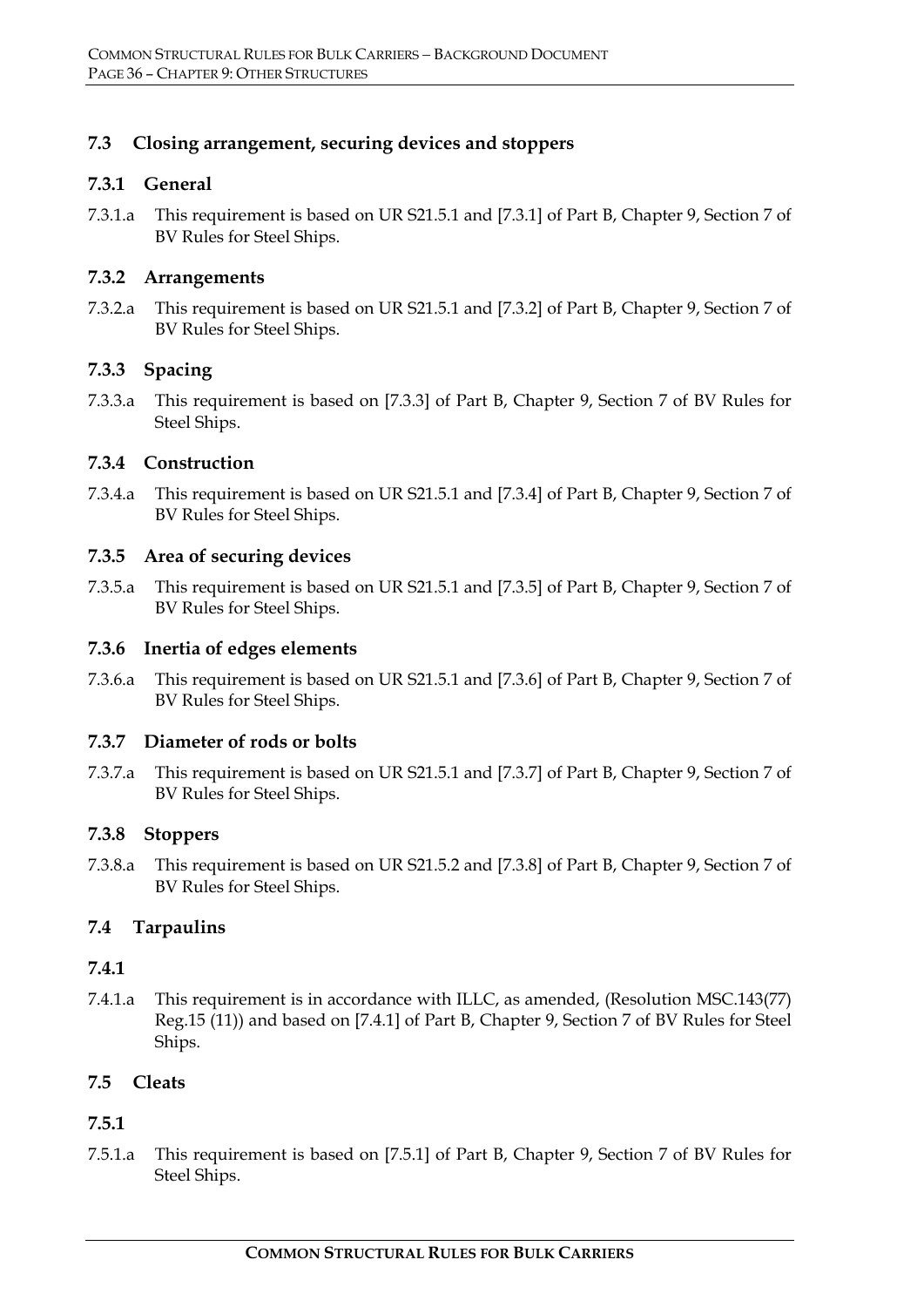# **7.5.2**

7.5.2.a This requirement is based on [7.5.2] of Part B, Chapter 9, Section 7 of BV Rules for Steel Ships.

# **7.6 Wedges**

# **7.6.1 Wedges**

7.6.1.a This requirement is in accordance with ILLC, as amended, (Resolution MSC.143(77) Reg.15 (10)) and based on [7.6.1] of Part B, Chapter 9, Section 7 of BV Rules for Steel Ships.

# **8. DRAINAGE**

# **8.1 Arrangement**

#### **8.1.1**

8.1.1.a This requirement is based on [8.1.1] of Part B, Chapter 9, Section 7 of BV Rules for Steel Ships.

#### **8.1.2**

8.1.2.a This requirement is based on [8.1.2] of Part B, Chapter 9, Section 7 of BV Rules for Steel Ships.

#### **8.1.3**

8.1.3.a This requirement is based on [8.1.3] of Part B, Chapter 9, Section 7 of BV Rules for Steel Ships.

# **8.1.4**

8.1.4.a This requirement is based on [8.1.4] of Part B, Chapter 9, Section 7 of BV Rules for Steel Ships.

#### 8.1.4.b

# **9. SMALL HATCHES FITTED ON THE EXPOSED FORE DECK**

# **9.1 Application**

#### **9.1.1**

9.1.1.a This requirement is based on UR S26.2 and [9.1.1] of Part B, Chapter 9, Section 7 of BV Rules for Steel Ships.

# **9.1.2**

9.1.2.a This requirement is based on UR S26.1 and [9.1.2] of Part B, Chapter 9, Section 7 of BV Rules for Steel Ships.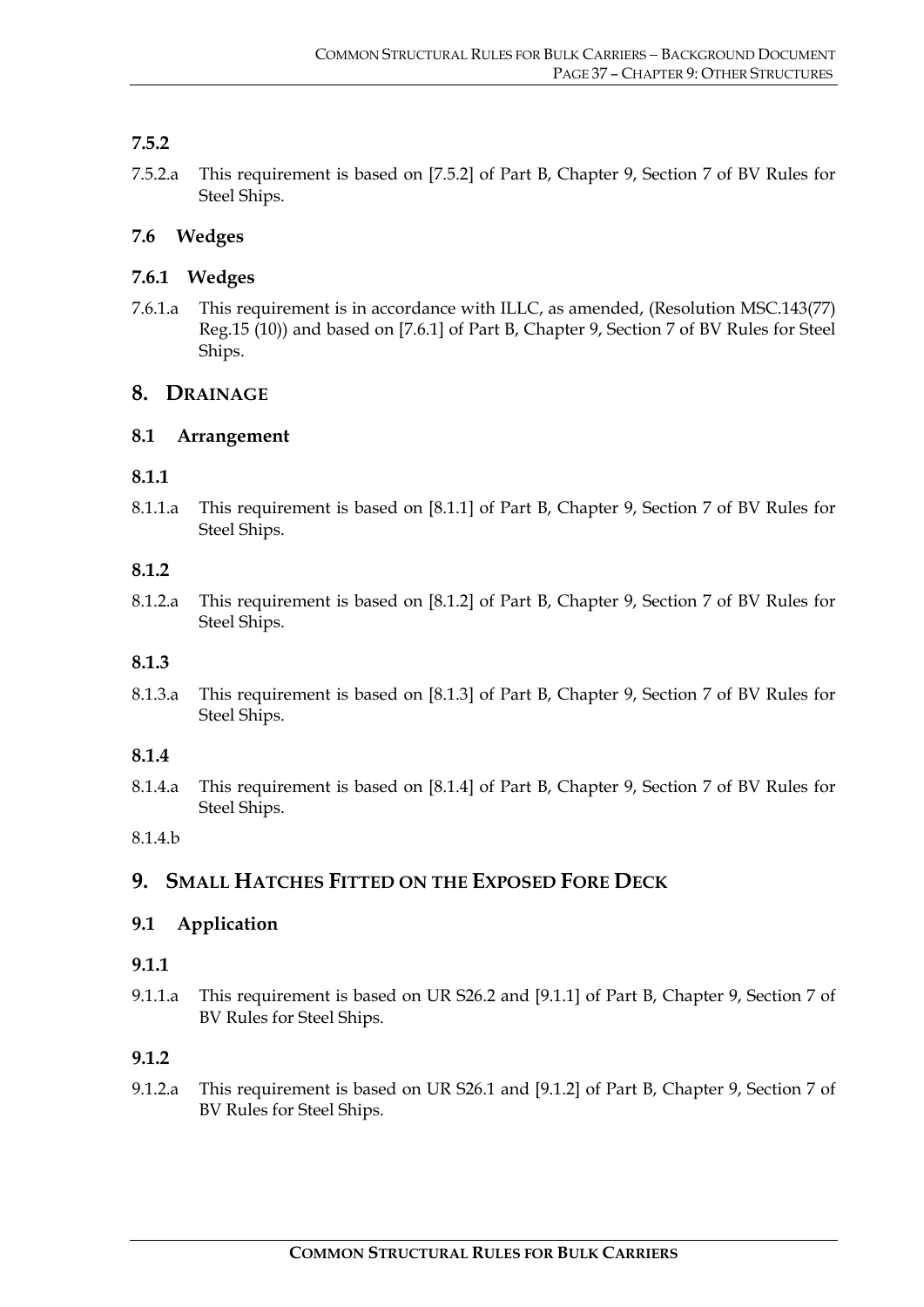# **9.2 Strength**

#### **9.2.1**

9.2.1.a This requirement is based on UR S26.4.1 and [9.2.1] of Part B, Chapter 9, Section 7 of BV Rules for Steel Ships.

#### **9.2.2**

9.2.2.a This requirement is based on UR S26.4.2 and [9.2.2] of Part B, Chapter 9, Section 7 of BV Rules for Steel Ships.

#### **9.2.3**

9.2.3.a This requirement is based on UR S26.4.3 and [9.2.3] of Part B, Chapter 9, Section 7 of BV Rules for Steel Ships.

#### **9.2.4**

9.2.4.a This requirement is based on UR S26.4.4 and [9.2.4] of Part B, Chapter 9, Section 7 of BV Rules for Steel Ships.

#### **9.3 Weathertightness**

#### **9.3.1**

9.3.1.a This requirement is based on UR S26.6.1 and [9.3.1] of Part B, Chapter 9, Section 7 of BV Rules for Steel Ships.

# **9.4 Primary securing devices**

#### **9.4.1**

9.4.1.a This requirement is based on UR S26.5 and [9.4.1] of Part B, Chapter 9, Section 7 of BV Rules for Steel Ships.

#### **9.4.2**

9.4.2.a This requirement is based on UR S26.6.2 and [9.4.2] of Part B, Chapter 9, Section 7 of BV Rules for Steel Ships.

#### **9.4.3**

9.4.3.a This requirement is based on UR S26.6.3 and [9.4.3] of Part B, Chapter 9, Section 7 of BV Rules for Steel Ships.

#### **9.4.4**

9.4.4.a This requirement is based on UR S26.6.4 and [9.4.4] of Part B, Chapter 9, Section 7 of BV Rules for Steel Ships.

#### **9.4.5**

9.4.5.a This requirement is based on UR S26.6.5 and [9.4.5] of Part B, Chapter 9, Section 7 of BV Rules for Steel Ships.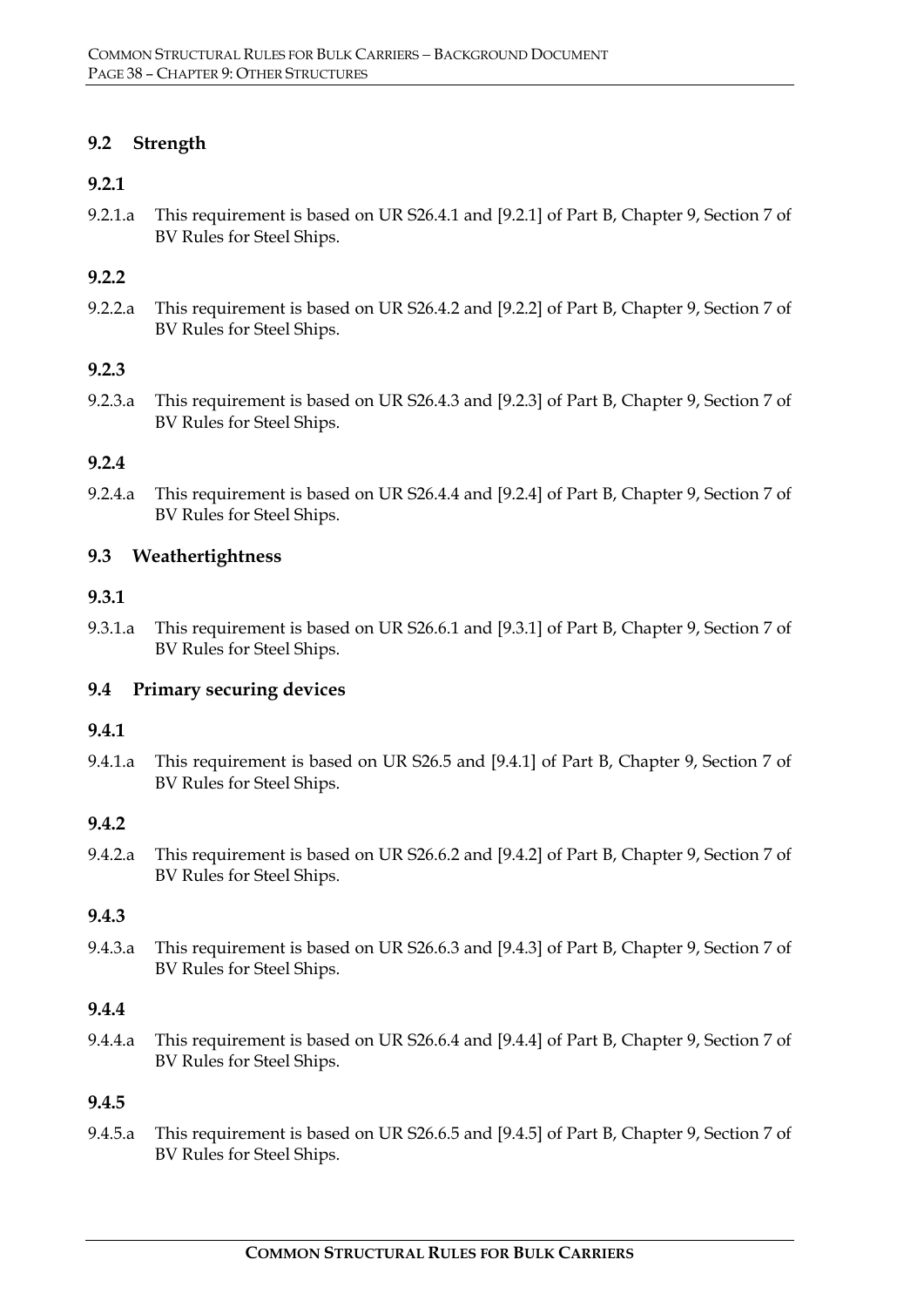# **9.5 Secondary securing devices**

#### **9.5.1**

9.5.1.a This requirement is based on UR S26.7 and [9.5.1] of Part B, Chapter 9, Section 7 of BV Rules for Steel Ships.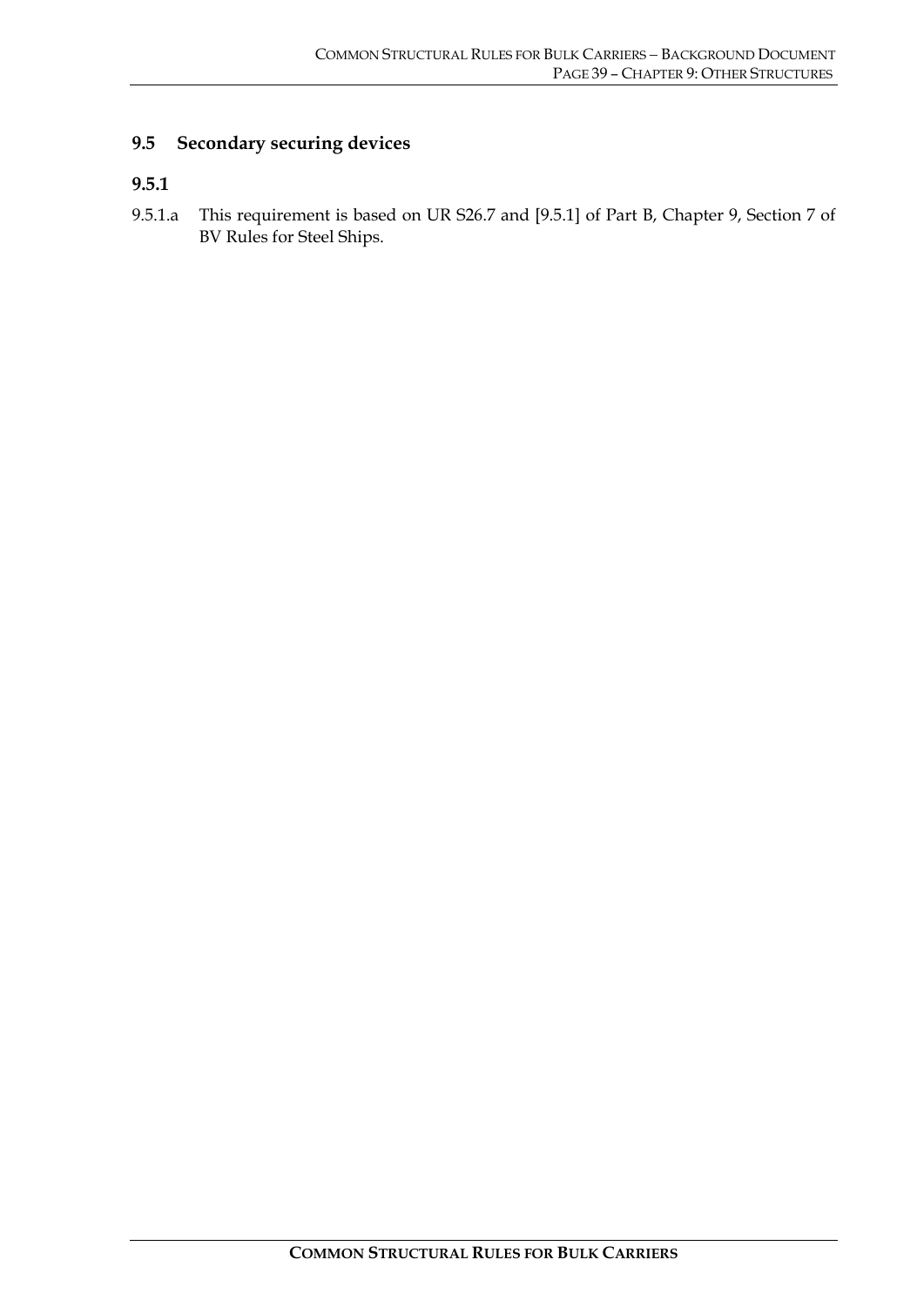# **SECTION 6 – ARRANGEMENT OF HULL AND SUPERSTRUCTURE OPENINGS**

# **1. GENERAL**

# **1.1 Application**

# **1.1.1**

1.1.1.a This regulation is based on the regulations in Section 9, Chapter 9, Part B of the BV Rules. Regulations related to material of glass were corrected with a note to refer to ISO standards.

# **1.2 Definitions**

# **1.2.1 Standard height of superstructure**

1.2.1.a This requirement is in accordance with ILLC, as amended, (Resolution MSC.143(77) Reg.33) and based on [1.2.1] of Part B, Chapter 9, Section 9 of BV Rules for Steel Ships.

# **1.2.2 Standard sheer**

1.2.2.a This requirement is in accordance with ILLC, as amended, (Resolution MSC.143(77) Reg.38) and based on [1.2.2] of Part B, Chapter 9, Section 9 of BV Rules for Steel Ships.

# **1.2.3 Exposed zones**

1.2.3.a This requirement is based on [1.2.3] of Part B, Chapter 9, Section 9 of BV Rules for Steel Ships.

# **1.2.4 Unexposed zones**

1.2.4.a This requirement is based on [1.2.4] of Part B, Chapter 9, Section 9 of BV Rules for Steel Ships.

# **2. EXTERNAL OPENINGS**

# **2.1 General**

# **2.1.1**

2.1.1.a This regulation is in accordance with SOLAS Reg.II-1/25-10 .1 and based on [2.1.1] of Part B, Chapter 9, Section 9 of BV Rules for Steel Ships.

# **2.1.2**

2.1.2.a This regulation is in accordance with SOLAS Reg.II-1/25-10 .2 and based on [2.1.2] of Part B, Chapter 9, Section 9 of BV Rules for Steel Ships.

# **2.1.3**

2.1.3.a This requirement is based on [2.1.3] of Part B, Chapter 9, Section 9 of BV Rules for Steel Ships.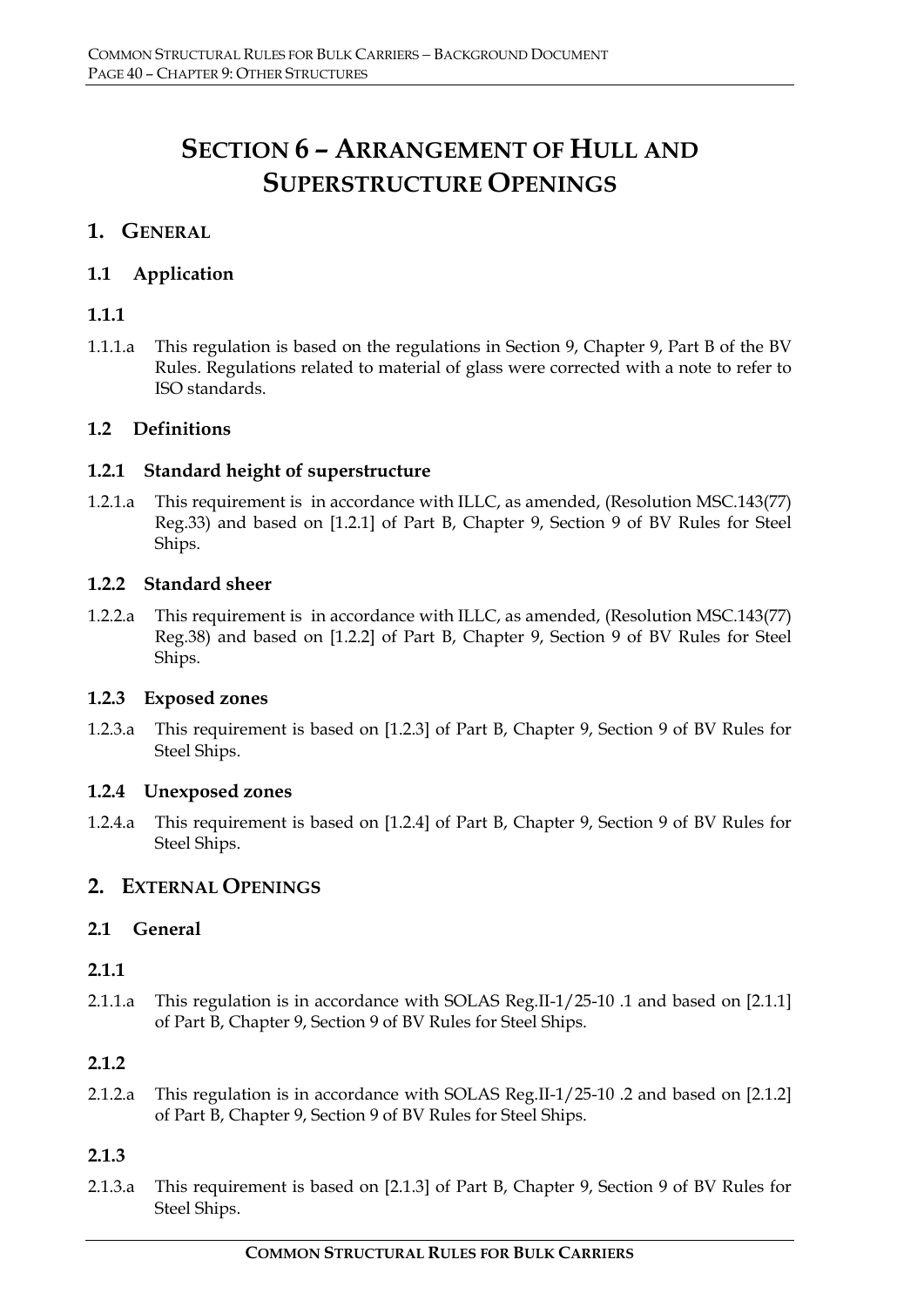# **2.1.4**

2.1.4.a This regulation is in accordance with SOLAS Reg.II-1/25-10 .5 and based on [2.1.4] of Part B, Chapter 9, Section 9 of BV Rules for Steel Ships.

# **2.2 Gangway, cargo and coaling ports**

# **2.2.1**

2.2.1.a This regulation is in accordance with SOLAS Reg.II-1/17-1 & Reg.II-1/17-10.1&10.2 and ILLC, as amended, (Resolution MSC.143(77) Reg.21(2)).

# **3. SIDE SCUTTLES, WINDOWS AND SKYLIGHTS**

# **3.1 General**

# **3.1.1 Application**

3.1.1.a This requirement is based on [3.1.1] of Part B, Chapter 9, Section 9 of BV Rules for Steel Ships.

# **3.1.2 Side scuttle definition**

3.1.2.a This requirement is in accordance with ILLC, as amended, (Resolution MSC.143(77) Reg.23(2)) and based on [3.1.2] of Part B, Chapter 9, Section 9 of BV Rules for Steel Ships.

# **3.1.3 Window definition**

3.1.3.a This requirement is in accordance with ILLC, as amended, (Resolution MSC.143(77) Reg.23(3)) and based on [3.1.3] of Part B, Chapter 9, Section 9 of BV Rules for Steel Ships.

# **3.1.4 Number of openings in the shell plating**

3.1.4.a This regulation is in accordance with SOLAS Reg.II-1/17-1 & Reg.II-1/17-2 and based on [3.1.4] of Part B, Chapter 9, Section 9 of BV Rules for Steel Ships.

# **3.1.5 Material and scantlings**

3.1.5.a This regulation is in accordance with ILLC, as amended, (Resolution MSC.143(77) Reg.23(1)) and based on [3.1.5] of Part B, Chapter 9, Section 9 of BV Rules for Steel Ships.

# **3.1.6 Means of closing and opening**

3.1.6.a This regulation is in accordance with SOLAS Reg.II-1/17-1 & Reg.II-1/17-2 and based on [3.1.6] of Part B, Chapter 9, Section 9 of BV Rules for Steel Ships.

# **3.1.7 Opening of side scuttles**

3.1.7.a This regulation is in accordance with SOLAS Reg.II-1/17-1 & Reg.II-1/17-3.2 and based on [3.1.7] of Part B, Chapter 9, Section 9 of BV Rules for Steel Ships.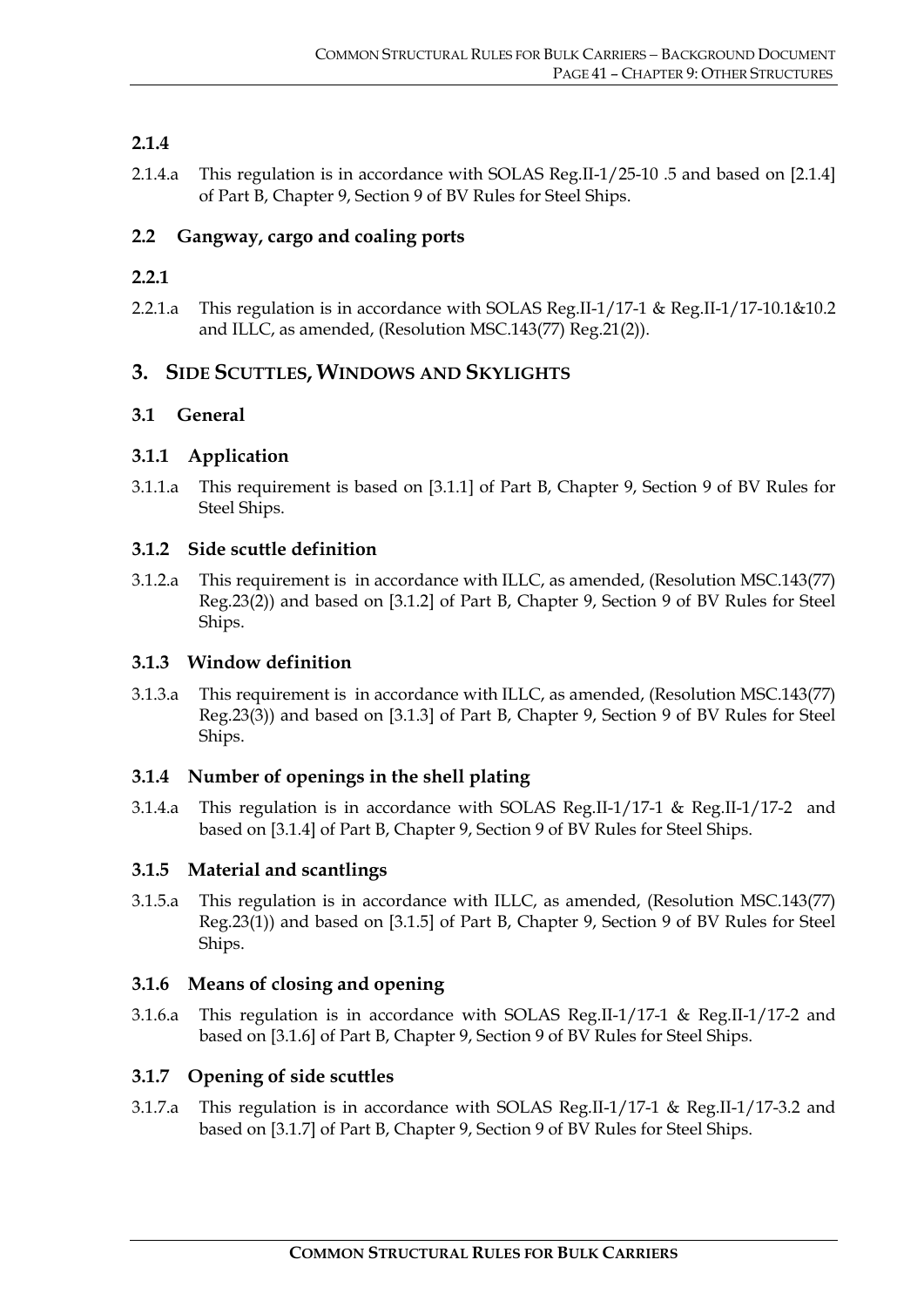# **3.2 Opening arrangement**

#### **3.2.1 General**

3.2.1.a This regulation is in accordance with ILLC, as amended, (Resolution MSC.143(77) Reg.23(5)) and based on [3.2.1] of Part B, Chapter 9, Section 9 of BV Rules for Steel Ships.

#### **3.2.2 Side scuttles below (1.4 + 0.025B)m above the water**

3.2.2.a This regulation is in accordance with SOLAS Reg.II-1/17-1 & Reg.II-1/17-3.3.1 & 3.3.3 and based on [3.2.2] of Part B, Chapter 9, Section 9 of BV Rules for Steel Ships.

#### **3.2.3 Cargo spaces**

3.2.3.a This regulation is in accordance with SOLAS Reg.II-1/17-1 & Reg.II-1/17-6.1 to 6.3 and based on [3.2.3] of Part B, Chapter 9, Section 9 of BV Rules for Steel Ships.

#### **3.2.4 Non-opening type side scuttles**

3.2.4.a This regulation is in accordance with ILLC, as amended, (Resolution MSC.143(77) Reg.23(6)) and based on [3.2.4] of Part B, Chapter 9, Section 9 of BV Rules for Steel Ships.

#### **3.2.5 Manholes and flush scuttles**

3.2.5.a This regulation is in accordance with ILLC, as amended, (Resolution MSC.143(77) Reg.18(1)) and based on [3.2.5] of Part B, Chapter 9, Section 9 of BV Rules for Steel Ships.

#### **3.2.6 Automatic ventilating scuttles**

3.2.6.a This regulation is in accordance with SOLAS Reg.II-1/17-1 & Reg.II-1/17-7 and based on [3.2.7] of Part B, Chapter 9, Section 9 of BV Rules for Steel Ships.

#### **3.2.7 Window arrangement**

3.2.7.a This regulation is in accordance with ILLC, as amended, (Resolution MSC.143(77) Reg.23(7)) and based on [3.2.8] of Part B, Chapter 9, Section 9 of BV Rules for Steel Ships.

# **3.2.8 Skylights**

3.2.8.a This regulation is in accordance with ILLC, as amended, (Resolution MSC.143(77) Reg.23(12)) and based on [3.2.9] of Part B, Chapter 9, Section 9 of BV Rules for Steel Ships.

# **3.3 Glasses**

# **3.3.1 General**

3.3.1.a This requirement is based on [3.3.1] of Part B, Chapter 9, Section 9 of BV Rules for Steel Ships.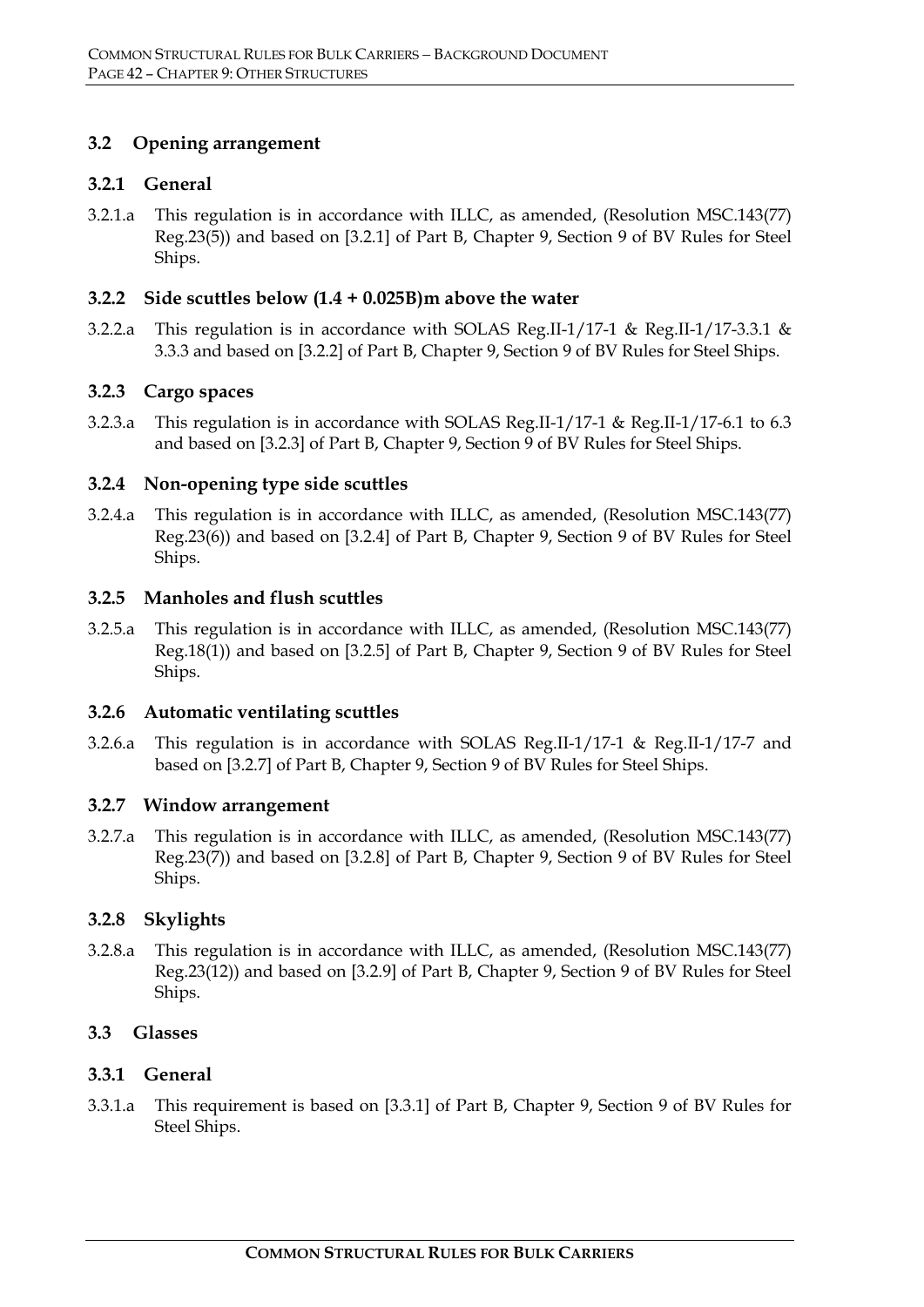# **3.3.2 Design loads**

3.3.2.a This requirement is based on [3.3.2] of Part B, Chapter 9, Section 9 of BV Rules for Steel Ships.

# **3.3.3 Materials**

3.3.3.a This requirement is based on [3.3.3] of Part B, Chapter 9, Section 9 of BV Rules for Steel Ships.

# **3.3.4 Thickness of toughened glasses in side scuttles**

3.3.4.a This requirement is based on [3.3.4] of Part B, Chapter 9, Section 9 of BV Rules for Steel Ships.

# **3.3.5 Thickness of toughened glasses in rectangular windows**

3.3.5.a This requirement is based on [3.3.5] of Part B, Chapter 9, Section 9 of BV Rules for Steel Ships.

# **3.4 Deadlight arrangement**

# **3.4.1 General**

3.4.1.a This regulation is in accordance with ILLC, as amended, (Resolution MSC.143(77) Reg.23(4)) and based on [3.4.1] of Part B, Chapter 9, Section 9 of BV Rules for Steel Ships.

# **3.4.2 Openings at the side shell in the second tier**

3.4.2.a This regulation is in accordance with ILLC, as amended, (Resolution MSC.143(77) Reg.23(8)) and based on [3.4.2] of Part B, Chapter 9, Section 9 of BV Rules for Steel Ships.

# **3.4.3 Openings set inboard in the second tier**

3.4.3.a This regulation is in accordance with ILLC, as amended, (Resolution MSC.143(77) Reg.23(9) and 23(10)) and based on [3.4.3] of Part B, Chapter 9, Section 9 of BV Rules for Steel Ships.

# **3.4.4 Deckhouses on superstructures of less than standard height**

3.4.4.a This regulation is in accordance with ILLC, as amended, (Resolution MSC.143(77) Reg.23(11)) and based on [3.4.4] of Part B, Chapter 9, Section 9 of BV Rules for Steel Ships.

# **3.4.5 Openings protected by a deckhouse**

3.4.5.a This requirement is based on [3.4.6] of Part B, Chapter 9, Section 9 of BV Rules for Steel Ships.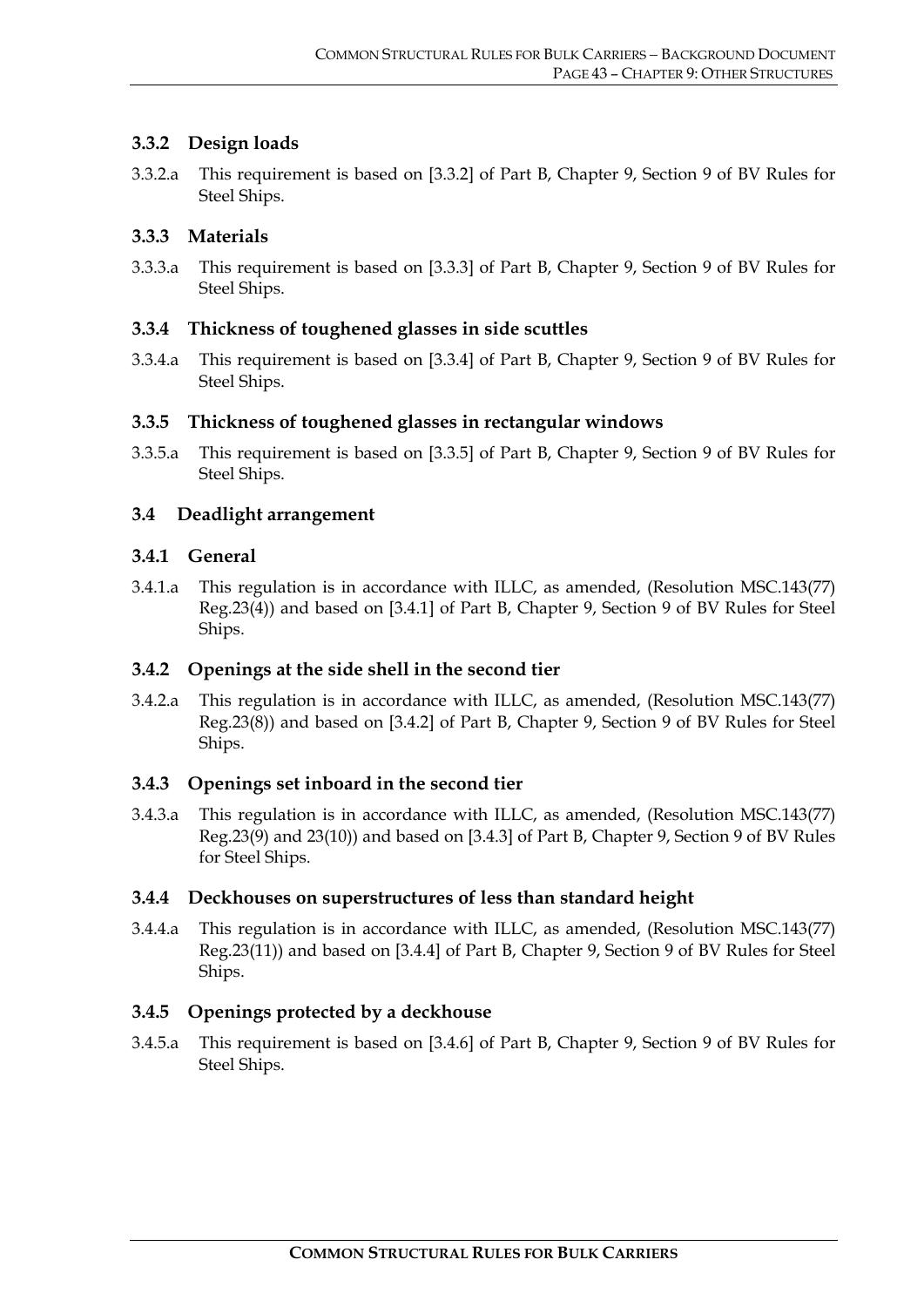# **4. DISCHARGES**

# **4.1 Arrangement of discharges**

# **4.1.1 Inlets and discharges**

4.1.1.a This regulation is in accordance with SOLAS Reg.II-1/17-1 & Reg.II-1/17-9.1 and based on [4.1.1] of Part B, Chapter 9, Section 9 of BV Rules for Steel Ships.

# **4.1.2 Inboard opening of ash-shoot, rubbish-shoot, etc.**

4.1.2.a This regulation is in accordance with SOLAS Reg.II-1/17-1 & Reg.II-1/17-11.1 & 11.2 and based on [4.1.2] of Part B, Chapter 9, Section 9 of BV Rules for Steel Ships.

# **4.2 Arrangement of garbage chutes**

# **4.2.1 Inboard end above the waterline**

4.2.1.a This regulation is in accordance with ILLC, as amended, (Resolution MSC.143(77) Reg.22-1(1,b)) and based on [4.2.1] of Part B, Chapter 9, Section 9 of BV Rules for Steel Ships.

# **4.2.2 Inboard end below the waterline**

4.2.2.a This regulation is in accordance with ILLC, as amended, (Resolution MSC.143(77) Reg.22-1(4)) and based on [4.2.2] of Part B, Chapter 9, Section 9 of BV Rules for Steel Ships.

# **4.2.3 Gate valves**

4.2.3.a This regulation is in accordance with ILLC, as amended, (Resolution MSC.143(77) Reg.22-1(1,a)) and based on [4.2.3] of Part B, Chapter 9, Section 9 of BV Rules for Steel Ships.

# **4.2.4 Hinged cover and discharge flap**

4.2.4.a This regulation is in accordance with ILLC, as amended, (Resolution MSC.143(77) Reg.22-1(1,c)) and based on [4.2.4] of Part B, Chapter 9, Section 9 of BV Rules for Steel Ships.

# **4.2.5 Making of valve and hinged cover**

4.2.5.a This regulation is in accordance with ILLC, as amended, (Resolution MSC.143(77) Reg.22-1(3)) and based on [4.2.5] of Part B, Chapter 9, Section 9 of BV Rules for Steel Ships.

# **4.3 Scantling of garbage chutes**

# **4.3.1 Material**

4.3.1.a This requirement is based on [4.3.1] of Part B, Chapter 9, Section 9 of BV Rules for Steel Ships.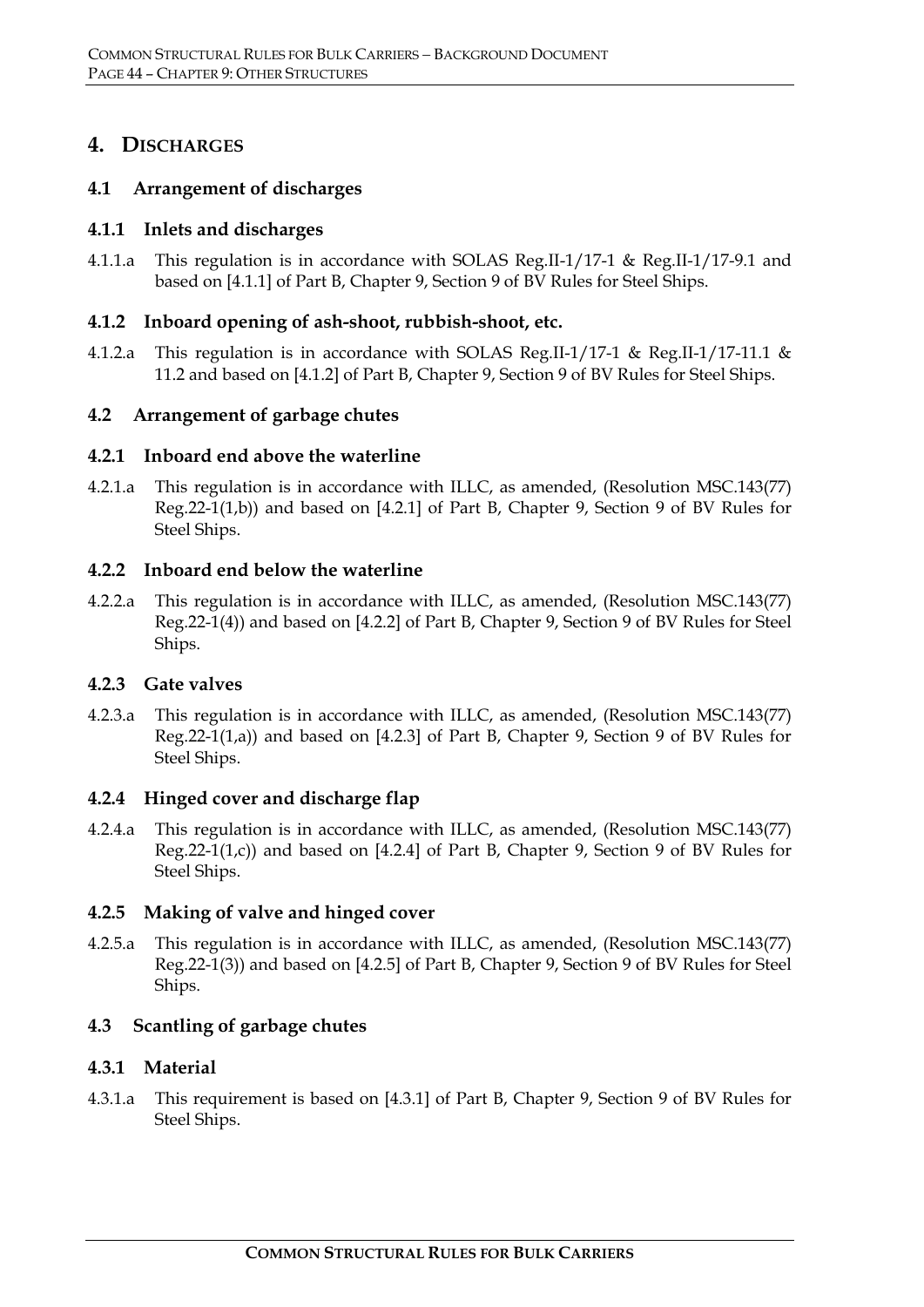# **4.3.2 Wall thickness**

4.3.2.a This requirement is based on [4.3.2] of Part B, Chapter 9, Section 9 of BV Rules for Steel Ships.

# **5. FREEING PORTS**

# **5.1 General provisions**

# **5.1.1 General**

5.1.1.a This regulation is in accordance with ILLC, as amended, (Resolution MSC.143(77) Reg.24 (1,a) & Reg.3 (15)) and based on [5.1.1] of Part B, Chapter 9, Section 9 of BV Rules for Steel Ships.

# **5.1.2 Freeing port areas**

5.1.2.a This regulation is in accordance with ILLC, as amended, (Resolution MSC.143(77) Reg.24) and based on [5.1.2] of Part B, Chapter 9, Section 9 of BV Rules for Steel Ships.

# **5.1.3 Freeing port arrangement**

5.1.3.a This regulation is in accordance with ILLC, as amended, (Resolution MSC.143(77) Reg.24 (5)) and based on [5.1.3] of Part B, Chapter 9, Section 9 of BV Rules for Steel Ships.

# **5.1.4 Freeing port positioning**

5.1.4.a This regulation is in accordance with ILLC, as amended, (Resolution MSC.143(77) Reg.24 (5) & Reg.24 (6)) and based on  $[5.1.4]$  of Part B, Chapter 9, Section 9 of BV Rules for Steel Ships.

# **5.1.5 Freeing port closures**

5.1.5.a This regulation is in accordance with ILLC, as amended, (Resolution MSC.143(77) Reg.24 (6)) and based on [5.1.5] of Part B, Chapter 9, Section 9 of BV Rules for Steel Ships.

# **5.2 Freeing port area in a well not adjacent to a trunk or hatchways**

# **5.2.1 Freeing port area**

5.2.1.a This regulation is in accordance with ILLC, as amended, (Resolution MSC.143(77) Reg.24 (1, b & c)) and based on [5.2.1] of Part B, Chapter 9, Section 9 of BV Rules for Steel Ships.

# **5.2.2 Minimum freeing port area for a deckhouse having breath not less than 0.8B**

5.2.2.a This regulation is in accordance with ILLC, as amended, (Resolution MSC.143(77) Reg.24 (1, d)) and based on [5.2.2] of Part B, Chapter 9, Section 9 of BV Rules for Steel Ships.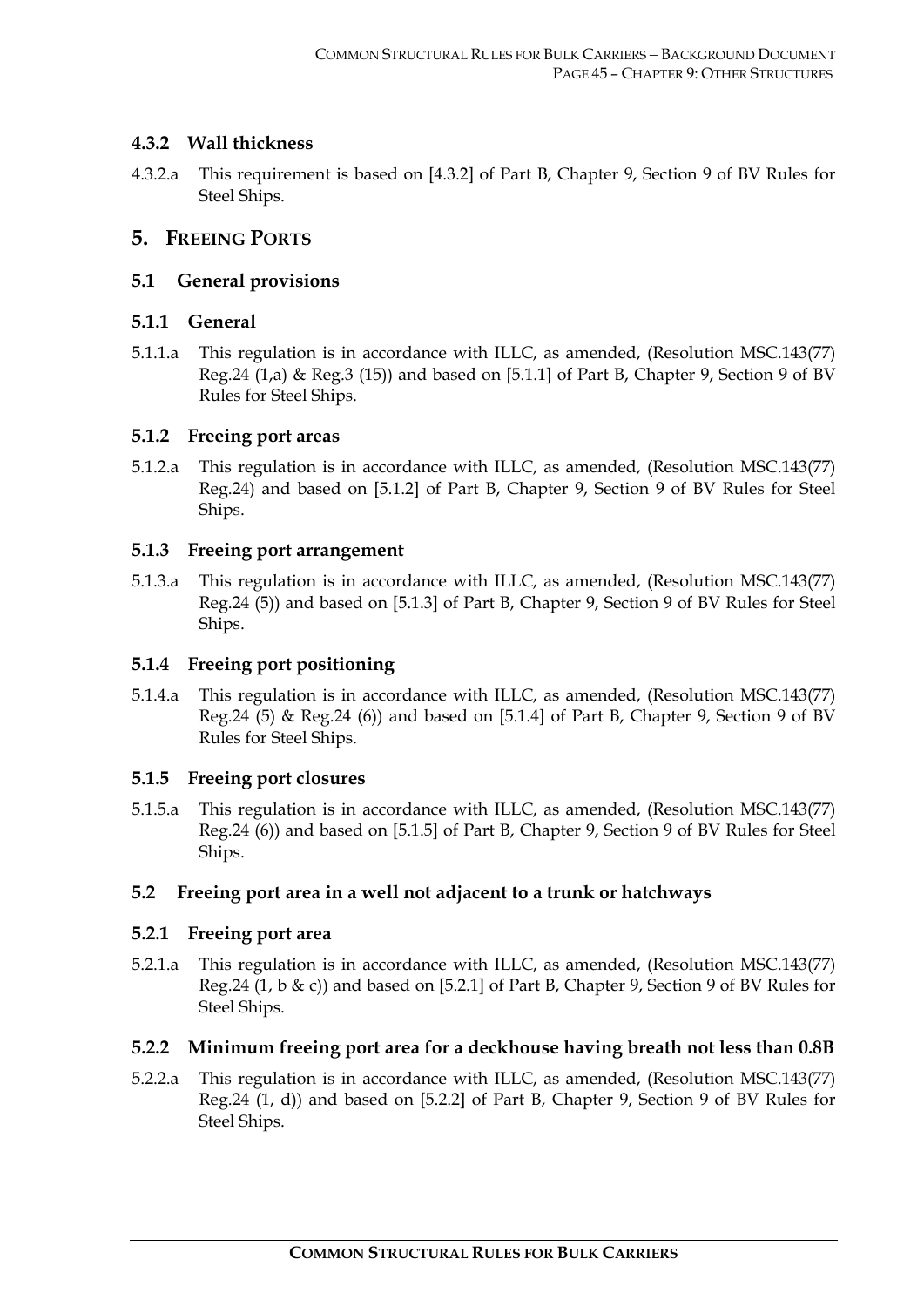# **5.2.3 Minimum freeing port area for screen bulkhead**

5.2.3.a This regulation is in accordance with ILLC, as amended, (Resolution MSC.143(77) Reg.24 (1, e)) and based on [5.2.3] of Part B, Chapter 9, Section 9 of BV Rules for Steel Ships.

#### **5.3 Freeing port area in a well contiguous to a trunk or hatchways**

#### **5.3.1 Freeing area for continuous trunk or continuous hatchway coaming**

5.3.1.a This regulation is in accordance with ILLC, as amended, (Resolution MSC.143(77) Reg.24 (2)) and based on [5.3.1] of Part B, Chapter 9, Section 9 of BV Rules for Steel Ships.

#### **5.3.2 Freeing area for non-continuous trunk or hatchway coaming**

5.3.2.a This regulation is in accordance with ILLC, as amended, (Resolution MSC.143(77) Reg.24 (3)) and based on [5.3.2] of Part B, Chapter 9, Section 9 of BV Rules for Steel Ships.

#### **5.4 Freeing port area in an open space within superstructures**

#### **5.4.1 General**

5.4.1.a This regulation is in accordance with ILLC, as amended, (Resolution MSC.143(77) Reg.24 (4)) and based on [5.4.1] of Part B, Chapter 9, Section 9 of BV Rules for Steel Ships.

#### **5.4.2 Freeing port area for open superstructures**

5.4.2.a This regulation is in accordance with ILLC, as amended, (Resolution MSC.143(77) Reg.24 (4)) and based on [5.4.2] of Part B, Chapter 9, Section 9 of BV Rules for Steel Ships.

#### **5.4.3 Freeing port area for open well**

5.4.3.a This regulation is in accordance with ILLC, as amended, (Resolution MSC.143(77) Reg.24 (4)) and based on [5.4.3] of Part B, Chapter 9, Section 9 of BV Rules for Steel Ships.

# **5.5 Freeing port area in bulwarks of the freeboard deck for ships of types B-100 and B-60**

# **5.5.1 Freeing arrangement for type B-60**

5.5.1.a This requirement is based on [5.5.1] of Part B, Chapter 9, Section 9 of BV Rules for Steel Ships.

# **5.5.2 Freeing arrangement for type B-100 ships with trunks**

5.5.2.a This requirement is based on [5.5.2] of Part B, Chapter 9, Section 9 of BV Rules for Steel Ships.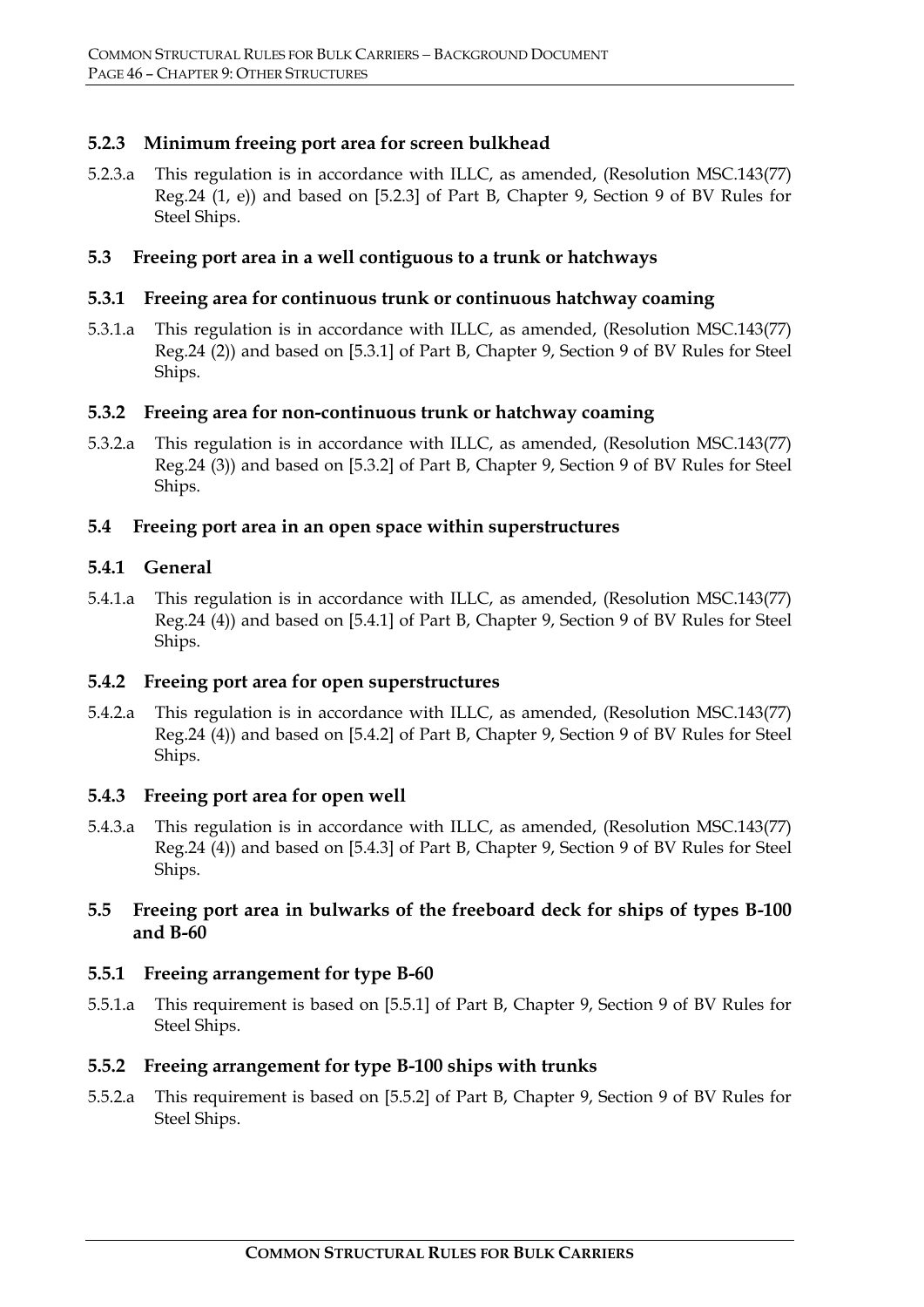# **6. MACHINERY SPACE OPENINGS**

# **6.1 Engine room skylights**

# **6.1.1**

6.1.1.a This requirement is based on [6.1.1] of Part B, Chapter 9, Section 9 of BV Rules for Steel Ships.

# **6.2 Closing devices**

# **6.2.1 Machinery casings**

6.2.1.a This regulation is in accordance with ILLC, as amended, (Resolution MSC.143(77) Reg.17 (1) & 12(1)) and based on [6.2.1] of Part B, Chapter 9, Section 9 of BV Rules for Steel Ships.

# **6.2.2 Height of the sill of the door**

6.2.2.a This regulation is in accordance with ILLC, as amended, (Resolution MSC.143(77) Reg.17 (1 & 2)) and based on [6.2.3] of Part B, Chapter 9, Section 9 of BV Rules for Steel Ships.

#### **6.2.3 Double doors**

6.2.3.a This regulation is in accordance with ILLC, as amended, (Resolution MSC.143(77) Reg.17 (1 & 2)) and based on [6.2.4] of Part B, Chapter 9, Section 9 of BV Rules for Steel Ships.

# **6.2.4 Fiddly openings**

6.2.4.a This regulation is in accordance with ILLC, as amended, (Resolution MSC.143(77) Reg.17 (5 )) and based on [6.2.5] of Part B, Chapter 9, Section 9 of BV Rules for Steel Ships.

# **6.3 Coamings**

# **6.3.1**

6.3.1.a This regulation is in accordance with ILLC, as amended, (Resolution MSC.143(77) Reg.17 (3 )) and based on [6.3.1] of Part B, Chapter 9, Section 9 of BV Rules for Steel Ships.

# **6.3.2**

6.3.2.a This regulation is in accordance with ILLC, as amended, (Resolution MSC.143(77) Reg.17 (4 )) and based on [6.3.1] of Part B, Chapter 9, Section 9 of BV Rules for Steel Ships.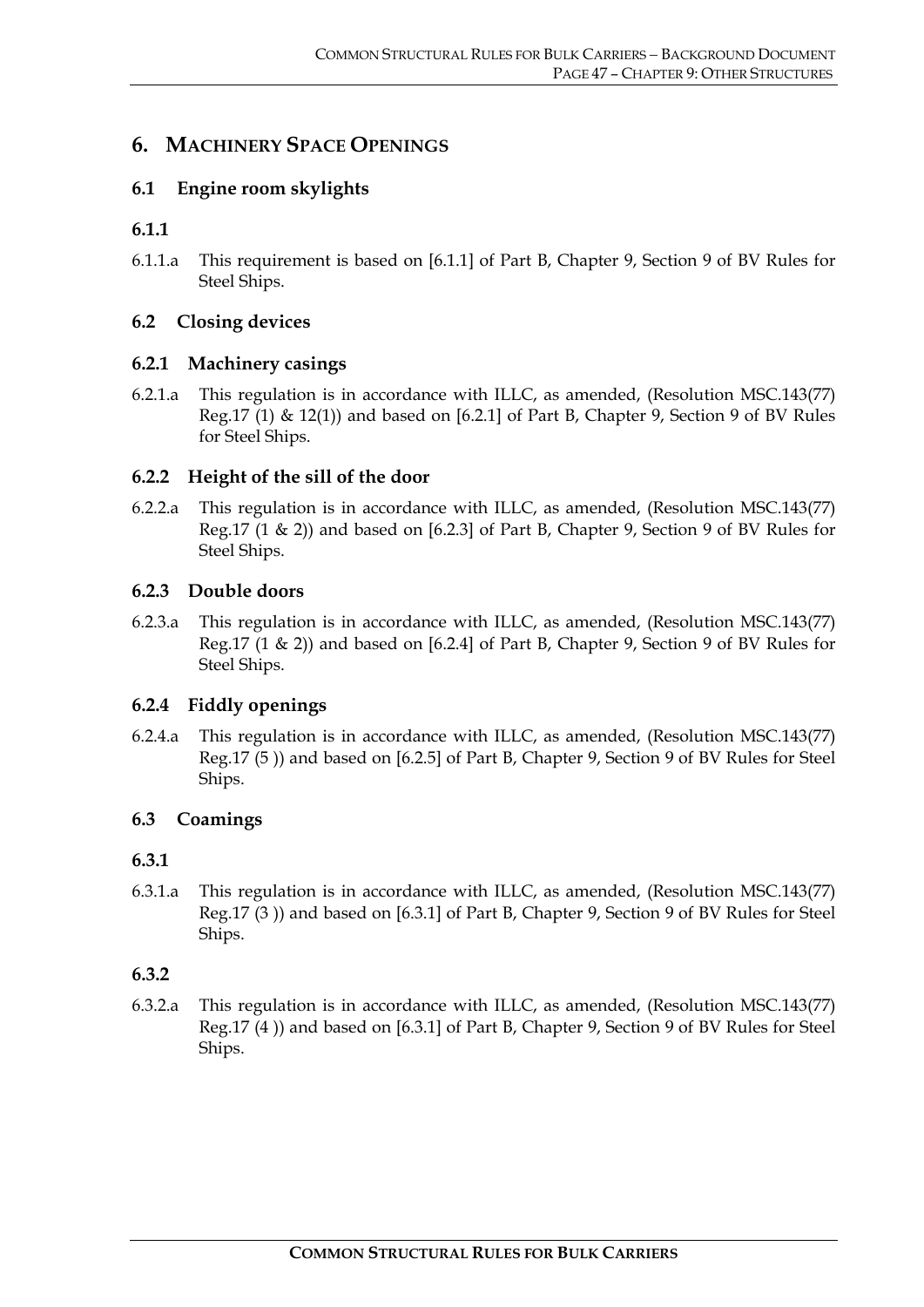# **7. COMPANIONWAY**

# **7.1 General**

# **7.1.1 Openings in freeboard deck**

7.1.1.a This regulation is in accordance with ILLC, as amended, (Resolution MSC.143(77) Reg.18 (2 )) and based on [7.1.1] of Part B, Chapter 9, Section 9 of BV Rules for Steel Ships.

# **7.1.2 Openings in superstructures**

7.1.2.a This regulation is in accordance with ILLC, as amended, (Resolution MSC.143(77) Reg.18 (2 )) and based on [7.1.2] of Part B, Chapter 9, Section 9 of BV Rules for Steel Ships.

# **7.1.3 Openings superstructures having height less than standard height**

7.1.3.a This regulation is in accordance with ILLC, as amended, (Resolution MSC.143(77) Reg.18 (3)) and based on [7.1.3] of Part B, Chapter 9, Section 9 of BV Rules for Steel Ships.

# **7.2 Scantlings**

# **7.2.1**

7.2.1.a This requirement is based on [7.2.1] of Part B, Chapter 9, Section 9 of BV Rules for Steel Ships.

# **7.3 Closing devices**

# **7.3.1 Doors**

7.3.1.a This regulation is in accordance with ILLC, as amended, (Resolution MSC.143(77) Reg.18 (2)) and based on [7.3.1] of Part B, Chapter 9, Section 9 of BV Rules for Steel Ships.

# **7.3.2 Height of sills**

7.3.2.a This regulation is in accordance with ILLC, as amended, (Resolution MSC.143(77) Reg.18 (4 to 6)) and based on [7.3.2] of Part B, Chapter 9, Section 9 of BV Rules for Steel Ships.

# **8. VENTILATORS**

# **8.1 Closing appliances**

# **8.1.1 General**

8.1.1.a This regulation is in accordance with ILLC, as amended, (Resolution MSC.143(77) Reg.19 (4 )) and based on [8.1.1] of Part B, Chapter 9, Section 9 of BV Rules for Steel Ships.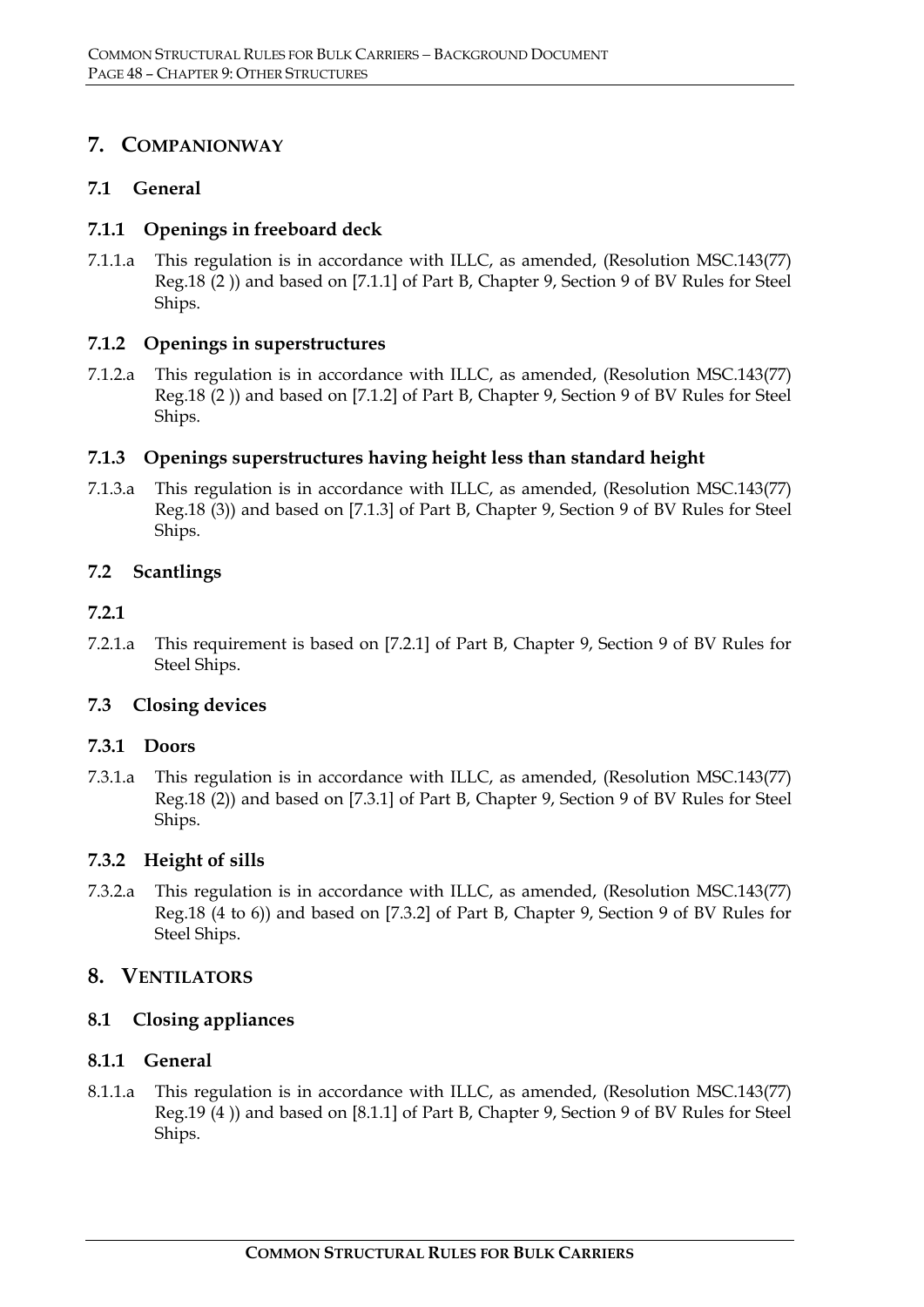# **8.1.2 Closing appliance exemption**

8.1.2.a This regulation is in accordance with ILLC, as amended, (Resolution MSC.143(77) Reg.19 (3)) and based on [8.1.2] of Part B, Chapter 9, Section 9 of BV Rules for Steel Ships.

# **8.1.3 Closing appliances for ships of not more than 100 m in length**

8.1.3.a This regulation is in accordance with ILLC, as amended, (Resolution MSC.143(77) Reg.19 (4 )) and based on [8.1.3] of Part B, Chapter 9, Section 9 of BV Rules for Steel Ships.

# **8.1.4 Closing appliances for ships of more than 100 m in length**

8.1.4.a This regulation is in accordance with ILLC, as amended, (Resolution MSC.143(77) Reg.19 (4 )) and based on [8.1.4] of Part B, Chapter 9, Section 9 of BV Rules for Steel Ships.

# **8.1.5 Ventilation of machinery spaces and emergency generator room**

8.1.5.a This requirement is based on [8.1.5] of Part B, Chapter 9, Section 9 of BV Rules for Steel Ships.

# **8.1.6 Reduced height of ventilator coamings for machinery spaces and emergency generator room**

8.1.6.a This requirement is based on [8.1.6] of Part B, Chapter 9, Section 9 of BV Rules for Steel Ships.

# **8.1.7 Closing arrangements of ventilators led overboard or through enclosed superstructures**

8.1.7.a This requirement is based on [8.1.7] of Part B, Chapter 9, Section 9 of BV Rules for Steel Ships.

# **8.2 Coamings**

# **8.2.1 General**

8.2.1.a This regulation is in accordance with ILLC, as amended, (Resolution MSC.143(77) Reg.19 (1 & 2)) and based on [8.2.1] of Part B, Chapter 9, Section 9 of BV Rules for Steel Ships.

# **8.2.2 Scantlings**

8.2.2.a This regulation is in accordance with ILLC, as amended, (Resolution MSC.143(77) Reg.19 (1 & 2)) and based on [8.2.2] of Part B, Chapter 9, Section 9 of BV Rules for Steel Ships.